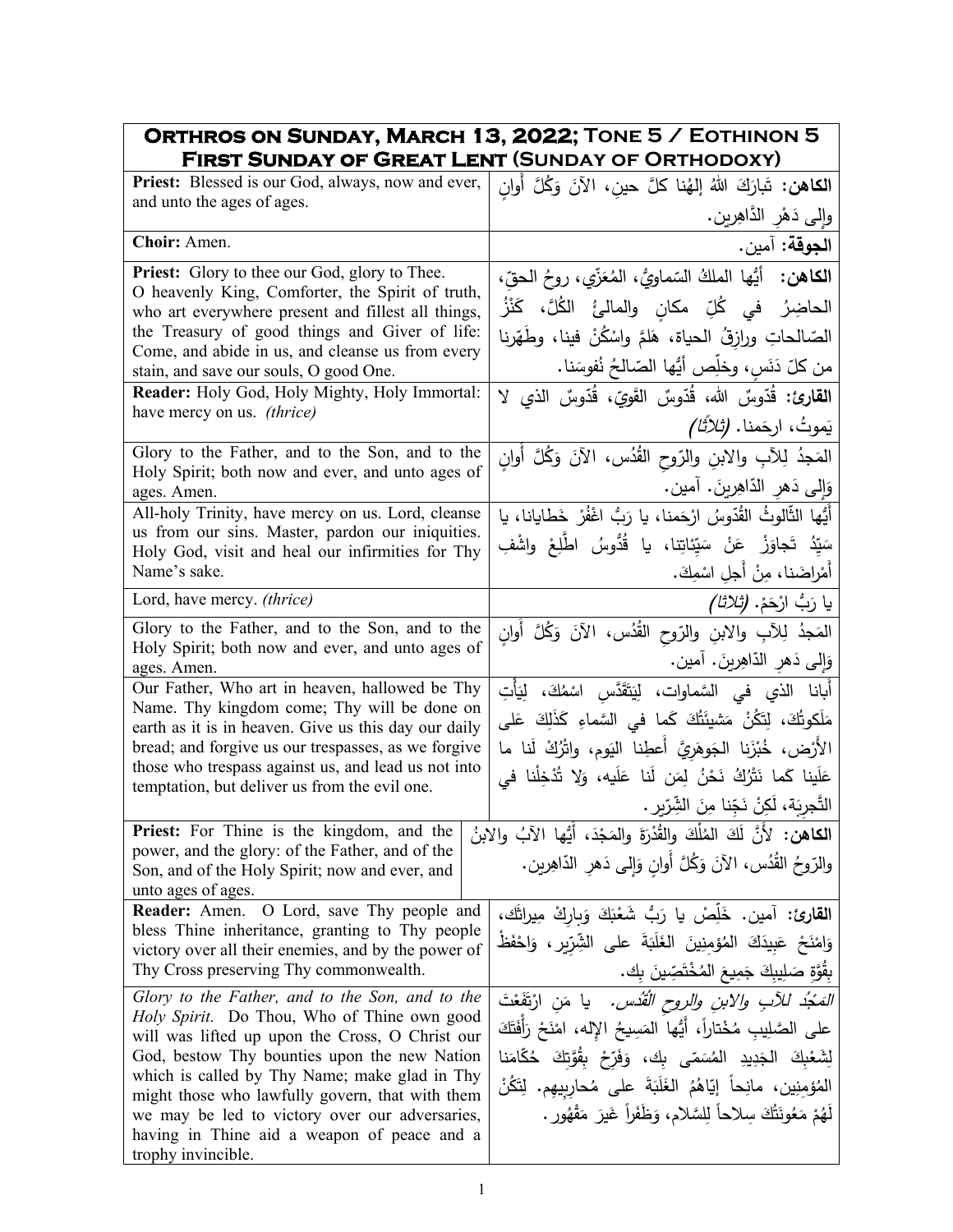| Both now and ever, and unto ages of ages. Amen.<br>O Champion dread, who cannot be put to<br>confusion, despise not our petitions, O Good and<br>All-praised Theotokos; establish the way of the<br>Orthodox; save those who have been called upon<br>to govern us, leading us to that victory which is<br>from heaven, for thou art she who gavest birth to<br>God, and alone art blessed. | الآنَ وكلَّ أوانِ والِي دهرِ الداهرينِ. آمينِ.<br>أَيَّتُها الشَّفِيعَةُ الرَّهِيبَةُ غَيرُ المَخْذُولةِ، يا والِدَةَ الإِلهِ<br>الكُلِّيَّةَ التَّسْبِيحِ، لا تُعْرِضِي يا صالِحَةُ عَنْ تَوَسُّلاتِنا،<br>بَلْ وَطِّدِي سِيرَةَ المُسْتَقِيمِي الرَّأْي، وَخَلِّصِي الَّذِينَ<br>أَمَرْتِ أَنْ يَتَمَلَّكُوا، وَامْنَحِيهِم الغَلَبَةَ مِنَ السَّماء، بِما<br>أَنَّكِ وَلَدْتِ الإِلهَ، أَيَّتُها المُبارَكَةُ وَحْدَكِ. |  |
|---------------------------------------------------------------------------------------------------------------------------------------------------------------------------------------------------------------------------------------------------------------------------------------------------------------------------------------------------------------------------------------------|----------------------------------------------------------------------------------------------------------------------------------------------------------------------------------------------------------------------------------------------------------------------------------------------------------------------------------------------------------------------------------------------------------------------------|--|
| <b>LITANY</b>                                                                                                                                                                                                                                                                                                                                                                               |                                                                                                                                                                                                                                                                                                                                                                                                                            |  |
| Priest: Have mercy on us, O God, according to<br>Thy great mercy, we pray Thee, hear us, and have                                                                                                                                                                                                                                                                                           | ا <b>لكاهن:</b> إِرْحَمْنا يا اللهُ بِعَظِيم رَحْمَتِكَ، نَطْلُبُ إِلَيكَ<br>فَاسْتَجِبْ وَارْحَمْ.                                                                                                                                                                                                                                                                                                                        |  |
| mercy.<br>Choir: Lord, have mercy. (thrice)                                                                                                                                                                                                                                                                                                                                                 | ا <b>لجوقة:</b> يا رَبُّ ارْحَم. (ثلاثاً <i>)</i>                                                                                                                                                                                                                                                                                                                                                                          |  |
| Priest: Again we pray for all pious and Orthodox<br>Christians.                                                                                                                                                                                                                                                                                                                             | ا <b>لكاهن:</b> وَأَيضاً نَطْلُبُ مِنْ أَجْلِ المَسِيحِيِّينَ الحَسَنِي<br>العِبادَةِ الأَرثوذُكسِيّين.                                                                                                                                                                                                                                                                                                                    |  |
| Choir: Lord, have mercy. (thrice)                                                                                                                                                                                                                                                                                                                                                           | ا <b>لجوقة:</b> يا رَبُّ ارْحَم. (ثلاثاً)                                                                                                                                                                                                                                                                                                                                                                                  |  |
| Priest: Again we pray for our Father and                                                                                                                                                                                                                                                                                                                                                    | ا <b>لكاهن:</b> وَأَيضاً نَطْلُبُ مِنْ أَجْلِ أَبينا ومِتْروبوليتِنا (فُلان)                                                                                                                                                                                                                                                                                                                                               |  |
| Metropolitan _______, our Bishop _______, and                                                                                                                                                                                                                                                                                                                                               | ورَئِيسِ كَهَنَتِنا (فُلان)، وَكُلِّ إِخْوَتِنا في المَسِيحِ.                                                                                                                                                                                                                                                                                                                                                              |  |
| all our brotherhood in Christ.<br>Choir: Lord, have mercy. (thrice)                                                                                                                                                                                                                                                                                                                         | ا <b>لجوقة:</b> يا رَبُّ ارْحَم. (ثلاثاً <i>)</i>                                                                                                                                                                                                                                                                                                                                                                          |  |
| Priest: For Thou art a merciful God and lovest<br>mankind, and unto Thee we ascribe glory to the<br>Father and to the Son and to the Holy Spirit, now                                                                                                                                                                                                                                       | ا <b>لكاهن:</b> لأَنَّكَ إِلهٌ رَحِيمٌ وَمُحِبٌّ لِلبَشَر <b>ِ ،</b> وَلَكَ نُرْس <i>لُ</i><br>المَجْدَ أَيُّها الآبُ وَالإِبْنُ وَالرُّوحُ القُدُسِ، الآنَ وَكُلَّ                                                                                                                                                                                                                                                        |  |
| and ever, and unto ages of ages.                                                                                                                                                                                                                                                                                                                                                            | أُوانٍ وَإِلَى دَهْرِ الدَّاهِرِينِ.                                                                                                                                                                                                                                                                                                                                                                                       |  |
| Choir: Amen. Bless, father, in the Name of the<br>Lord.                                                                                                                                                                                                                                                                                                                                     | ا <b>لجوقة</b> : آمين، بِاسْم الرَّبِّ باركْ يا أب.                                                                                                                                                                                                                                                                                                                                                                        |  |
| <b>Priest:</b> Glory to<br>the<br>Holy,<br>Consubstantial, Life-giving,<br>and<br>Undivided Trinity, always, now<br>and<br>ever, and unto ages of ages.                                                                                                                                                                                                                                     | ا <b>لكاهن:</b> المَجدُ لِلثالُوثِ القُدُّوسِ، الواحِدِ في الجَوْهَرِ ، المُحْيي،<br>غَيرِ المُنْقَسِم، كُلَّ حِين، الآنَ وَكُلَّ أَوانٍ وَإِلى دَهْرِ الدَّاهِرِين.                                                                                                                                                                                                                                                       |  |
| Choir: Amen.                                                                                                                                                                                                                                                                                                                                                                                | ا <b>لجوقة:</b> آمين.                                                                                                                                                                                                                                                                                                                                                                                                      |  |
| Glory to God in the highest, and on earth peace,<br>good will among men. (thrice)<br>O Lord, Thou shall open my lips, and my mouth<br>shall declare Thy praise. (twice)                                                                                                                                                                                                                     | المَجْدُ للهِ في العُلي، وَعَلى الأَرْضِ السَّلامِ، وَفي<br>النّاس المَسَرّة. (ثلاثاً)<br>يا رَبُّ افْتَحْ شَفَتَيَّ فَيُخْبِرَ فَمِي بِتَسْبِحَتِك.<br>(مَرَّتَيْن)                                                                                                                                                                                                                                                       |  |
| <b>PSALM3</b>                                                                                                                                                                                                                                                                                                                                                                               |                                                                                                                                                                                                                                                                                                                                                                                                                            |  |
| O Lord, why are they multiplied that afflict me?<br>Many rise up against me. Many say unto my soul:<br>There is no salvation for him in his God. But<br>Thou, O Lord, art my helper, my glory, and the<br>lifter up of my head. I cried unto the Lord with my                                                                                                                               | يا رَبُّ لِماذا كَثُرَ الَّذِينَ يُحْزِنُونَنِى؟ كَثيرونَ قاموا<br>عَلَىّ. كَثيرونَ يَقولونَ لِنَفْسى لا خَلاصَ لَهُ بِالْهه.<br>وأَنْتَ يا رَبُّ، ناصِرِي وَمَجْدِي وَرافِعُ رأسي. بصَوْتي                                                                                                                                                                                                                                |  |
| voice, and He heard me out of His holy mountain.<br>I laid me down and slept; I awoke, for the Lord<br>will help me. I will not be afraid of ten thousands<br>of people that set themselves against me round                                                                                                                                                                                | إِلَى الرَّبِّ صَرَخْتُ، فَأَجابَنِي مِنْ جَبَلِ قُدْسِه. أَنا<br>رَقَدْتُ ونِمْتُ ثُمَّ قُمْتُ، لأَنَّ الرَّبَّ يَنصُرُنِي. فَلا<br>أَخافُ مِن ربْواتِ الشَّعبِ المُحيطينَ بي، المُتوازِرِينَ                                                                                                                                                                                                                             |  |
| about. Arise, O Lord, save me, O my God, for<br>Thou hast smitten all who without cause are mine                                                                                                                                                                                                                                                                                            | عليِّ. قُمْ يا رَبُّ، خَلِّصْنِي يا إلٰهي، فَإِنَّكَ ضَرَبْتَ                                                                                                                                                                                                                                                                                                                                                              |  |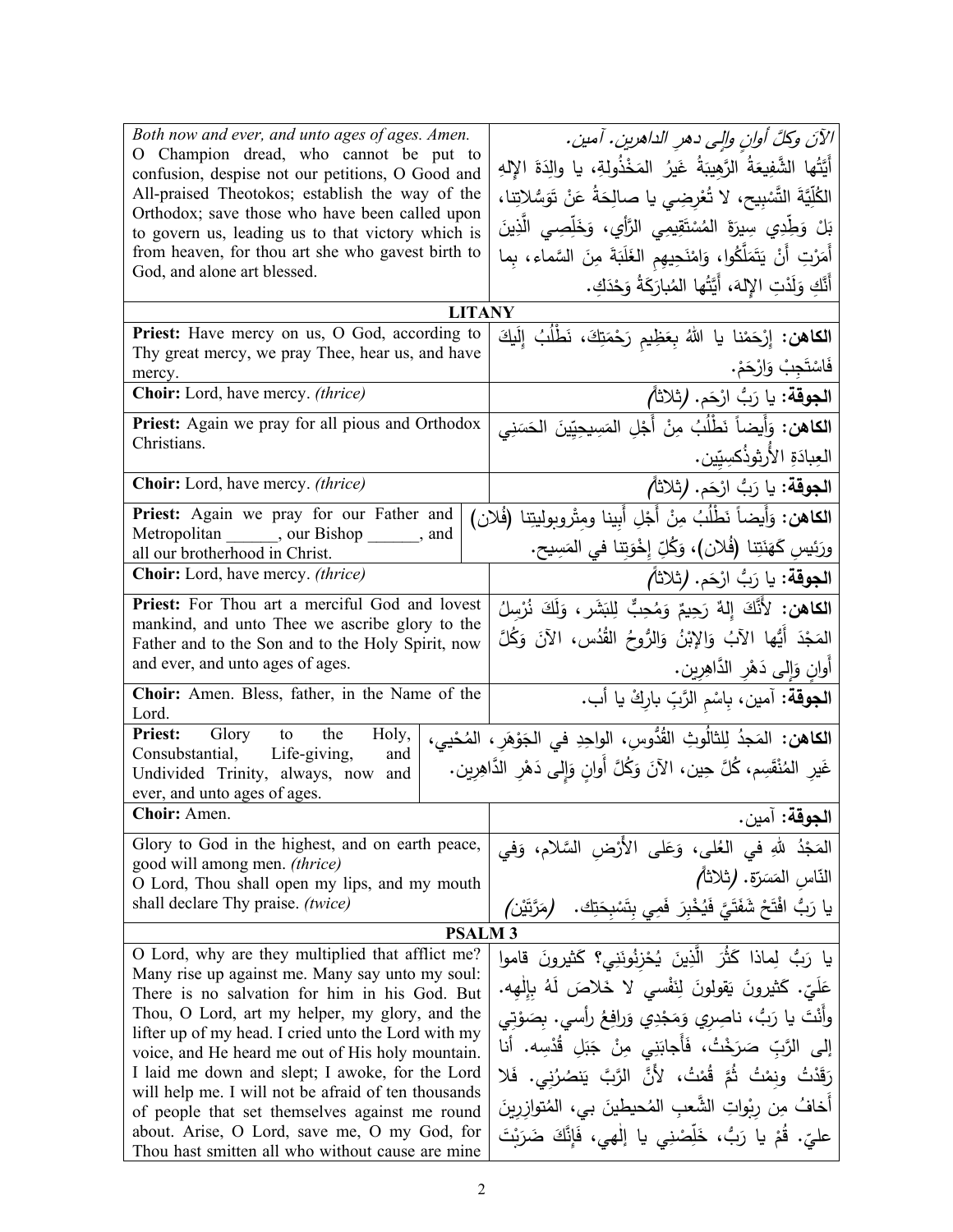| enemies; the teeth of sinners hast Thou broken.                                                           | كُلَّ مَنْ يُعادِيني باطلاً، وَسَحَقْتَ أَسْنانَ الخَطَأة.                   |  |
|-----------------------------------------------------------------------------------------------------------|------------------------------------------------------------------------------|--|
| Salvation is of the Lord, and Thy blessing is upon                                                        | لِلرَّبِّ الخَلاصُ وعلى شَعبك بَرَكَتُك.                                     |  |
| Thy people.<br>I laid me down and slept; I awoke, for the Lord                                            |                                                                              |  |
| will help me.                                                                                             | أَنا رَقَدْتُ وَنِمْتُ ثُمَّ قُمْتُ، لأَنَّ الرَّبَّ يَنْصُرُني.             |  |
| <b>PSALM 37</b>                                                                                           |                                                                              |  |
| O Lord, rebuke me not in Thine anger, nor chasten                                                         | يا رَبُّ، لا بِغَضَبِكَ تُوَبِّخْني، ولا بِرِجْزِكَ تُؤَدِّبْني. فَإِنَّ     |  |
| me in Thy wrath. For Thine arrows are fastened in                                                         | سِهامَكَ قد نَشَبَتْ فِيَّ، وَمَكَّنْتَ عليَّ يدَك. لَيْسَ                   |  |
| me, and Thou hast laid Thy hand heavily upon me.                                                          |                                                                              |  |
| There is no healing in my flesh in the face of Thy<br>wrath; and there is no peace in my bones in the     | لِجَسَدِي شِفاءٌ مِنْ وَجْهِ غَضَبِكَ، وَلا سَلامَةٌ في                      |  |
| face of my sins. For mine iniquities are risen                                                            | عِظامي مِنْ وَجْهِ خَطاياي. لأَنَّ آثامي قَدْ تَعالَتْ                       |  |
| higher than my head; as a heavy burden have they                                                          | فَوقَ رَأْسي، كَحِمْلٍ ثَقيلٍ قَدْ ثَقُلَتْ عَلَيَّ. قَدْ أَنْتَنَتْ         |  |
| pressed heavily upon me. My bruises are become                                                            | وقاحَتْ جِراحاتي مِنْ قِبَلِ جَهالَتي. شَقِيتُ وَانْحَنَيْتُ                 |  |
| noisome and corrupt in the face of my folly. I have<br>been wretched and utterly bowed down until the     | إلى الغايَةِ، والنَّهارَ كُلَّهُ مَشَيْتُ عابسًا. لأَنَّ مَتْنَىَّ قَدِ      |  |
| end; all the day long I went with downcast face.                                                          |                                                                              |  |
| For my loins are filled with mocking, and there is                                                        | امْتَلاً مَهازِئَ ولِيسَ لِجَسَدِي شِفاء. شَقِيتُ وَاتَّضَعْتُ               |  |
| no healing in my flesh. I am afflicted and humbled<br>exceedingly, I have roared from the groaning of     | جِدًّا، وَكُنْتُ أَئِنٌّ مِنْ تَنَهُّدِ قَلْبِي. يا رَبُّ، إِنَّ بُغْيَتِي   |  |
| my heart. O Lord, before Thee is all my desire,                                                           | كُلُّها أمامَكَ، وتَنَهُّدِي لَمْ يَخْفَ عنك. قَدِ اضْطَرَبَ                 |  |
| and my groaning is not hid from Thee. My heart is                                                         | قَلْبِي وَفارَقَتْنِي قُوَّتِي، وَنُورُ  عَيْنَيَّ  أَيْضًا  لَمْ  يَبْقَ    |  |
| troubled, my strength hath failed me; and the light<br>of mine eyes, even this is not with me. My friends | مَعي. أَصْدِقائي وأَقْرِبائي دَنَوْا مِنِّي وَوَقَفُوا لَدَيَّ،              |  |
| and my neighbors drew nigh over against me and                                                            | وَجِنْسِي وَقَفَ مِنِّي بَعِيدًا. وَأَجْهَدَنِي الَّذِينَ يَطْلُبُونَ        |  |
| stood, and my nearest of kin stood afar off. And                                                          |                                                                              |  |
| they that sought after my soul used violence; and                                                         | نَفْسِي، وَالمُلْتَمِسُونَ لِيَ الشَّرَّ تَكَلَّمُوا بِالْباطِل،             |  |
| they that sought evils for me spake vain things,                                                          | وَغُشُوشًا طُولَ النَّهارِ دَرَسُوا. أَمّا أَنا فَكَأْصَمَّ لا               |  |
| and craftiness all the day long did they meditate.<br>But as for me, like a deaf man I heard them not,    | يَسْمَعُ، وَكَأَخْرَسَ لا يَفْتَحُ فاه. وصِرْتُ كإنْسان لا                   |  |
| and was as a speechless man that openeth not his                                                          | يَسْمَعُ ولا في فَمِهِ تَبْكِيتٌ. لأَنِّي عَلَيْكَ، يا رَبُّ،                |  |
| mouth. And I became as a man that heareth not,                                                            | تَوَكَّلتُ، أَنْتَ تَستَجِيبُ لي يا رَبِّي وإِلهي. لأُنِّي قُلتُ             |  |
| and that hath in his mouth no reproofs. For in<br>Thee have I hoped, O Lord; Thou wilt hearken            |                                                                              |  |
| unto me, O Lord my God. For I said: Let never                                                             | لا يَشْمَتْ بِي أعدائي، وعِنْدَما زَلَّتْ قَدَمايَ عَظَّمُوا                 |  |
| mine enemies rejoice over me; yea, when my feet                                                           | عَلَيَّ الكَلامِ. لأَنِّي أَنا لِلضَّرْبِ مُسْتَعِدٌّ، وَوَجَعِي لَدَيَّ     |  |
| were shaken, those men spake boastful words<br>against me. For I am ready for scourges, and my            | في كُلِّ حِين. لأَنِّي أَنا أُخْبِرُ بِإِثْمِي، وَأَهتَمُّ مِنْ أَجْلِ       |  |
| sorrow is continually before me. For I will declare                                                       | خَطِينَتى. أَمّا أَعدائى فَأَحياءُ، وَهُمْ أَشَدُّ مِنِّي، وقَدْ             |  |
| mine iniquity, and I will take heed concerning my                                                         | كَثُرَ   الَّذِينَ  يُبْغِضونَنِي   ظُلْمًا،   الَّذِينَ   جازَونِي   بَدَلَ |  |
| sin. But mine enemies live and are made stronger                                                          | الْخَيْرِ شَرًّا، مَحَلُوا بِيْ لأَجْلِ ابْتِغائي الصَّلاحِ. فَلا            |  |
| than I, and they that hated me unjustly are<br>multiplied. They that render me evil for good              |                                                                              |  |
| slandered me, because I pursued goodness.                                                                 | تُهْمِلْني يا رَبِّي وَإِلْهِي وِلا تَتَباعَدْ عَنِّي. أَسْرِعْ إِلَى        |  |
| Forsake me not, O Lord my God, depart not from                                                            | مَعُونَتي يا رَبَّ خَلاصي.                                                   |  |
| me. Be attentive unto my help, O Lord of my                                                               | فَلا تُهْمِلْني يا رَبِّي وَإِلٰهِي ولا تَتَباعَدْ عَنِّي. أَسْرِعْ إلى      |  |
| salvation.<br>Forsake me not, O Lord my God, depart not from                                              | مَعُونَتي يا رَبَّ خَلاصي.                                                   |  |
| me. Be attentive unto my help, O Lord of my                                                               |                                                                              |  |
| salvation.                                                                                                |                                                                              |  |
| <b>PCALM 62</b>                                                                                           |                                                                              |  |

**PSALM 62**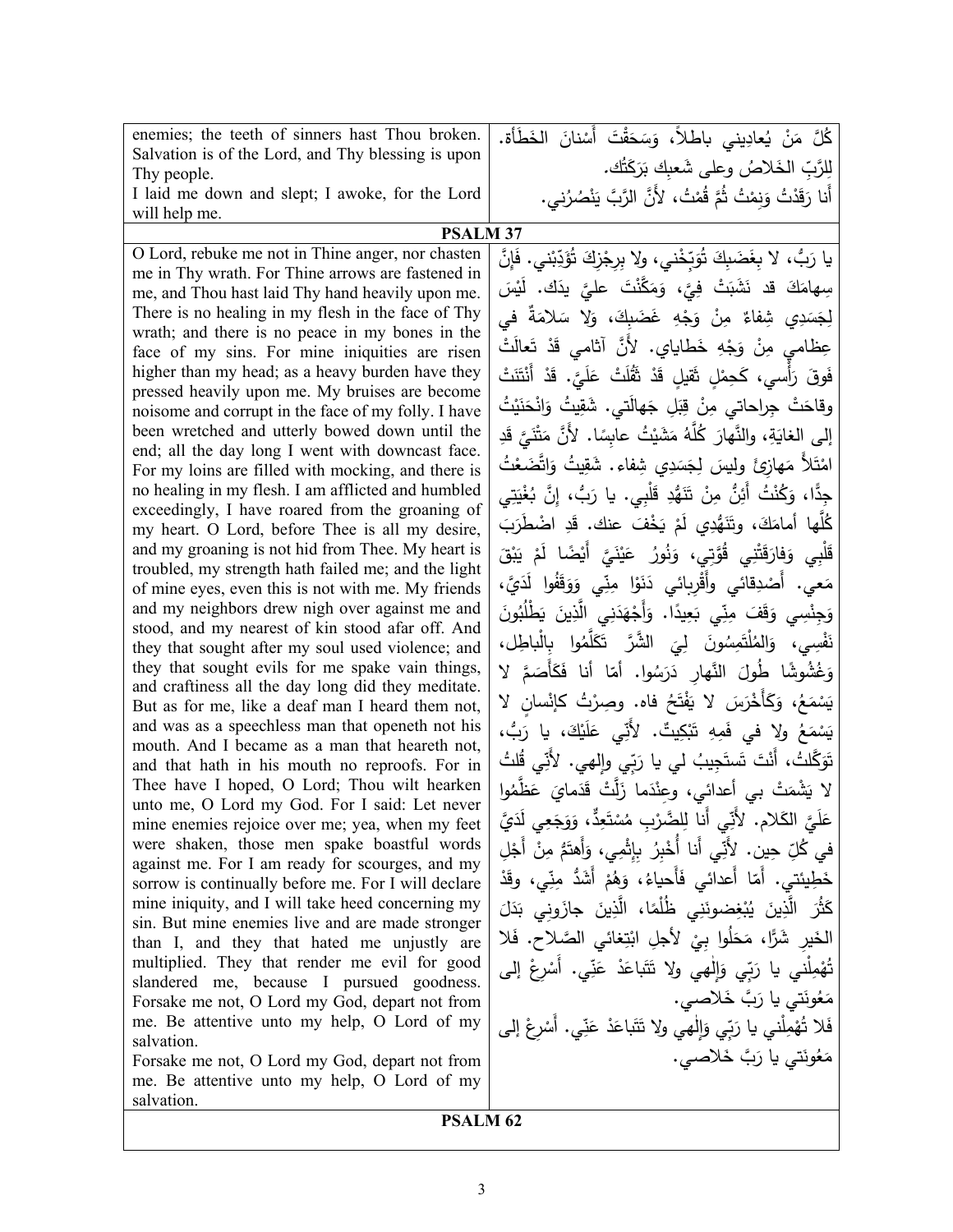| O God, my God, unto Thee I rise early at dawn.<br>My soul hath thirsted for Thee; how often hath my<br>flesh longed after Thee in a land barren and<br>untrodden and unwatered. So in the sanctuary<br>have I appeared before Thee to see Thy power and<br>Thy glory. For Thy mercy is better than lives; my<br>lips shall praise Thee. So shall I bless Thee in my<br>life, and in Thy name will I lift up my hands. As<br>with marrow and fatness let my soul be filled, and<br>with lips rejoicing shall my mouth praise Thee. If<br>I remembered Thee on my bed, at the dawn I<br>meditated on Thee. For Thou art become my<br>helper; in the shelter of Thy wings will I rejoice.<br>My soul hath cleaved after Thee; Thy right hand<br>hath been quick to help me. But as for these, in<br>vain have they sought after my soul; they shall go<br>into the nethermost parts of the earth, they shall be<br>surrendered unto the edge of the sword; portions<br>for foxes shall they be. But the king shall be glad<br>in God, everyone shall be praised that sweareth by<br>Him; for the mouth of them is stopped that speak<br>unjust things.<br>At the dawn I meditated on Thee. For Thou art<br>become my helper; in the shelter of Thy wings<br>will I rejoice. My soul hath cleaved after Thee; | يا أللهُ إلْهي إليكَ أَبْتَكِرٍ. عَطِشَتْ إِلَيكَ نَفْسِي،<br>وَاشْتاقَ إِلَيكَ جَسَدي، في أَرضِ بَرِّيَّةٍ وَغَيرِ مَسلُوكَةٍ<br>وَعادِمَةِ الماء. هٰكذا ظَهَرْتُ لَكَ في القُدْسِ لأَعايِنَ<br>قُوَّتَكَ وَمَجْدَك. لأَنَّ رَحْمَتَكَ أَفْضَلُ مِنَ الْحَياةِ،<br>وَشَفَتَىَّ شُبَحانِك. هٰكذا أَباركُكَ في حَياتي وَبِاسْمِكَ<br>أَرْفَعُ يَدَيِّ، فَتَمتَلَّئُ نَفْسِي كَما مِنْ شَحْمٍ ودَسَمٍ،<br>وَبِشِفاهِ الإِبْتِهاجِ يُسَبِّحُكَ فَمي. إذا ذَكَرْتُكَ على<br>فِراشِي، هَذَذْتُ بِكَ في الأَسْحارِ ، لأَنَّكَ صِرْتَ لِي<br>عَونًا وَبِظِلِّ جَناحَيكَ أَسْتَتِرٍ . إِنَّتَصَقَتْ نَفْسِي بِكَ،<br>وَإِيّايَ عَضَدَتْ يَمِينُك. أَمّا الَّذِينَ يَطْلُبُونَ نَفسى<br>باطِلاً، فَسَيَدْخُلونَ في أسافِلِ الأرض، وَيُدفَعُونَ إلى<br>أَيدِى السُّيوفِ، وَبَكُونُونَ أَنْصِبَةً لِلْثَعالبِ. أَمّا المَلِكُ<br>فيُسَرُّ بالله، وَيُمتَدَحُ كُلُّ مَنْ يَحْلِفُ بِهِ، لأَنَّهُ قَدْ سُدَّتْ<br>أَفْواهُ المُتَكَلِّمِينَ بِالظُّلْمِ.<br>هَذَنْتُ بِكَ في الأَسْحارِ لأَنَّكَ صِرْتَ لِي عَوْنًا،<br>وَبِظِلِّ جَناحَيكَ أَستَتِرٍ . إِلْتَصَقَتْ نَفْسِي بِكَ، وَإِيّايَ<br>عَضَدَتْ يَمِيثُك. |
|-----------------------------------------------------------------------------------------------------------------------------------------------------------------------------------------------------------------------------------------------------------------------------------------------------------------------------------------------------------------------------------------------------------------------------------------------------------------------------------------------------------------------------------------------------------------------------------------------------------------------------------------------------------------------------------------------------------------------------------------------------------------------------------------------------------------------------------------------------------------------------------------------------------------------------------------------------------------------------------------------------------------------------------------------------------------------------------------------------------------------------------------------------------------------------------------------------------------------------------------------------------------------------------------------------------|-------------------------------------------------------------------------------------------------------------------------------------------------------------------------------------------------------------------------------------------------------------------------------------------------------------------------------------------------------------------------------------------------------------------------------------------------------------------------------------------------------------------------------------------------------------------------------------------------------------------------------------------------------------------------------------------------------------------------------------------------------------------------------------------------------------------------------------------------------------------------------------------------------------------------------------------------------------------------------------------------------------------------------------------------------------------------------------------------------|
| Thy right hand hath been quick to help me.                                                                                                                                                                                                                                                                                                                                                                                                                                                                                                                                                                                                                                                                                                                                                                                                                                                                                                                                                                                                                                                                                                                                                                                                                                                                |                                                                                                                                                                                                                                                                                                                                                                                                                                                                                                                                                                                                                                                                                                                                                                                                                                                                                                                                                                                                                                                                                                       |
| Glory to the Father, and to the Son, and to the<br>Holy Spirit; both now and ever, and unto ages of                                                                                                                                                                                                                                                                                                                                                                                                                                                                                                                                                                                                                                                                                                                                                                                                                                                                                                                                                                                                                                                                                                                                                                                                       | المَجْدُ للِأَبِ وَالِأَبِنِ وَالرُّوحِ الْقُدْسِ. الآنَ وَكُلَّ أُوان،                                                                                                                                                                                                                                                                                                                                                                                                                                                                                                                                                                                                                                                                                                                                                                                                                                                                                                                                                                                                                               |
| ages. Amen.                                                                                                                                                                                                                                                                                                                                                                                                                                                                                                                                                                                                                                                                                                                                                                                                                                                                                                                                                                                                                                                                                                                                                                                                                                                                                               | وَالِي دَهْرِ الذَّاهِرِينَ. آمين.                                                                                                                                                                                                                                                                                                                                                                                                                                                                                                                                                                                                                                                                                                                                                                                                                                                                                                                                                                                                                                                                    |
| Alleluia, Alleluia, Alleluia. Glory to Thee, O God.<br>(THRICE)                                                                                                                                                                                                                                                                                                                                                                                                                                                                                                                                                                                                                                                                                                                                                                                                                                                                                                                                                                                                                                                                                                                                                                                                                                           | هَلِلوبِيا، هَلِلوبِيا، هَلِلوبِيا، المَجْدُ لَكَ يا الله. (ثلاثاً)                                                                                                                                                                                                                                                                                                                                                                                                                                                                                                                                                                                                                                                                                                                                                                                                                                                                                                                                                                                                                                   |
| Lord, have mercy. (THRICE)                                                                                                                                                                                                                                                                                                                                                                                                                                                                                                                                                                                                                                                                                                                                                                                                                                                                                                                                                                                                                                                                                                                                                                                                                                                                                | يا رَبُّ ارْحَم. (ثلاثاً)                                                                                                                                                                                                                                                                                                                                                                                                                                                                                                                                                                                                                                                                                                                                                                                                                                                                                                                                                                                                                                                                             |
| Glory to the Father, and to the Son, and to the<br>Holy Spirit.                                                                                                                                                                                                                                                                                                                                                                                                                                                                                                                                                                                                                                                                                                                                                                                                                                                                                                                                                                                                                                                                                                                                                                                                                                           | المَعجُد للِأَبِ والابنِ والرّوحِ القُدُسِ.                                                                                                                                                                                                                                                                                                                                                                                                                                                                                                                                                                                                                                                                                                                                                                                                                                                                                                                                                                                                                                                           |
| <b>PSALM 87</b>                                                                                                                                                                                                                                                                                                                                                                                                                                                                                                                                                                                                                                                                                                                                                                                                                                                                                                                                                                                                                                                                                                                                                                                                                                                                                           |                                                                                                                                                                                                                                                                                                                                                                                                                                                                                                                                                                                                                                                                                                                                                                                                                                                                                                                                                                                                                                                                                                       |
| Both now and ever, and unto ages of ages. Amen.                                                                                                                                                                                                                                                                                                                                                                                                                                                                                                                                                                                                                                                                                                                                                                                                                                                                                                                                                                                                                                                                                                                                                                                                                                                           | الآنَ وكلَّ أوانِ، وإلى دَهْرِ الذَّاهرينِ. آمين.                                                                                                                                                                                                                                                                                                                                                                                                                                                                                                                                                                                                                                                                                                                                                                                                                                                                                                                                                                                                                                                     |
| O Lord God of my salvation, by day have I cried<br>and by night before Thee. Let my prayer come                                                                                                                                                                                                                                                                                                                                                                                                                                                                                                                                                                                                                                                                                                                                                                                                                                                                                                                                                                                                                                                                                                                                                                                                           | يا رَبُّ إلٰهَ خلاصي، في النَّهارِ صَرَخْتُ وفي اللَّيلِ                                                                                                                                                                                                                                                                                                                                                                                                                                                                                                                                                                                                                                                                                                                                                                                                                                                                                                                                                                                                                                              |
| before Thee, bow down Thine ear unto my                                                                                                                                                                                                                                                                                                                                                                                                                                                                                                                                                                                                                                                                                                                                                                                                                                                                                                                                                                                                                                                                                                                                                                                                                                                                   | أَمامَكَ، فَلْتَدْخُلْ قُدّامَكَ صَلاتي، أَمِلْ أَذُنَكَ إلى                                                                                                                                                                                                                                                                                                                                                                                                                                                                                                                                                                                                                                                                                                                                                                                                                                                                                                                                                                                                                                          |
| supplication, for filled with evils is my soul, and                                                                                                                                                                                                                                                                                                                                                                                                                                                                                                                                                                                                                                                                                                                                                                                                                                                                                                                                                                                                                                                                                                                                                                                                                                                       | طَٰلِبَتِی، فَقَدِ امْتَلَأَتْ مِنَ الشَّرُورِ نَفسی، وَدَنَتْ مِنَ                                                                                                                                                                                                                                                                                                                                                                                                                                                                                                                                                                                                                                                                                                                                                                                                                                                                                                                                                                                                                                   |
| my life unto Hades hath drawn nigh. I am counted<br>with them that go down into the pit; I am become                                                                                                                                                                                                                                                                                                                                                                                                                                                                                                                                                                                                                                                                                                                                                                                                                                                                                                                                                                                                                                                                                                                                                                                                      |                                                                                                                                                                                                                                                                                                                                                                                                                                                                                                                                                                                                                                                                                                                                                                                                                                                                                                                                                                                                                                                                                                       |
| as a man without help, free among the dead, like                                                                                                                                                                                                                                                                                                                                                                                                                                                                                                                                                                                                                                                                                                                                                                                                                                                                                                                                                                                                                                                                                                                                                                                                                                                          | الْجَحيمِ حَياتي. حُسِبْتُ مَعَ الْمُنْحَدِرِينَ في الْجُبِّ،                                                                                                                                                                                                                                                                                                                                                                                                                                                                                                                                                                                                                                                                                                                                                                                                                                                                                                                                                                                                                                         |
| the bodies of the slain that sleep in the grave,                                                                                                                                                                                                                                                                                                                                                                                                                                                                                                                                                                                                                                                                                                                                                                                                                                                                                                                                                                                                                                                                                                                                                                                                                                                          | صِرْتُ مِثْلَ إِنْسانٍ لَيْسَ لَهُ مُعِينٌ، مَطْرُوحًا بَينَ                                                                                                                                                                                                                                                                                                                                                                                                                                                                                                                                                                                                                                                                                                                                                                                                                                                                                                                                                                                                                                          |
| whom Thou rememberest no more, and they are cut                                                                                                                                                                                                                                                                                                                                                                                                                                                                                                                                                                                                                                                                                                                                                                                                                                                                                                                                                                                                                                                                                                                                                                                                                                                           | الأَمْواتِ مثلَ القَتلى الرّاقدِينَ في القُبُورِ ، الَّذِينَ لا                                                                                                                                                                                                                                                                                                                                                                                                                                                                                                                                                                                                                                                                                                                                                                                                                                                                                                                                                                                                                                       |
| off from Thy hand. They laid me in the lowest pit,<br>in darkness and in the shadow of death. Against me                                                                                                                                                                                                                                                                                                                                                                                                                                                                                                                                                                                                                                                                                                                                                                                                                                                                                                                                                                                                                                                                                                                                                                                                  | تَذْكُرُهُمْ أَيضًا، وَهُمْ مِنْ يَدِكَ مُقْصَون. جَعَلُوني في                                                                                                                                                                                                                                                                                                                                                                                                                                                                                                                                                                                                                                                                                                                                                                                                                                                                                                                                                                                                                                        |
| is Thine anger made strong, and all Thy billows                                                                                                                                                                                                                                                                                                                                                                                                                                                                                                                                                                                                                                                                                                                                                                                                                                                                                                                                                                                                                                                                                                                                                                                                                                                           | جُبِّ أَسْفَلِ السّافِلِين، في ظُلُماتِ المَوْتِ وَظِلالِه.                                                                                                                                                                                                                                                                                                                                                                                                                                                                                                                                                                                                                                                                                                                                                                                                                                                                                                                                                                                                                                           |
| hast Thou brought upon me. Thou hast removed                                                                                                                                                                                                                                                                                                                                                                                                                                                                                                                                                                                                                                                                                                                                                                                                                                                                                                                                                                                                                                                                                                                                                                                                                                                              | عَلَيَّ اسْتَقَرَّ غَضَبُكَ، وَجَمِيعُ أَهْوالِكَ أَجَزْتَها عَلَىّ.                                                                                                                                                                                                                                                                                                                                                                                                                                                                                                                                                                                                                                                                                                                                                                                                                                                                                                                                                                                                                                  |
| my friends afar from me; they have made me an<br>abomination unto themselves. I have been                                                                                                                                                                                                                                                                                                                                                                                                                                                                                                                                                                                                                                                                                                                                                                                                                                                                                                                                                                                                                                                                                                                                                                                                                 | أَبْعَدْتَ عَنِّي مَعارِفي، جَعَلُوني لَهُمْ رَجاسَةً. قَدْ                                                                                                                                                                                                                                                                                                                                                                                                                                                                                                                                                                                                                                                                                                                                                                                                                                                                                                                                                                                                                                           |
| delivered up, and have not come forth; mine eyes<br>are grown weak from poverty. I have cried unto                                                                                                                                                                                                                                                                                                                                                                                                                                                                                                                                                                                                                                                                                                                                                                                                                                                                                                                                                                                                                                                                                                                                                                                                        | أَسلِمْتُ وَما خَرَجْتُ، وَعَيناىَ ضَعُفَتا مِنَ المَسكَنةِ.                                                                                                                                                                                                                                                                                                                                                                                                                                                                                                                                                                                                                                                                                                                                                                                                                                                                                                                                                                                                                                          |
|                                                                                                                                                                                                                                                                                                                                                                                                                                                                                                                                                                                                                                                                                                                                                                                                                                                                                                                                                                                                                                                                                                                                                                                                                                                                                                           |                                                                                                                                                                                                                                                                                                                                                                                                                                                                                                                                                                                                                                                                                                                                                                                                                                                                                                                                                                                                                                                                                                       |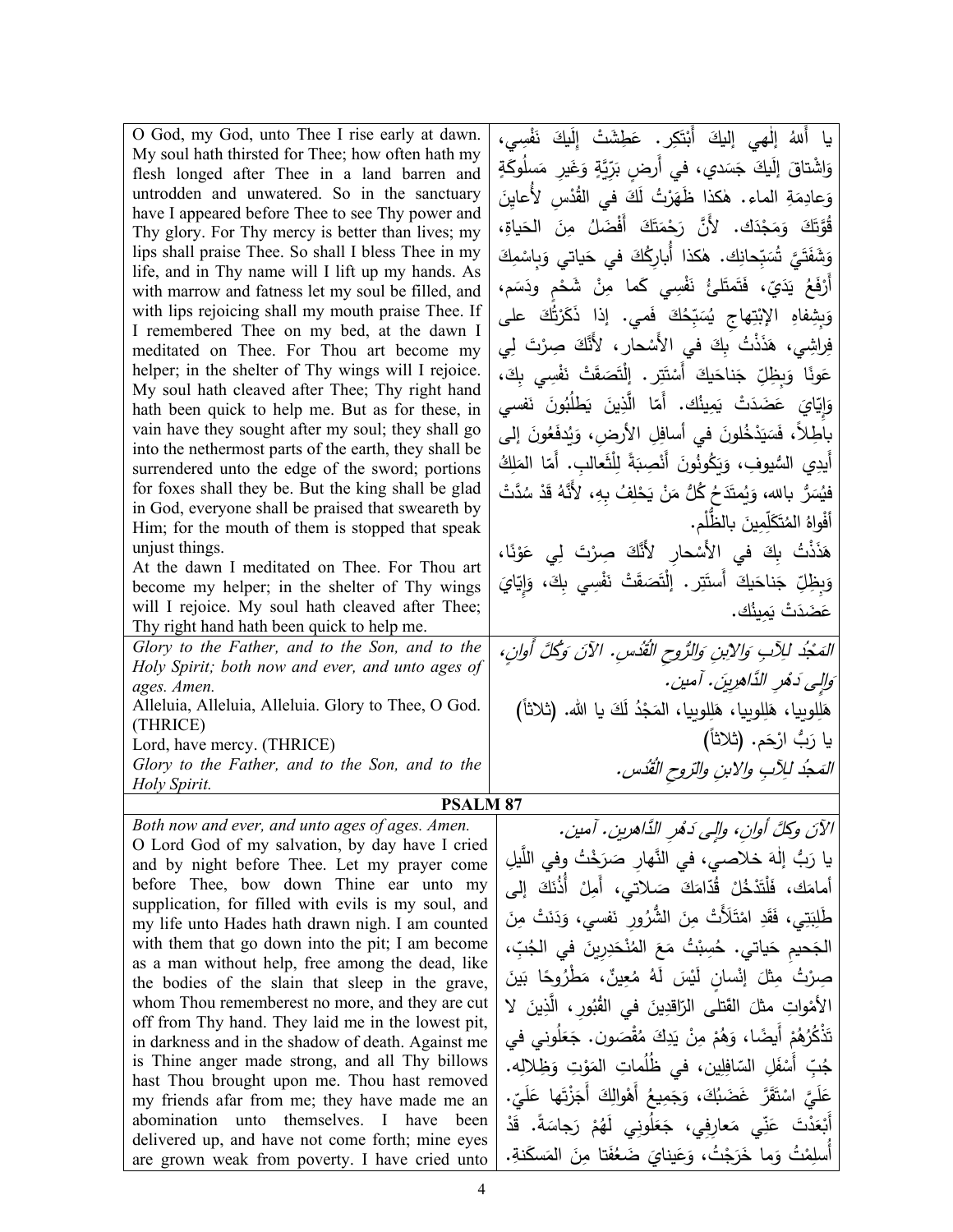Thee, O Lord, the whole day long; I have stretched out my hands unto Thee. Nay, for the dead wilt Thou work wonders? Or shall physicians raise them up that they may give thanks unto Thee? Nay, shall any in the grave tell of Thy mercy, and of Thy truth in that destruction? Nay, shall Thy wonders be known in that darkness, and Thy righteousness in that land that is forgotten? But as for me, unto Thee, O Lord, have I cried; and in the morning shall my prayer come before Thee. Wherefore, O Lord, dost Thou cast off my soul and turnest Thy face away from me? A poor man am I, and in troubles from my youth; yea, having been exalted, I was humbled and brought to distress. Thy furies have passed upon me, and Thy terrors have sorely troubled me. They came round about me like water, all the day long they compassed me about together. Thou hast removed afar from me friend and neighbor, and mine acquaintances because of my misery.

O Lord God of my salvation, by day have I cried and by night before Thee. Let my prayer come before Thee, bow down Thine ear unto my supplication.

Bless the Lord, O my soul, and all that is within me bless His holy name. Bless the Lord, O my soul, and forget not all that He hath done for thee, Who is gracious unto all thine iniquities, Who healeth all thine infirmities, Who redeemeth thy life from corruption, Who crowneth thee with mercy and compassion, Who fulfilleth thy desire with good things; thy youth shall be renewed as the eagle's. The Lord performeth deeds of mercy, and executeth judgment for all them that are wronged. He hath made His ways known unto Moses, unto the sons of Israel the things that He hath willed. Compassionate and merciful is the Lord, long-suffering and plenteous in mercy; not unto the end will He be angered; neither unto eternity will He be wroth. Not according to our iniquities hath He dealt with us, neither according to our sins hath He rewarded us. For according to the height of heaven from the earth, the Lord hath made His mercy to prevail over them that fear Him. As far as the east is from the west, so far hath He removed our iniquities from us. Like as a father hath compassion upon his sons, so hath the Lord had compassion upon them that fear Him; for He knoweth whereof we are made, He hath remembered that we are dust. As for man, his days are as the grass; as a flower of the field, so shall he blossom forth. For when the wind is passed over

صَرَخْتُ إِليكَ، يا رَبُّ، النَّهارَ كُلَّهُ وإِليكَ بَسَطْتُ<br>- يَسَعَّ يَدَيّ. أَلَعَلَّكَ لِلأَمواتِ تَصنَعُ العَجائِبَ؟ أَمِ الأَطِبّاءُ<br>. يُقِيمُونَهُمْ، فَيَعترِفُونَ لَك؟ هَلْ يُحَدِّثُ أَحَدٌ في القبرِ َ ُف في ُعر َ؟ هل ت ِك ّ َ ِ ، وفي الهلاك �حق ِك ت َ َحم ِبر الظُّلمَةِ عَجائِبُكَ، وَعَدلُكَ في أَرضٍ مَنْسِيَّة؟ وأنا ْ إليْكَ، يا رَبُّ، صَرَخْتُ فَتَبْلُغُكَ في الغَداةِ صَلاتي.<br>. **ٔ** لِماذا، يا رَبُّ، تُقْصِي نَفْسي وَتَصْرِفُ وَجْهَكَ عَنِّي؟<br>ِ فَقِيرٌ أنا، وفي الشَّقاءِ مُنذُ شَبابي، وحينَ ارْتَفَعْتُ .<br>أ اتَّصَعْتُ وَتَحَيَّرْتِ. عَلَيَّ جازَ رِجْزُكَ، وَمُفْزِعاتُك<br>تَصْعَبُ الصَّامِعِينَ ׅׅ֡֡֡֡֡֡֡֡֡֡֡֡֝֬<u>֚</u> أَزْعَجَتْنِي. أحاطَتْ بي كالماءِ، والنَّهارَ كُلَّهُ َّه ُل اكْتَفَتْنِي مَعًا. أَبْعَدْتَ عَنِّي الصَّدِيقَ وَالقَرِيبَ ْ وَمَعارِفِي مِنَ الشَّقاء.<br>ـ يا رَبُّ إِلٰهَ خَلاصي، في النَّهارِ صَرَخْتُ وفي اللَّيلِ<br>، أمامَك، فَلْتَدْخُلْ قُدّامَكَ صَلاتي، أَمِلْ أَذُنَكَ إلى َ ِب ِ َط ي. ل ت

**PSALM 102**

بارِكي يا نَفسي الرَّبَّ، وَيا جَمِيعَ ما في داخِلي اسْمَهُ<br>مُمَّ القُدُّوس. بارِكي يا نَفسي الرَّبَّ، ولا تَنسَيْ جَمِيعَ<br>معانة مُكافَآتِه. الَّذي يَغفِرُ جَمِيعَ آثامِكِ، الَّذي يَشْفي جَمِيعَ<br>ءَ أَمْرِاضِكِ، الَّذي يُنَجِّيٍ مِنَ الفَسادِ حياتَكِ، الَّذ*ي*<br>م يُكَلِّلُكِ بالرَّحمَةِ وَالرَّأْفة، الَّذي يُشْبِعُ بالخَيْراتِ<br>. شَهَواتِكِ، فَيَتَجَدَّدُ كَالنَّسرِ شَبابُكِ. الرَّبُ صانِعُ الرَّحَماتِ والقَضاءِ لِجَميعِ المَظْلومين. عَرَّفَ مُوسى<br>ا َحِيمٌ وَرَؤُوفٌ،<br>. طُرُقَهُ، وَبَنِي إِسْرِائيلَ مَشِيئاتِه. الرَّبُّ رَد طَوِيلُ الأَناةِ وَكَثِيرُ الرَّحْمَة، لَيْسَ إلى الإِنْقِضاءِ يَسْخَطُ، ولا إلى الدَّهرِ يَحْقِد. لا على حَسْبِ أثامِنَا صَنَعَ مَعَنا، ولا على حَسْبِ خَطايانا جَازانا. لأَنَّهُ<br>. بِمِقْدارِ ارْتِفاعٍ السَّماءِ عَنِ الأرض، قَوِّى الرَّبُّ<br>-.<br>أ رَحْمَتَهُ على الَّذِينَ يَتَّقُونَهُ، وَبِمِقْدارِ بُعْدِ المَشْرِقِ مِنَ<br>وَحَمَّتَهُ عَلَى الَّذِينَ يَتَّقُونَهُ، وَبِمِقْدارِ بُعْدِ المَشْرِقِ مِنَ المَغْرِبِ أَبْعَدَ عَنّا سَيِّئاتِنا. كَما يَتَرَأَّفُ الأَبُ بِالْبَنِينَ،<br>مَنَّ يَسْمَدُ عَنّا سَيِّئاتِنا. ِيَتَرَأَّفُ الرَّبُّ بِخائفيه، لأَنَّهُ عَرَفَ جَبْلَتَنا وَذَكَرَ أَنَّنا<br>. <u>:</u> َ ِقل َ ِهر الح َز �َ ُ و ه ُ ّام ُ ْش ِب أَ� َالع � ُ ْسان ُ . الإن ْن َح ٌ ن ُراب ت كذلكَ يُزْهِر، لأَنَّهُ إذا هَبَّتْ فيهِ الرِّيحُ ليسَ يَثْبُتُ ولاِ يُعرَفُ أيضًا مَوضِعُه. أمّا رَحمَةُ الرَّبِّ فَهِيَ مُنذُ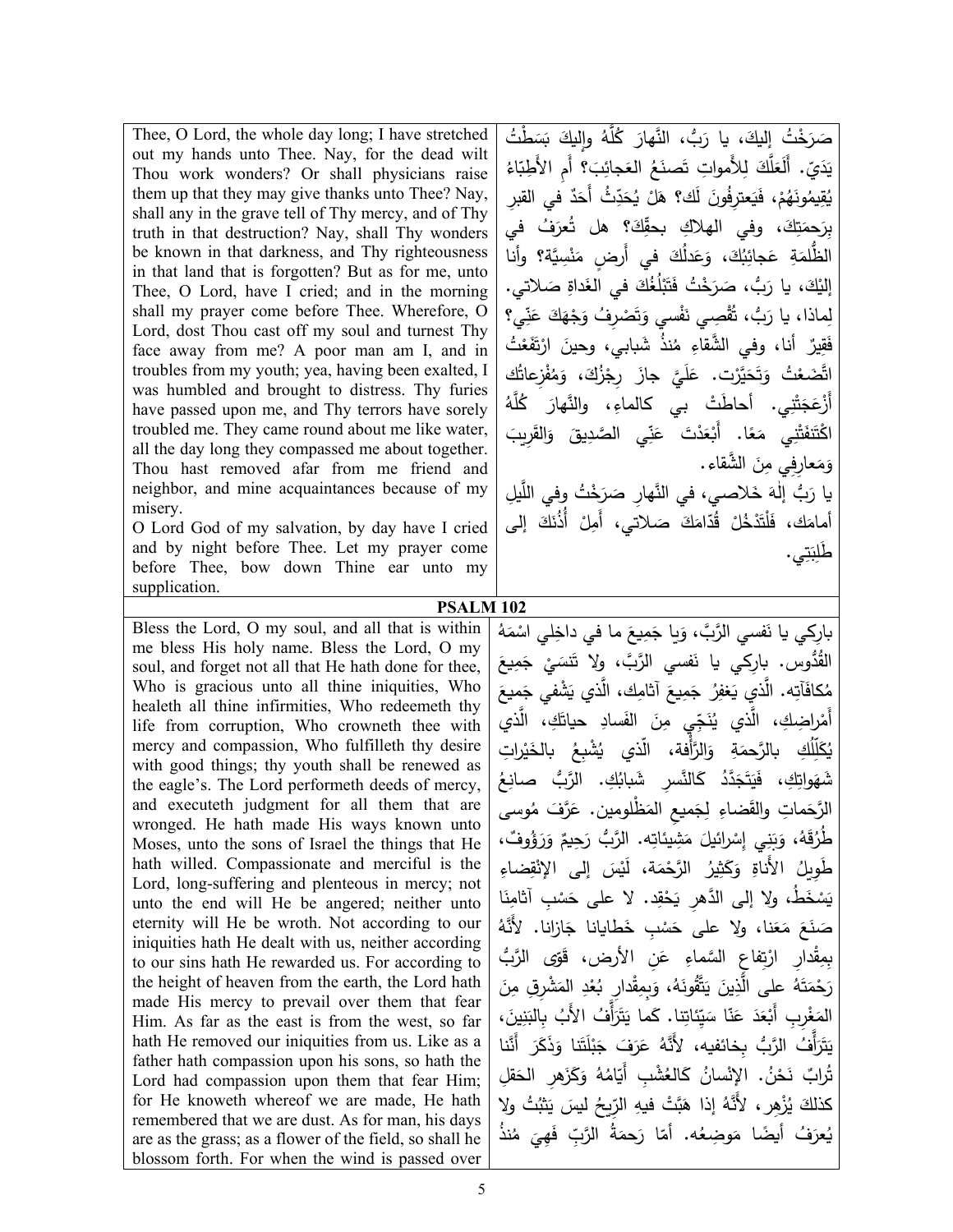| it, then it shall be gone, and no longer will it know<br>the place thereof. But the mercy of the Lord is<br>from eternity, even unto eternity, upon them that<br>fear Him. And His righteousness is upon sons of<br>sons, upon them that keep His testament and<br>remember His commandments to do them. The<br>Lord in heaven hath prepared His throne, and His<br>kingdom ruleth over all. Bless the Lord, all ye His<br>angels, mighty in strength, that perform His word,<br>to hear the voice of His words. Bless the Lord, all<br>ye His hosts, His ministers that do His will. Bless<br>the Lord, all ye His works, in every place of His<br>dominion. Bless the Lord, O my soul.<br>In every place of His dominion, bless the Lord, O<br>my soul. | الدَّهْرِ ، وإلى الدَّهرِ على الَّذِينَ يَتَّقُونَهُ، وَعَدْلُهُ على<br>أَبْناءِ البَنِينَ الحافِظِينَ عَهْدَهُ وَالذَّاكِرِينَ وَصاياهُ<br>لِيَصْنَعُوها. الرَّبُّ هَيَّأٌ عَرْشَهُ في السَّماءِ، وَمَملَكَتُهُ<br>تَسُودُ على الجَميع. باركُوا الرَّبَّ يا جَمِيعَ مَلائِكَتِهِ،<br>المُقتَدِرِينَ بِقُوَّةٍ، العامِلِينَ بِكَلِمَتِهِ عِنْدَ سَماعٍ صَوْتِ<br>كَلامِهِ. باركوا الرَّبَّ يا جَمِيعَ قُوَّاتِهِ، يا خُدَّامَهُ<br>العامِلينَ إرادَتَهُ. باركُوا الرَّبَّ يا جَمِيعَ أعمالِهِ، في<br>كُلّ مَوضِعٍ سِيادَتِه. بارِكي يا نَفْسي الرَّبَّ.<br>في كُلِّ مَوضِعٍ سِيادَتِه. بارِكي يا نفسي الرَّبّ. |
|-----------------------------------------------------------------------------------------------------------------------------------------------------------------------------------------------------------------------------------------------------------------------------------------------------------------------------------------------------------------------------------------------------------------------------------------------------------------------------------------------------------------------------------------------------------------------------------------------------------------------------------------------------------------------------------------------------------------------------------------------------------|----------------------------------------------------------------------------------------------------------------------------------------------------------------------------------------------------------------------------------------------------------------------------------------------------------------------------------------------------------------------------------------------------------------------------------------------------------------------------------------------------------------------------------------------------------------------------------------------------------------|
| <b>PSALM 142</b><br>O Lord, hear my prayer, give ear unto my                                                                                                                                                                                                                                                                                                                                                                                                                                                                                                                                                                                                                                                                                              |                                                                                                                                                                                                                                                                                                                                                                                                                                                                                                                                                                                                                |
| supplication in Thy truth; hearken unto me in Thy                                                                                                                                                                                                                                                                                                                                                                                                                                                                                                                                                                                                                                                                                                         | يا رَبُّ استَمِعْ صَلاتي، وَأَنْصِتْ بِحَقِّكَ إلى طِلبَتِي.                                                                                                                                                                                                                                                                                                                                                                                                                                                                                                                                                   |
| righteousness. And enter not into judgment with                                                                                                                                                                                                                                                                                                                                                                                                                                                                                                                                                                                                                                                                                                           | إِستَجِبْ لي بِعَدلِكَ، ولا تَدخُلْ في المُحاكَمَةِ مَعَ                                                                                                                                                                                                                                                                                                                                                                                                                                                                                                                                                       |
| Thy servant, for in Thy sight shall no man living                                                                                                                                                                                                                                                                                                                                                                                                                                                                                                                                                                                                                                                                                                         | عَبدِك، فإِنَّه لَنْ يَتَزَكَّى أَمامَكَ أَيُّ حَيّ. لأَنَّ العَدُوَّ                                                                                                                                                                                                                                                                                                                                                                                                                                                                                                                                          |
| be justified. For the enemy hath persecuted my<br>soul; he hath humbled my life down to the earth.                                                                                                                                                                                                                                                                                                                                                                                                                                                                                                                                                                                                                                                        | قَدِ اضْطَهَدَ نفسي، وَأَذَلَّ إِلَى الأَرضِ حَياتي،                                                                                                                                                                                                                                                                                                                                                                                                                                                                                                                                                           |
| He hath sat me in darkness as those that have been                                                                                                                                                                                                                                                                                                                                                                                                                                                                                                                                                                                                                                                                                                        | وَأَجلَسَنِي في الظُلُماتِ مِثْلَ المَوْتي مُنْذُ الدَّهْرِ ،                                                                                                                                                                                                                                                                                                                                                                                                                                                                                                                                                  |
| long dead, and my spirit within me is become                                                                                                                                                                                                                                                                                                                                                                                                                                                                                                                                                                                                                                                                                                              |                                                                                                                                                                                                                                                                                                                                                                                                                                                                                                                                                                                                                |
| despondent; within me my heart is troubled. I                                                                                                                                                                                                                                                                                                                                                                                                                                                                                                                                                                                                                                                                                                             | فَضَجِرَتْ رُوحي واضْطرَبَ قَلْبِي في داخِلي. تَذَكَّرتُ                                                                                                                                                                                                                                                                                                                                                                                                                                                                                                                                                       |
| remembered days of old, I meditated on all Thy<br>works, I pondered on the creations of Thy hands. I                                                                                                                                                                                                                                                                                                                                                                                                                                                                                                                                                                                                                                                      | الأَيّامَ القَدِيمة. هَذَذْتُ في كُلِّ أعمالِكَ، وَتَأَمَّلْتُ في                                                                                                                                                                                                                                                                                                                                                                                                                                                                                                                                              |
| stretched forth my hands unto Thee; my soul                                                                                                                                                                                                                                                                                                                                                                                                                                                                                                                                                                                                                                                                                                               | صَنائِعِ يَدَيْك. بَسَطْتُ يَدَيَّ إِليكَ وَنَفْسِي لَكَ كَأَرْضِ                                                                                                                                                                                                                                                                                                                                                                                                                                                                                                                                              |
| thirsteth after Thee like a waterless land. Quickly                                                                                                                                                                                                                                                                                                                                                                                                                                                                                                                                                                                                                                                                                                       | لا شُطِّر. أَسْرِعْ فَاسْتَجِبْ لِي يا رَبُّ، فَقَدْ فَنِيَتْ                                                                                                                                                                                                                                                                                                                                                                                                                                                                                                                                                  |
| hear me, O Lord; my spirit hath fainted away.<br>Turn not Thy face away from me, lest I be like                                                                                                                                                                                                                                                                                                                                                                                                                                                                                                                                                                                                                                                           | رُوحي. لا تَصْرِفْ وَجْهَكَ عَنِّي، فَأَشابِهَ الهابِطِينَ                                                                                                                                                                                                                                                                                                                                                                                                                                                                                                                                                     |
| unto them that go down into the pit. Cause me to                                                                                                                                                                                                                                                                                                                                                                                                                                                                                                                                                                                                                                                                                                          | في الجُبِّ. إِجْعَلني في الغَداةِ مُسْتَمِعًا رَحْمَتَكَ، فإنِّي                                                                                                                                                                                                                                                                                                                                                                                                                                                                                                                                               |
| hear Thy mercy in the morning; for in Thee have I                                                                                                                                                                                                                                                                                                                                                                                                                                                                                                                                                                                                                                                                                                         | عَلَيكَ تَوَكَّلْتُ. عَرّفْنى يا رَبُّ الطّريقَ الّذي أَسلُكُ                                                                                                                                                                                                                                                                                                                                                                                                                                                                                                                                                  |
| put my hope. Cause me to know, O Lord, the way<br>wherein I should walk; for unto Thee have I lifted                                                                                                                                                                                                                                                                                                                                                                                                                                                                                                                                                                                                                                                      |                                                                                                                                                                                                                                                                                                                                                                                                                                                                                                                                                                                                                |
| up my soul. Rescue me from mine enemies, O                                                                                                                                                                                                                                                                                                                                                                                                                                                                                                                                                                                                                                                                                                                | فيهِ، فَإِنِّي إليكَ رَفَعْتُ نَفسي. أَنْقِذْني من أعدائي يا                                                                                                                                                                                                                                                                                                                                                                                                                                                                                                                                                   |
| Lord; unto Thee have I fled for refuge. Teach me                                                                                                                                                                                                                                                                                                                                                                                                                                                                                                                                                                                                                                                                                                          | رَبُّ، فَإِنِّي قد لَجَأْتُ إِلَيْك. عَلِّمْني أَنْ أَعمَلَ                                                                                                                                                                                                                                                                                                                                                                                                                                                                                                                                                    |
| to do Thy will, for Thou art my God. Thy good<br>Spirit shall lead me in the land of uprightness; for                                                                                                                                                                                                                                                                                                                                                                                                                                                                                                                                                                                                                                                     | مَرْضاتَكَ، لأَنَّكَ أَنتَ إلهي. رُوحُكَ الصّالِحُ يَهْدِيني                                                                                                                                                                                                                                                                                                                                                                                                                                                                                                                                                   |
| Thy name's sake, O Lord, shalt Thou quicken me.                                                                                                                                                                                                                                                                                                                                                                                                                                                                                                                                                                                                                                                                                                           | في أرض مُسْتَقِيمة. مِنْ أَجْلِ اسْمِكَ، يا رَبُّ،                                                                                                                                                                                                                                                                                                                                                                                                                                                                                                                                                             |
| In Thy righteousness shalt Thou bring my soul out                                                                                                                                                                                                                                                                                                                                                                                                                                                                                                                                                                                                                                                                                                         | تُحْيِيني. بِعَدلِكَ تُخرِجُ مِنَ الْحُزنِ نَفسى، وَبِرَحمَتِكَ                                                                                                                                                                                                                                                                                                                                                                                                                                                                                                                                                |
| of affliction, and in Thy mercy shalt Thou utterly<br>destroy mine enemies. And Thou shalt cut off all                                                                                                                                                                                                                                                                                                                                                                                                                                                                                                                                                                                                                                                    | تَستَأْصِلُ أعدائي، وَتُهلِكُ جَمِيعَ الَّذِينَ يُحزِنُونَ نفسي                                                                                                                                                                                                                                                                                                                                                                                                                                                                                                                                                |
| them that afflict my soul, for I am Thy servant.                                                                                                                                                                                                                                                                                                                                                                                                                                                                                                                                                                                                                                                                                                          | لأنَّى أنا عبدُك.                                                                                                                                                                                                                                                                                                                                                                                                                                                                                                                                                                                              |
| O Lord, give ear unto my supplication and enter                                                                                                                                                                                                                                                                                                                                                                                                                                                                                                                                                                                                                                                                                                           |                                                                                                                                                                                                                                                                                                                                                                                                                                                                                                                                                                                                                |
| not into judgment with Thy servant. (TWICE)                                                                                                                                                                                                                                                                                                                                                                                                                                                                                                                                                                                                                                                                                                               | إستجبْ لي بِعَدْلِكَ، ولا تدخلْ في المُحاكَمَةِ مَعَ                                                                                                                                                                                                                                                                                                                                                                                                                                                                                                                                                           |
| Thy good Spirit shall lead me in the land of                                                                                                                                                                                                                                                                                                                                                                                                                                                                                                                                                                                                                                                                                                              | عبدِكَ. (مرّتَين)                                                                                                                                                                                                                                                                                                                                                                                                                                                                                                                                                                                              |
| uprightness.                                                                                                                                                                                                                                                                                                                                                                                                                                                                                                                                                                                                                                                                                                                                              |                                                                                                                                                                                                                                                                                                                                                                                                                                                                                                                                                                                                                |
| Glory to the Father, and to the Son, and to the                                                                                                                                                                                                                                                                                                                                                                                                                                                                                                                                                                                                                                                                                                           | روحُكَ الصالِحُ يَهْديني في أرْضٍ مُسْتَقيمةٍ.<br><i>المَجُد للِأبِ والابنِ والزوحِ القُدُس. الآنَ وَكُلَّ أَوانٍ</i>                                                                                                                                                                                                                                                                                                                                                                                                                                                                                          |
| Holy Spirit; both now and ever, and unto ages of<br>ages. Amen.                                                                                                                                                                                                                                                                                                                                                                                                                                                                                                                                                                                                                                                                                           | وَالِي دَهر الدّاهِرِينَ. آمين.                                                                                                                                                                                                                                                                                                                                                                                                                                                                                                                                                                                |
| Alleluia, Alleluia, Alleluia. Glory to Thee, O God.                                                                                                                                                                                                                                                                                                                                                                                                                                                                                                                                                                                                                                                                                                       |                                                                                                                                                                                                                                                                                                                                                                                                                                                                                                                                                                                                                |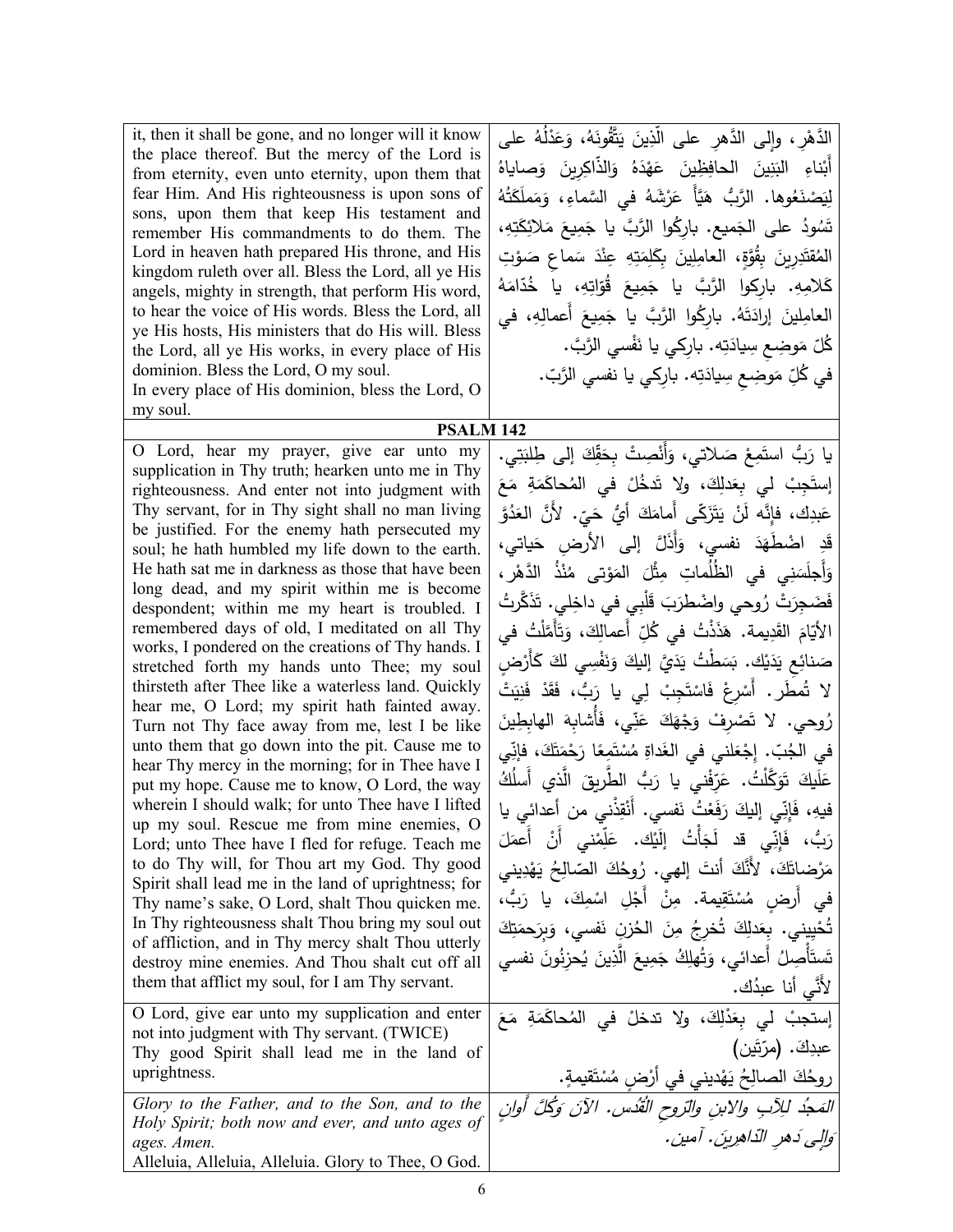| (THRICE)                                                                                                               | هَلِلوبِيا، هَلِلوبِيا، هَلِلوبِيا، المَجدُ لَكَ يا الله. (ثلاثاً)                   |
|------------------------------------------------------------------------------------------------------------------------|--------------------------------------------------------------------------------------|
| O our God and our Hope, glory to Thee!                                                                                 | يا إِلَهَنا وَرَجاءَنا المَجدُ لَك.                                                  |
| THE GREAT LITANY                                                                                                       |                                                                                      |
| Priest: In peace, let us pray to the Lord.                                                                             | ا <b>لكاهن:</b> بِسَلام إلى الرَّبِّ نَطْلُب.                                        |
| Choir:<br>Lord, have mercy.                                                                                            | ا <b>لجوقة:</b> يا رَبُّ ارْحَم.                                                     |
| Priest: For the peace from above and the salvation                                                                     | ا <b>لكــاهن:</b> مِنْ أَجْـلِ السَّـلام الَّـذِي مِنَ العُلـى وَخَـلاصِ             |
| of our souls, let us pray to the Lord.                                                                                 | نُفُوسِنا، إِلى الرَّبِّ نَطْلُب.                                                    |
| Lord, have mercy.<br><b>Choir:</b>                                                                                     | ا <b>لجوقة:</b> يا رَبُّ ارْحَم.                                                     |
| <b>Priest:</b> For the peace of the whole world, the good                                                              | الكـاهن: مِنْ أَجْلِ سَلامٍ كُلِّ الْعَالَمِ، وَحُسْنِ شَاتِ                         |
| estate of the holy churches of God, and the union<br>of all, let us pray to the Lord.                                  | كَنائِسِ اللهِ المُقَدَّسة، وَاتِّحادِ الجَمِيعِ، إِلى الرَّبِّ نَطْلُب.             |
| Choir: Lord, have mercy.                                                                                               | ا <b>لجوقة:</b> يا رَبُّ ارْحَم.                                                     |
| Priest: For this holy House and those who with                                                                         | ا <b>لكاهن:</b> مِنْ أَجْلِ هذا البَيتِ المُقَدَّسِ، وَالَّذِينَ يَدْخُلُونَ         |
| faith, reverence, and fear of God enter therein, let<br>us pray to the Lord.                                           | إِلَيهِ بِإِيْمانِ وَوَرَعٍ وَخَوْفِ الله، إِلى الرَّبِّ نَطْلَبٍ.                   |
| <b>Choir:</b> Lord, have mercy.                                                                                        | ا <b>لجوقة:</b> يا رَبُّ ارْحَم.                                                     |
| Priest: For our father and Metropolitan N., (and                                                                       | الكــاهن: مِـنْ أَجْـلِ أبينـا ومِتْروبوليتنـا (فــلان) ورَئـيسِ                     |
| for our Bishop N.), the honorable presbytery, the<br>deaconate in Christ, all the clergy and the                       | كَهَنَتِنا (فُـلان)، والكَهَنَـةِ الْمُكَـرَّمينَ، والشَمامِسـة، خُـدّام             |
| people, let us pray to the Lord.                                                                                       | المَسيح، وجَميع الإكْليروسِ والشَّعْبِ، إلى الرَّبِّ نَطْلُب.                        |
| Choir: Lord, have mercy.                                                                                               | ا <b>لجوقة:</b> يا رَبُّ ارْحَم.                                                     |
| Priest: For Metropolitan Boulos and Archbishop                                                                         | ا <b>لكاهن:</b> مِنْ أجلِ المِثْروبِوليت بولُسَ والمطران يوحنـا                      |
| Youhanna and their quick release from captivity and<br>safe return, let us pray to the Lord.                           | وفَكِّ أَسْرِهِما وعَوْدَتِهِما سالِمَيْنِ، إلى الرَّبِّ نَطْلَبٍ.                   |
| Choir: Lord, have mercy.                                                                                               | ا <b>لجوقة:</b> يا رَبُّ ارْحَم.                                                     |
| Priest: For our country, its President, civil                                                                          | ا <b>لكاهن:</b> مِنْ أَجْلِ حُكّام هَذا البَلَدِ، ومُؤازَرَتِهِمْ فـى كُلِّ          |
| authorities, and Armed Forces, let us pray to the<br>Lord.                                                             | عَمَلٍ صالِحٍ، إلى الرَّبِّ نَطْلُبٍ.                                                |
| Choir: Lord, have mercy.                                                                                               | ا <b>لجوقة:</b> يا رَبُّ ارْحَم.                                                     |
| <b>Priest:</b> For this city and every city and countryside<br>and the faithful, who dwell therein, let us pray to the | ا <b>لكاهن:</b> مِنْ أَجْلِ هذِهِ المَدِينَة، وَجَمِيعِ المُدُنِ وَالقُرِي،          |
| Lord.                                                                                                                  | وَالِمُؤْمِنِينَ السّاكِنِينَ فِيها، إِلَى الرَّبِّ نَطْلُبٍ.                        |
| <b>Choir:</b><br>Lord, have mercy.                                                                                     | ا <b>لجوقة:</b> يا رَبُّ ارْحَم.                                                     |
| <b>Priest:</b> For healthful seasons, abundance of the fruits<br>of the earth, and peaceful times, let us pray to the  | ا <b>لكــاهن:</b> مِـنْ أَجْـلِ اعْتِـدالِ الأَهْوِيَـةِ، وَخِصْـبِ ثِمــار          |
| Lord.                                                                                                                  | الأَرْض وَأَوْقاتٍ سَلامِيَّةٍ، إِلى الرَّبِّ نَطْلَب.                               |
| Lord, have mercy.<br><b>Choir:</b>                                                                                     | ا <b>لجوقة:</b> يا رَبُّ ارْحَم.                                                     |
| <b>Priest:</b> For travelers by sea, by land, and by<br>air, the sick, the suffering, the captive, and for             | الكـــاهن: مِــنْ أَجْـلِ المُســافِرِينَ فِــي النَحْــرِ وَالنَــرِّ وَالجَــوِّ ، |
| their salvation, let us pray to the Lord.                                                                              | وَالمَرْضى والمُتألِّمِين وَالأَسْرِى، وَخَلاصِهِمْ، إِلى الرَّبِّ نَطْلَب.          |
| Lord, have mercy.<br><b>Choir:</b>                                                                                     | ا <b>لجوقة:</b> يا رَبُّ ارْحَم.                                                     |
| <b>Priest:</b> For our deliverance from all tribulation,                                                               | ا <b>لكــاهن:</b> مِـنْ أَجْـلِ نَجاتِنـا مِـنْ كُـلِّ ضِـيق وَغَضَـبِ               |
| wrath, danger, and necessity, let us pray to the Lord.                                                                 | وَخَطَرٍ وَشِدَّةٍ إِلى الرَّبِّ نَطْلُب.                                            |
| Lord, have mercy.<br><b>Choir:</b>                                                                                     | ا <b>لجوقة:</b> يا رَبُّ ارْحَم.                                                     |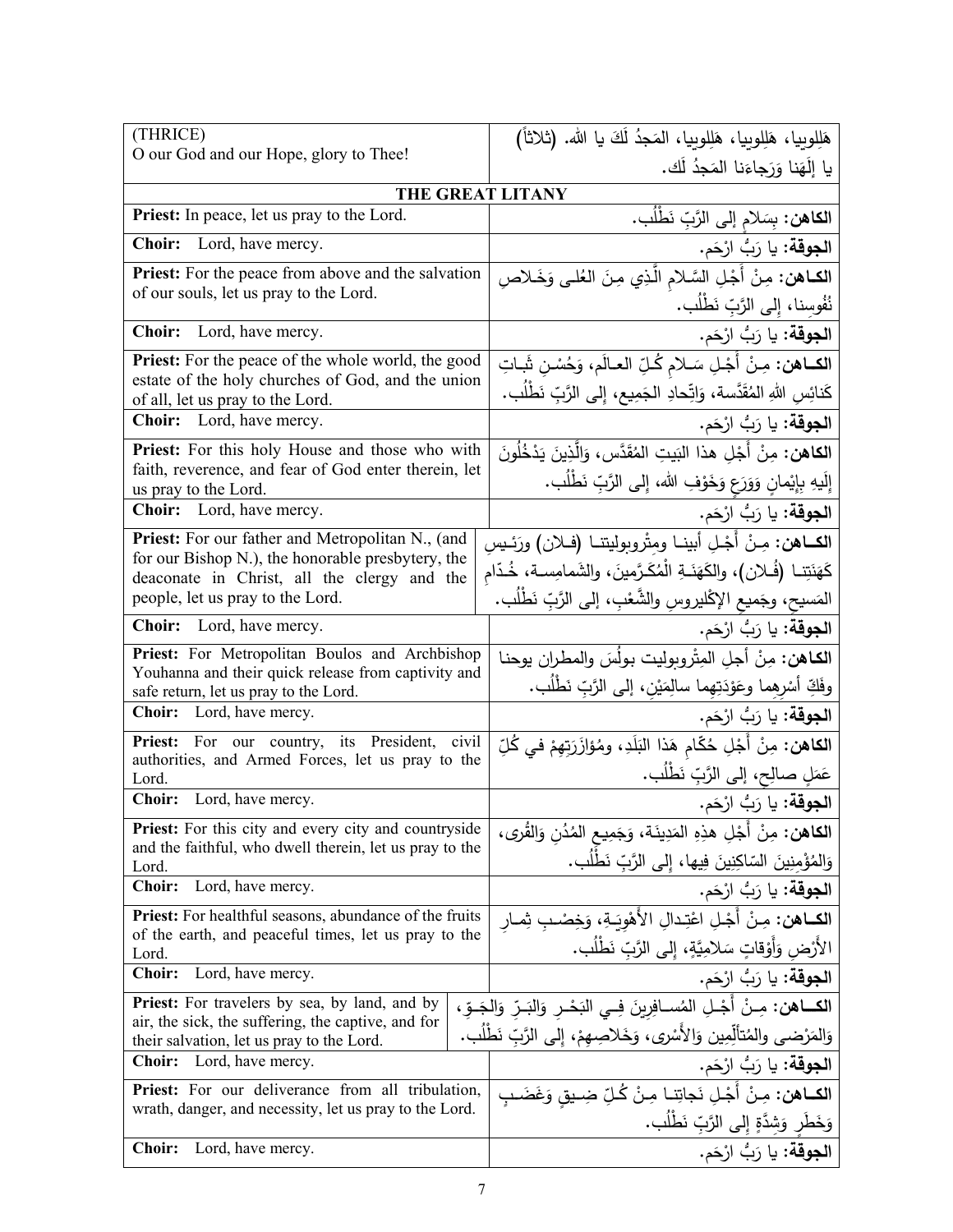| Priest: Help us; save us; have mercy on us; and keep<br>us, O God, by Thy grace.                            | ا <b>لكاهن:</b> أَعْضُدْ وَخَلِّصْ وارْحَمْ واحفَظْنا يا اللهُ بِنِعْمَتِكَ.                |  |
|-------------------------------------------------------------------------------------------------------------|---------------------------------------------------------------------------------------------|--|
| Choir: Lord, have mercy.                                                                                    | ا <b>لجوقة:</b> يا رَبُّ ارْحَم.                                                            |  |
| Priest: Calling to remembrance our all-holy,                                                                | الكــاهن: بَعْدَ ذِكْرِنـا الْكُلِّيَّةَ القَداسَـةِ الطَّـاهِرَةَ الفائِقَـةَ              |  |
| immaculate, most blessed and glorious Lady the<br>Theotokos and ever-Virgin Mary, with all the Saints,      | البَرَكاتِ المَجِيدة، سَيّدَتَنا والِدَةَ الإِلـهِ الدّائِمَـةَ البَتُولِيَّـةِ             |  |
| let us commend ourselves and each other, and all our                                                        | مَـرْيَمَ، مَـعَ جَمِيــع القِدِّيسِــين، الْذُوْدِعْ أَنْفُسَـنا وَبَعْضُـنا               |  |
| life unto Christ our God.                                                                                   | بَعْضاً وَكُلَّ حَياتِنا لِلْمَسِيحِ الإِله.                                                |  |
| Choir: To Thee, O Lord.                                                                                     | ا <b>لجوقة:</b> لَكَ يا رَبّ.                                                               |  |
| <b>Priest:</b> For unto Thee are due all glory, honor,                                                      | ا <b>لكاهن:</b> لأَنَّهُ يَنْبَغِي لَكَ كُلُّ تَمْجِيدٍ وَإِكْرامٍ وَسُجُودٍ، أَيُّها الآبُ |  |
| and worship to the Father and to the Son and<br>to the Holy Spirit, now and ever, and unto<br>ages of ages. | وَالِإِبْنُ وَالرُّوحُ القُدُسِ، الآنَ وَكُلَّ أُوانِ وَإِلى دَهْرِ الدّاهِرِينِ.           |  |
| Choir: Amen.                                                                                                | الجوقة: آمين.                                                                               |  |
|                                                                                                             | "GOD IS THE LORD" IN TONE FIVE                                                              |  |
| <b>Chanter:</b> God is the Lord and hath appeared unto                                                      | ا <b>لمُرَتِّل:</b> اللهُ الرَّبُّ ظَهَرَ لذا، مُبارَكٌ الآتى باسْم                         |  |
| us. Blessed is He that cometh in the Name of the<br>Lord. (Repeat after verses)                             | الرَّبّ. (تع <i>اد بعد الإستيخونات</i> )                                                    |  |
| 1. O give thanks unto the Lord, and call upon His<br>holy Name.                                             | 1- إعْتَرِفوا لِلْرَّبِّ وادْعوا باسْمِهِ القُدّوس.                                         |  |
| 2. All nations compassed me about, but in the<br>Name of the Lord will I destroy them.                      | 2– كلُّ الأُمَم أَحاطُوا بي وبِاسْمِ الرَّبِّ قَهَرْتُهُم.                                  |  |
| 3. This is the Lord's doing; it is marvelous in                                                             | 3– مِنْ قِبَلِ الرَّبِّ كَانَتْ هَذَه وَهِيَ عَجِيبةٌ فِي أَعْيُنِنَا.                      |  |
| our eyes.<br><b>RESURRECTIONAL APOLYTIKION IN TONE FIVE</b>                                                 |                                                                                             |  |
| Let us believers praise and worship the Word;                                                               | لِنُسبِّحْ نَحْنُ المُؤْمِنينَ ونَسْجُدْ لِلْكَلِمَةِ، المُساوِي لِلآبِ                     |  |
| coeternal with the Father and the Spirit, born of<br>the Virgin for our salvation. For, He took pleasure    | والروح في الأزَليَّةِ وعَدَم الابْتِداء، المَوْلودِ مِنَ العَذْراءِ                         |  |
| in ascending the Cross in the flesh to suffer death;                                                        | لِخَلاصِنا، لأَنَهُ سُرَّ بِالْجَسَدِ أَنْ يَعْلَوَ على الصليبِ،                            |  |
| and to raise the dead by His glorious                                                                       | وِيَحْتَمِلَ الموتَ، ويُنْهِضَ المَوْتِي بِقِيامَتِهِ المَجِيدةِ.                           |  |
| Resurrection.                                                                                               |                                                                                             |  |
|                                                                                                             | APOLYTIKION OF THE FIRST SUNDAY OF GREAT LENT IN TONE TWO                                   |  |
| Glory to the Father, and to the Son, and to the                                                             | المجدُ لـلآبِ، والابنِ، والروح القدسِ.       لِصورَتِكَ                                     |  |
| Holy Spirit. Thy pure image do we venerate, O<br>good One, asking forgiveness of our sins, O                | الطاهِرَةِ نَسْجُدُ أَيُّها الصّالِحُ، طالِبِينَ غُفْرانَ الخَطايا                          |  |
| Christ our God; for by Thine own will Thou didst                                                            | أَيُّها المَسيحُ إِلهُنا، لأَنَّكَ قَبِلْتَ أَنْ تَرتَفِعَ بِالْجَسَدِ على                  |  |
| ascend the Cross in Thy body, to save Thy                                                                   | الصَّـليبِ طَوْعـاً، لِتُنَجِّـىَ الـذينَ خَلَقْتَ مِـنْ عُبودِيَّـةِ                       |  |
| creatures from the bondage of the enemy.<br>Wherefore, with thankfulness we cry aloud to                    | العَدُقِ. لِذلِكَ نَهتِفُ إليكَ بِشُكْرِ : لَقَدْ مَلَأَتَ الكُلَّ فَرَحاً                  |  |
| thee: Thou hast verily filled all with joy, since                                                           |                                                                                             |  |
| Thou didst come, O our Savior, to save the world.                                                           | يا مُخَلِّصَنا، إذْ أَتَيْتَ لِتُخَلِّصَ العالَم.                                           |  |
| RESURRECTIONAL THEOTOKION IN TONE TWO                                                                       |                                                                                             |  |
| Both now and ever and unto ages of ages. Amen.<br>Exceeding glorious beyond the power of thought            | الآنَ وكُلَّ أُوانِ والِي دهرِ الداهرينِ. أمين.                                             |  |
| are thy mysteries, O Theotokos. For being sealed                                                            | أَسْرارُكِ كلَّها يا والدةَ الإلهِ تَفوقُ كُلَّ عقْلِ وتَسْمو                               |  |
| in purity and preserved in virginity, thou wast                                                             | علــي كُـلّ مَجْـدٍ. لأَنَّـكِ وأنــتِ مَخْتومــةُ الطّهــارَةِ،                            |  |
| acknowledged to be in very truth the mother who<br>didst bring forth the true God; wherefore entreat        | ومَصـونةُ البَتوليَّـةِ، عُرفْتِ أمّـاً بغيـر رئِـبٍ، وَوَلـدْتِ                            |  |
| Him to save our souls.                                                                                      | الإِلهَ الْحَقيقيِّ، فَإِلَيْهِ ابْتَهِلِّي أَنْ يُخَلِّصَ نُفُوسَنا.                       |  |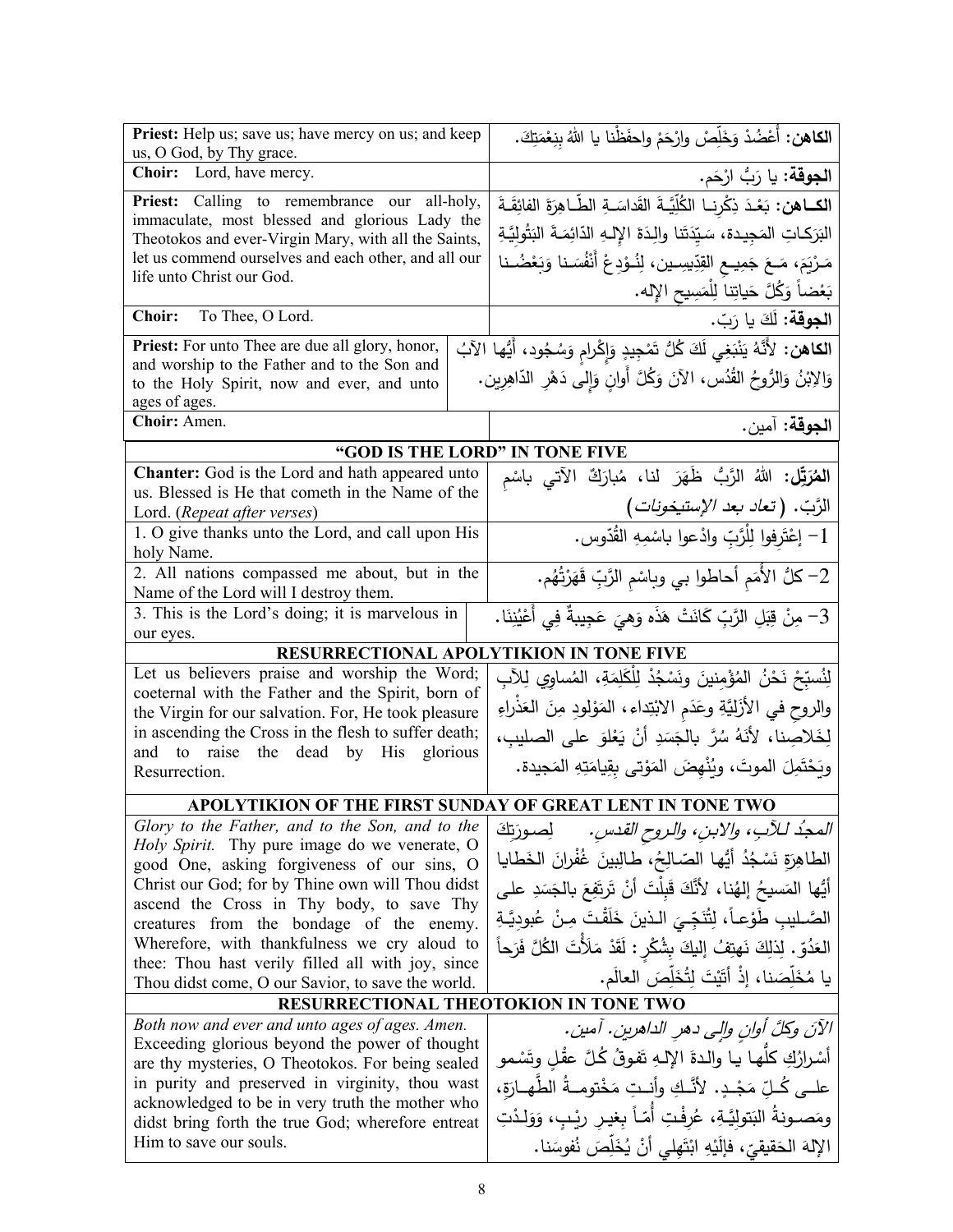| THE LITTLE LITANY                                                                                                                                                                                                                                                                                                                                                                                                                                                                                         |                                                                                                                                                                                                                                                                                                                                                                                                                                                                                                                 |  |  |
|-----------------------------------------------------------------------------------------------------------------------------------------------------------------------------------------------------------------------------------------------------------------------------------------------------------------------------------------------------------------------------------------------------------------------------------------------------------------------------------------------------------|-----------------------------------------------------------------------------------------------------------------------------------------------------------------------------------------------------------------------------------------------------------------------------------------------------------------------------------------------------------------------------------------------------------------------------------------------------------------------------------------------------------------|--|--|
| Priest: Again and again, in peace, let us pray<br>to the Lord.                                                                                                                                                                                                                                                                                                                                                                                                                                            | الكاهن: أيْضاً وأيْضاً بِسَلامِ إلى الرَّبِّ نَطْلُب.                                                                                                                                                                                                                                                                                                                                                                                                                                                           |  |  |
| Choir: Lord, have mercy.                                                                                                                                                                                                                                                                                                                                                                                                                                                                                  | ا <b>لجوق</b> : يا ربُّ ارْحَمْ.                                                                                                                                                                                                                                                                                                                                                                                                                                                                                |  |  |
| <b>Priest:</b> Help us; save us; have mercy on us;<br>and keep us, O God, by Thy grace.                                                                                                                                                                                                                                                                                                                                                                                                                   | الكاهن: أعْضُدْ، وَخَلِّصْ، وارْحَمْ، واحفَظْنا يا اللهُ بنِعْمَتِكَ.                                                                                                                                                                                                                                                                                                                                                                                                                                           |  |  |
| Choir: Lord, have mercy.                                                                                                                                                                                                                                                                                                                                                                                                                                                                                  | ا <b>لجوق</b> : يا ربُّ ارْحَمْ.                                                                                                                                                                                                                                                                                                                                                                                                                                                                                |  |  |
| <b>Priest:</b> Calling to remembrance our all-holy,<br>immaculate, most-blessed and glorious Lady<br>the Theotokos and ever-virgin Mary, with all<br>the saints: let us commend ourselves and<br>each other, and all our life unto Christ our<br>God.                                                                                                                                                                                                                                                     | ا <b>لكاهن:</b> بعدَ ذِكْرِنا الكُلِّيَّةَ القَداسَةِ، الطاهِرَةَ، الفائِقَةَ البَرَكاتِ<br>المَجيدة، سيِّدَتَنا والِدَةَ الإِلهِ الدائِمَةَ البَتولِيَّةِ مَرْيَمَ مَعَ جميع<br>القدِّيسين، لِنُؤدِعْ أَنْفُسَنا وبَعْضُنا بَعْضاً وَكُلَّ حَياتِنا لِلْمَسيح<br>الإله.                                                                                                                                                                                                                                        |  |  |
| Choir: To Thee, O Lord.                                                                                                                                                                                                                                                                                                                                                                                                                                                                                   | ا <b>لجوق</b> : لكَ يا ربّ.                                                                                                                                                                                                                                                                                                                                                                                                                                                                                     |  |  |
| <b>Priest:</b> For Thine is the might, and Thine is<br>the kingdom, and the power and the glory of<br>the Father and of the Son and of the Holy<br>Spirit, now and ever, and unto ages of ages.                                                                                                                                                                                                                                                                                                           | الكاهن:لأنَّ لكَ العِزَّةَ ولكَ المُلْكَ والقُوَّةَ والمَجْدَ أَيُّها الآبُ<br>والإبنُ والروحُ القُدُسُ، الآنَ وكُلَّ أوانِ وإلى دَهْرِ الدَّاهِرين.                                                                                                                                                                                                                                                                                                                                                            |  |  |
| Choir: Amen.                                                                                                                                                                                                                                                                                                                                                                                                                                                                                              | ا <b>لجوق</b> : آمين.                                                                                                                                                                                                                                                                                                                                                                                                                                                                                           |  |  |
|                                                                                                                                                                                                                                                                                                                                                                                                                                                                                                           | FIFTH TONE RESURRECTIONAL KATHISMATA (Plain Reading) First Kathisma                                                                                                                                                                                                                                                                                                                                                                                                                                             |  |  |
| Let us laud the honored Cross of the Lord; let us<br>honor with song His holy Burial; let us glorify His<br>divine Resurrection; for He hath raised the dead<br>from the graves, since He is God, and hath led<br>captive the might of death and the power of<br>Diabolus, and hath shed light on those who are in<br>Hades.                                                                                                                                                                              | لِنَمْدَحْ صَليبَ الرَّبِّ المُكَرَّمَ، ولِّنُكَرِّمْ بِالنَّسابيحِ دَفْنَهُ<br>المُقَدَّس، ولْنُمَجِّدْ قِيامَتَهُ الإِلهيَّةَ، لأَنَّهُ أقامَ الأَمْواتَ<br>مِنَ القُبورِ بِما أَنَّهُ إِلهٌ، وسَبِي عِزَّةَ المَوْتِ، وقُوَّةَ<br>المَحّالِ، وأشْرَقَ نوراً لِلَّذينَ في الجَحيم.                                                                                                                                                                                                                            |  |  |
| Glory to the Father, and to the Son, and to the<br>Holy Spirit.<br>Thou hast been called dead, O Lord, Who hast<br>caused death to die. And Thou wast placed in a<br>grave, O Thou Who hast emptied the grave.<br>Above, the soldiers guarded the tomb, but below,<br>Thou didst raise the dead who were from eternity.<br>Wherefore,<br>Lord<br>$\Omega$<br>Almighty,<br>Incomprehensible, glory to Thee.<br>(Theotokion of the Resurrectional Apolytikion)<br>Both now and ever, and unto ages of ages. | المَجْدُ للآبِ، والإبنِ، والروحِ الْقُدُسِ.<br>أَيُّها الرَّبُّ، لَقَدْ دُعيتَ مَيْتاً وأَنْتَ قَدْ أَمَتَّ المَوْتَ،<br>ووُضِعْتَ في قَبْرِ وأَنْتَ قَدْ أَفْرَغْتَ القُبورَ . أمّا على<br>الأَرْض، فإنَّ الْجُنْدَ حَرَسوا القَبْرَ ، وأَمّا تَحْتُ، فَقَدْ<br>أَقَمْتَ الأَمْواتَ الذينَ مُنْذُ الدُّهورِ . فَيا أَيُّها الرَّبُّ<br>the<br>القادِرُ   على كُلِّ شَيْءٍ،  المُمْتَنَعُ  إِدْراكُهُ،  المَجْدُ  لَك.<br>(والدية للقيامة)<br>الآنَ وكُلَّ أُوانِ والِّي دَهُرِ الذَّاهِرِينَ. آمين.  افرَحي يا |  |  |
| Amen. Rejoice, O uncrossed gate; rejoice, O<br>wall and protection of those who hasten unto<br>thee; rejoice, O quiet haven, who hast not<br>known wedlock, O thou who hast given birth<br>in the flesh to thy Creator and God. Thou shalt<br>continue to intercede for the sake of those who<br>praise and worship thy birth-giving.                                                                                                                                                                     | بابَ الرَّبِّ المُمتَنَعَ العُبورُ فيهِ، افرَحي يا سُوراَ وَسِترًا<br>لِلمُسارِعينَ إِلَيكِ، افرَحي أَيَّتُها الميناءُ الهادِئُ التي لَمْ<br>تَعْرِفْ زَواجًا، الوالِدَةُ بِالْجَسَدِ خالِقَكِ وَإِلَهَكِ. فَلا تَكُفّي<br>مُتَوَسِّلَةً مِنْ أجلِ المُسَبّحينَ والسّاجدينَ لِمَولدِكِ.<br><b>Second Kathisma</b>                                                                                                                                                                                               |  |  |
|                                                                                                                                                                                                                                                                                                                                                                                                                                                                                                           |                                                                                                                                                                                                                                                                                                                                                                                                                                                                                                                 |  |  |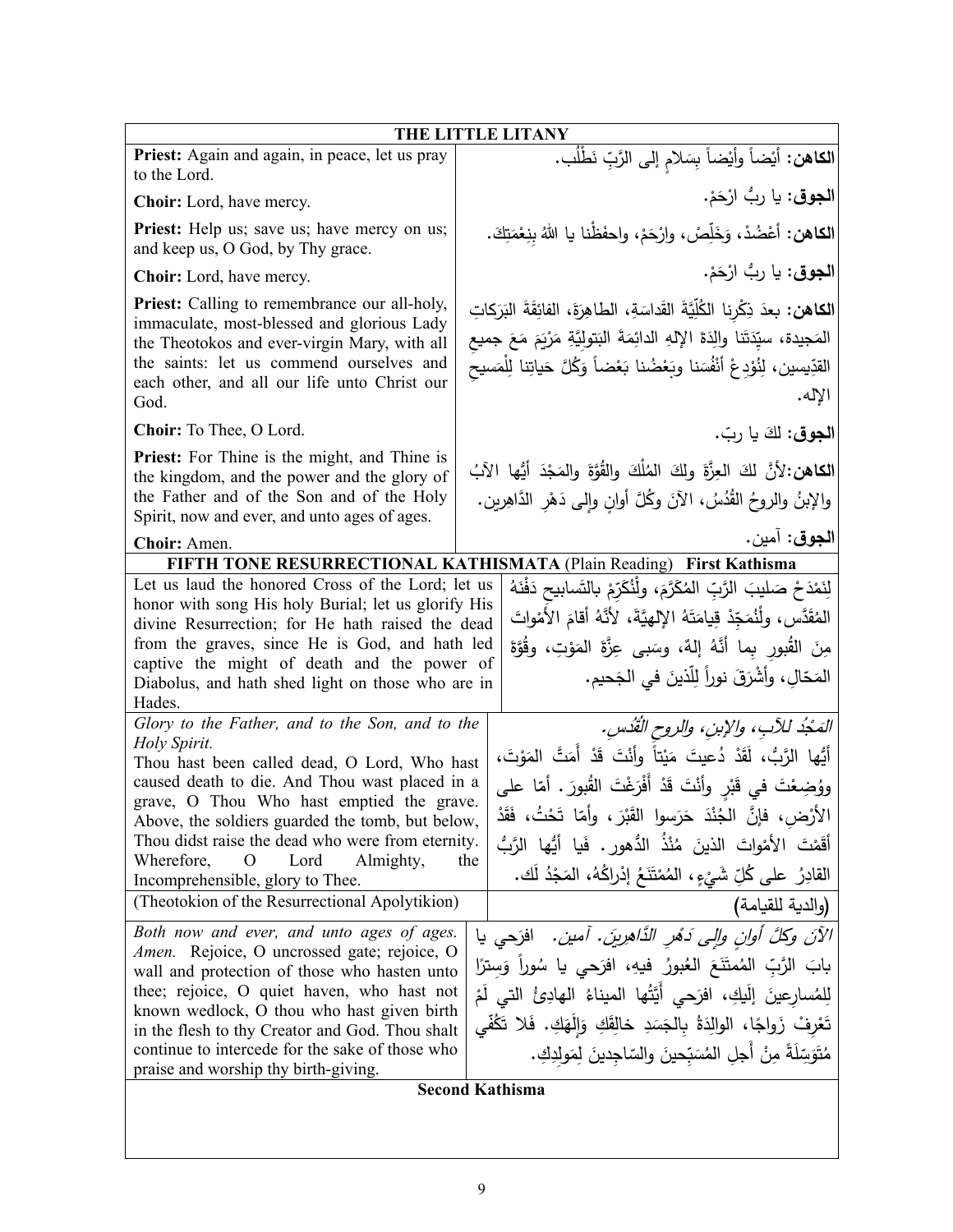| After Thy third-day Resurrection and the<br>worship of the Disciples, O Lord, Peter cried to<br>Thee: The women made bold to Thee, but I<br>cowered fearing; the thief did speak of Thy<br>Divinity, and I denied Thee ungratefully.<br>Wouldest Thou still, I wonder, call me Disciple,<br>or make me a fisher of the deep? Nevertheless,<br>O God, receive me, repentant, and save me.                                                                                                                                            | بَعدَ قِيامَتِكَ في اليومِ الثَّالثِ، يا رَبُّ، وَسُجودِ التَّلاميذِ،<br>هَتَفَ بُطْرُسُ نَحوَكَ: إنَّ النِّسوَةَ أَقْدَمْنَ مُجتَرِئاتٍ وَأَنا<br>أَحجَمتُ جُبْنًا. اللِّصُّ تَكَلَّمَ عَنْ لاهوتِكَ وَأَنا أَنْكَرْتُكَ.<br>فَهَلْ تَدْعُوني بَعدُ تِلميذًا، أَمْ تَعودُ فَتَجْعَلُني صَيّادًا في<br>الْبَحْرِ ؟ لَكِنِ اقْبَلْنِي تائِبًا اللَّهُمَّ وَخَلِّصني.                                                                                                                 |
|-------------------------------------------------------------------------------------------------------------------------------------------------------------------------------------------------------------------------------------------------------------------------------------------------------------------------------------------------------------------------------------------------------------------------------------------------------------------------------------------------------------------------------------|-------------------------------------------------------------------------------------------------------------------------------------------------------------------------------------------------------------------------------------------------------------------------------------------------------------------------------------------------------------------------------------------------------------------------------------------------------------------------------------|
| Glory to the Father, and to the Son, and to the Holy<br>Spirit. The transgressors of the law, O merciful<br>Lord, nailed Thee between two thieves and stabbed<br>Thy side with a spear. And Thou didst submit to<br>burial, O Thou Who didst invade the gates of<br>Hades, and didst rise in three days. Wherefore, the<br>women hastened to behold Thee, and told the good<br>tidings of Thy Resurrection to the Apostles, O<br>Savior transcendent in height, and praised of angels.<br>Wherefore, O blessed Lord, glory to Thee. | المَجْدُ للأبِ، والإبنِ، والروح القدسِ.    أَيُّها الرَّبُّ<br>الرَّحومُ، إنَّ المُتَعَدّي الشَّربِعَةَ قَدْ سَمَّروكَ فيما بَيْن<br>المُجْرِمَيْنِ، وطَعَنوا جَنْبَكَ بِحَرْبِةٍ، وأَنْتَ قَبِلْتَ الدَّفْنَ<br>يا مَنْ حَلَّ أَبْوابَ الْجَحيم، وقامَ لِثَلاثَةِ أَيّام.<br>فالْنِسْوَةُ أَسْرَعْنَ لِيَنْظُرِنَكَ، وبَشَّرْنَ الرُّسُلَ بِقِيامَتِكَ<br>أَيُّها المُخَلِّصُ الفائِقُ العُلُوِّ، المُسَبَّحُ مِنَ المَلائكةِ.<br>فَيا أَيُّها الرَّبُّ الْمُبارَكُ، المَجْدُ لَك. |
| Both now and ever, and unto ages of ages.<br>Amen. O Theotokos, transcendent in praise, O<br>bride who hast not tried marriage, O thou who<br>hast changed Eve's sorrow to joy, we<br>worshipping believers give praise; for that thou<br>didst lift us up from the first curse. And now<br>intercede ceaselessly, O all-holy one, for our<br>salvation.                                                                                                                                                                            | الآنَ وكلَّ أوانٍ وإِلى دهرِ الداهرينَ. آمين.   إنّا نُسَبِّحُكِ<br>نَحْنُ المؤمِنين، ونَسْجُدُ لَكِ يا والِدَةَ الإِلهِ الكُلِّيَّةَ القَداسَة،<br>العَروسَ التي لَمْ تَخْتَبِرْ زَواجاً. يا مَنْ حَوَّلْتِ حُزْنَ حَوّاءَ<br>إلى فَرَح، لأَنَّكِ انْتَشَلَّتِنا مِنَ اللَّغْنَةِ القَديمة، والآنَ لا<br>تَنْفَكّي يا كُلِّيَّةَ التَسْبِيحِ عَنِ الإِبْتِهالِ في خَلاصِنا.                                                                                                        |
|                                                                                                                                                                                                                                                                                                                                                                                                                                                                                                                                     | EVLOGETARIA (BENEDICTIONS) IN TONE FIVE                                                                                                                                                                                                                                                                                                                                                                                                                                             |
| Blessed art Thou, O Lord; teach me Thy statutes.<br>The company of the Angels was amazed when<br>they beheld Thee numbered among the dead. Yet<br>Thyself, O Savior, destroyed the power of death,<br>with Thee raising up Adam and releasing all men<br>from Hell.                                                                                                                                                                                                                                                                 | ُ <i>مْبِأَرِكٌ أَنتَ يارِبُّ عَلَّفِنِي حُقوقَكَ.</i> جمْعُ المَلائكةِ<br>انْذَهَلَ مُتَحَيِّراً، عِنْدَ مُشاهَدَتِهِمْ إِيَّاكَ مَحْسوباً بينَ<br>الأمواتِ أَيُّها المُخَلِّص، وداحِضاً قُوَّةَ المَوتِ،<br>ومُنْهِضاً آدَمَ مَعَكَ، ومُعْتِقاً إيّانا مِنَ الجَحيم كافةً.                                                                                                                                                                                                        |
| Blessed art Thou, O Lord; teach me Thy statutes.<br>Wherefore, O Women Disciples, do ye mingle<br>sweet-smelling spices with your tears of pity? The<br>radiant Angel within the sepulcher cried unto the<br>Myrrh-bearing Women:<br>Behold the grave, and<br>understand, for the Savior is risen from the tomb.                                                                                                                                                                                                                    | مُ <i>بارَكٌ أنتَ يا ربُّ عَلَّفِني حُقوقَك.</i> المَلاكُ اللامِعُ<br>عِنْدَ الْقَبْـرِ تَفَـوَّهَ نَحْـوَ حــامِلاتِ الطيـب قــائِلا: لِـمَ<br>تَمْزُجْنَ الطّيوبَ بالدُّموعِ، بِتَرَثٍّ يا تِلْميذات؟ أَنظُرْنَ<br>اللَّحْدَ وافْرَحْنَ، لأَنَّ المُخَلِّصَ قَدْ قامَ مِنَ الْقَبْرِ .                                                                                                                                                                                            |
| Blessed art Thou, O Lord; teach me Thy statutes.<br>Very early in the morning, did the Myrrh-bearing                                                                                                                                                                                                                                                                                                                                                                                                                                | ُ <i>مْبازِكٌ أَنتَ يا ربُّ عَلَّفِنى حُقوقَكَ.</i> إِنَّ حامِلاتِ                                                                                                                                                                                                                                                                                                                                                                                                                  |
| Women run lamenting unto Thy tomb. But an<br>Angel came toward them, saying: The time for<br>lamentation is passed; weep not, but announce<br>unto the Apostles the Resurrection.<br>Blessed art Thou, O Lord; teach me Thy statutes.                                                                                                                                                                                                                                                                                               | الطِّيب سَحَراً جداً، سارَعْنَ إلى قَبْرِكَ نائِحاتٍ. إلا أنَّ<br>المَلاكَ وقَفَ بِهِنَّ، وقالَ لَهُنَّ: زمانُ النَّوْحِ قَدْ كَفَّ<br>وبَطَلَ فَلا تَبْكينَ، بِلْ بَشِّرْنَ الرُّسُلَ بِالقِيامَةِ.<br>ُ <i>مبارَكٌ أنتَ يا ربُّ عَلَّفِنى مُقوقَك.</i> إنَّ النِّسْوَةَ حامِلاتِ                                                                                                                                                                                                  |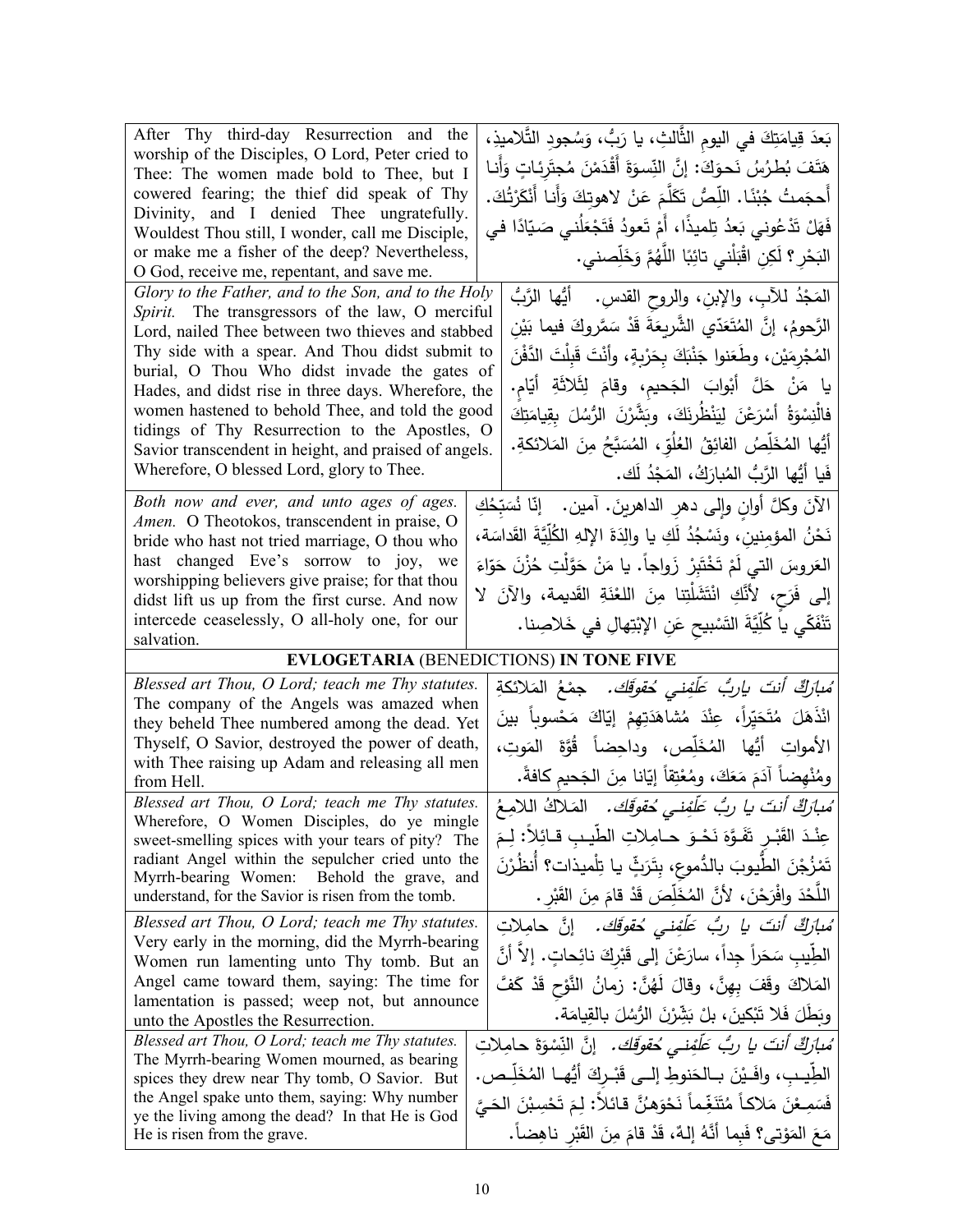| Glory to the Father, and to the Son, and to the<br>Holy Spirit. We adore the Father, as also His      | الْصَجُدُ للآبِ، والابنِ، والتروحِ الْقُدْسِ.  نَسْجُدُ لِلآبِ،                            |
|-------------------------------------------------------------------------------------------------------|--------------------------------------------------------------------------------------------|
| Son, and the Holy Spirit, the Holy Trinity in                                                         | ولابْنِهِ، ولِروح قُدْسِهِ، ثالوثاً قدُّوساً في جَوْهرِ واحِدٍ،                            |
| one Essence, crying with the Seraphim: Holy,                                                          | ِ هاتِفينَ مَعَ السّارافيم: قُدّوسٌ، قُدّوسٌ، قُدّوسٌ أنتَ يا رَبّ.                        |
| holy, holy art Thou, O Lord.                                                                          |                                                                                            |
| Both now and ever, and unto ages of ages.<br>Amen. In that thou didst bear the Giver of Life,         | الآنَ وكُلَّ أُوانِ والِي دَهْرِ الداهِرِينَ، أَمين. أَيَّتُها الْعَذْراءُ،                |
| O Virgin, thou didst redeem Adam from sin,                                                            | لَـقَدْ وَلَـدْتِ مُعْطِـىَ الحَيـاة، وأَنْقَـذْتِ آدَمَ مِـنَ الخَطيئـة،                  |
| and didst give to Eve joy in place of sadness;                                                        | ومَنَحْتِ حَوّاءَ الفَرَحَ عِوَضَ الحُزْنِ، لَكِنَّ الإِلهَ والإِنْسانَ                    |
| and He who was incarnate of thee, both God                                                            |                                                                                            |
| and man, hath restored to life those who had<br>fallen therefrom.                                     | الْمُتَجَسِّدَ مِنْكِ، أَرْشَدَهُما إِلَى الْحَياةِ الَّتِي قَدْ تَهَوَّرا مِنْها.         |
| Alleluia, Alleluia, Alleluia. Glory to Thee, O God.                                                   | هَلِلوبيا، هَلِلوبيا، هَلِلوبيا، المَجْدُ لَكَ يا الله. (ثلاثًا)                           |
| (THRICE)                                                                                              |                                                                                            |
| O our God and our Hope, glory to Thee!                                                                | يا إلهَنا ورجاءَنا لكَ المَجْد.                                                            |
|                                                                                                       | THE LITTLE LITANY                                                                          |
| Priest: Again and again, in peace, let us pray<br>to the Lord.                                        | ا <b>لكاهن:</b> أيْضاً وأيْضاً بِسَلامِ إلى الرَّبِّ نَطْلُب.                              |
| Choir: Lord, have mercy.                                                                              | ا <b>لجوق</b> : يا ربُّ ارْحَمْ.                                                           |
| <b>Priest:</b> Help us; save us; have mercy on us;                                                    |                                                                                            |
| and keep us, O God, by Thy grace.                                                                     | ا <b>لكاهن:</b> أعْضُدْ، وَخَلِّصْ، وارْحَمْ، واحفَظْنا يا اللهُ بِنِعْمَتِكَ.             |
| Choir: Lord, have mercy.                                                                              | ا <b>لجوق</b> : يا ربُّ ارْحَمْ.                                                           |
| <b>Priest:</b> Calling to remembrance our all-holy,                                                   | ا <b>لكاهن:</b> بعدَ ذِكْرِنا الكُلِّيَّةَ القَداسَةِ، الطاهِرَةَ، الفائِقَةَ البَرَكاتِ   |
| immaculate, most-blessed and glorious Lady<br>the Theotokos and ever-virgin Mary, with all            |                                                                                            |
| the saints: let us commend ourselves and                                                              | المَجيدة، سيِّدَتَنا والِدَةَ الإِلهِ الدائِمَةَ البَتولِيَّةِ مَرْيَمَ مَعَ جميع          |
| each other, and all our life unto Christ our                                                          | القدِّيسين، لِنودِعْ أَنفُسَنا وبَعْضُنا بَعْضاً وَكُلَّ حَياتِنا لِلْمَسيح                |
| God.                                                                                                  | الإله.                                                                                     |
| Choir: To Thee, O Lord.                                                                               | ا <b>لجوق:</b> لكَ يا رب.                                                                  |
| Priest: For blessed is Thy Name, and<br>glorified is Thy kingdom of the Father and of                 |                                                                                            |
| the Son and of the Holy Spirit, now and ever,                                                         | ا <b>لكاهن:</b> 'لأنَّ اسْمَكَ مُبارَكٌ ومُلْكَكَ مُمَجَّدٌ أيُّها الآبُ والإبنُ           |
| and unto ages of ages.                                                                                | والروحُ القُدُس، الآنَ وكلَّ أوانِ وإلى دَهْرِ الدَّاهِرين.                                |
| Choir: Amen.                                                                                          | ا <b>لجوق</b> : آمين.                                                                      |
|                                                                                                       | FIFTH TONE RESURRECTIONAL HYPAKOE (Plain Reading)                                          |
| The minds of the ointment-bearing women were                                                          | إنَّ حـامِلاتِ الطِّيبِ دَهِشَتْ عُقولَهنَّ مِـنَ المَنْظُـرِ                              |
| dazzled by the angelic scene, and their souls with                                                    | المَلائِكيِّ، واسْتَنارَتْ نُفوسُهُنَّ بالقِيامةِ، فَبَشَّرْنَ الرُّسُلَ                   |
| the divine Resurrection. Wherefore, they spoke to<br>the Apostles, saying: Declare in the nations the |                                                                                            |
| Resurrection of the Lord, Who worketh wonders                                                         | قائِلاتِ، إنَّكَ قَدْ قُمْتَ بما أنَّكَ إلـهٌ، مانِحاً العالَمَ                            |
| with you, who bestoweth on us the Great Mercy.                                                        | الرَّحْمَةَ العُظْمي.                                                                      |
|                                                                                                       | FIFTH TONE RESURRECTIONAL ANABATHMOI (Plain Reading)                                       |
|                                                                                                       | <b>First Antiphony</b>                                                                     |
| O my Lord, I sing to Thee like David<br>$^+$                                                          | + يا مُخَلِّصبي أُرَتِّلُ لَكَ داوُدِيَّاً في حُزْني، فَنَجِّ نَفْسي مِنَ<br>سنُّف سيديَّة |
| in my sorrow. Save my soul from the<br>deceitful tongues.                                             | الأَلْسُن الغاشَّة.                                                                        |
| Verily, the life of the dwellers in the<br>$^+$                                                       | + إِنَّ عيشَةَ أَهْلِ البَرارِي لَمَغْبوطَةٌ جِداً، لأَنَّهُمْ بِالْعِشْقِ                 |
| wilderness is a very happy one; for by                                                                | الإلهيّ يَتَطايَرونَ دائماً.                                                               |
| divine passion are they ever carried up.<br>Glory to the Father, and to the Son,<br>$^+$              |                                                                                            |
| and to the Holy Spirit: both now and                                                                  | + المحْدُ للِآبِ والابنِ والروحِ الْقُدُسِ، الآنِ وكلَّ أُوانِ وإلى                        |
| ever, and unto ages of ages. Amen.                                                                    | دهر الداهرين، آمين.                                                                        |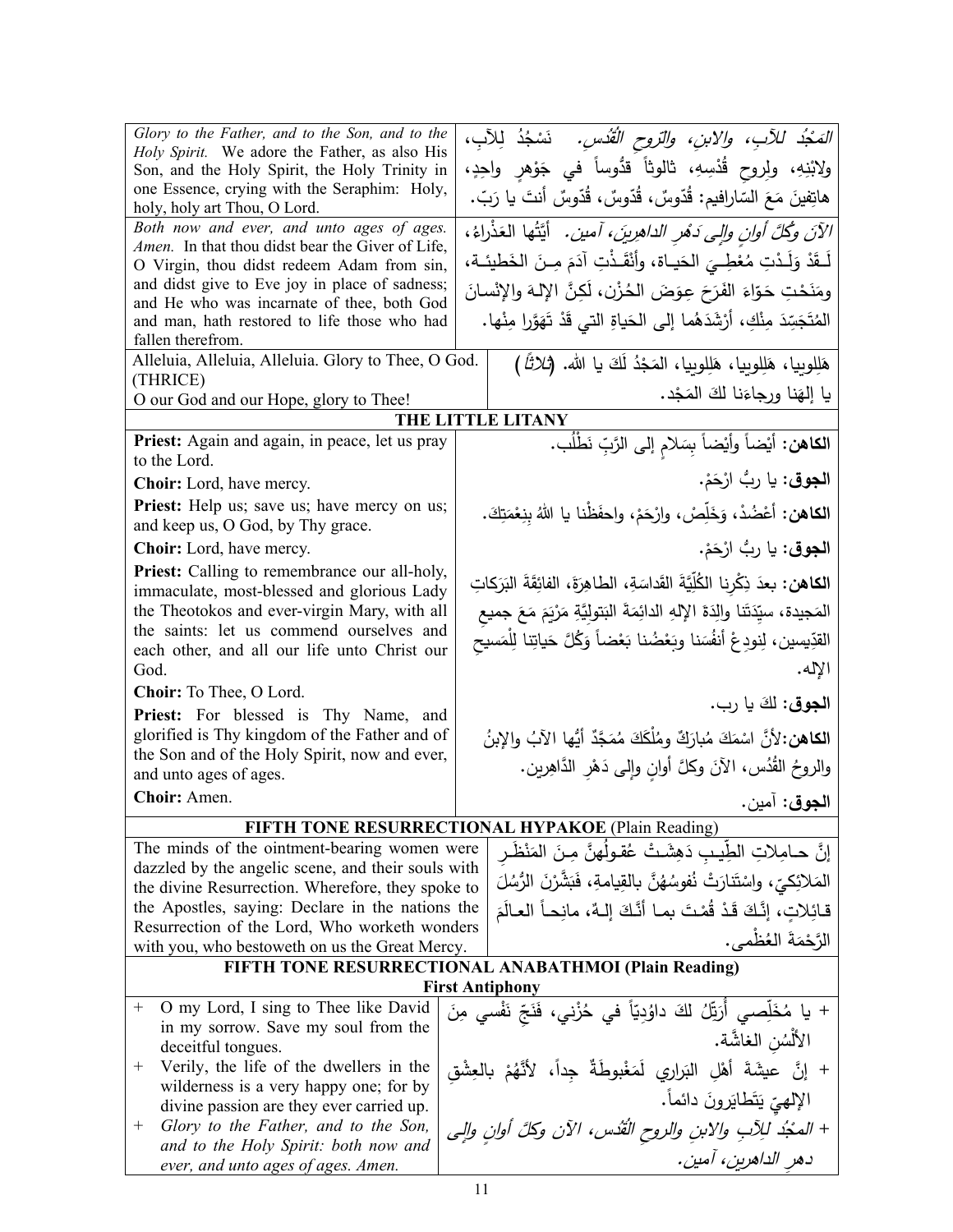| $+$                                                                                   | By the Holy Spirit are all creations                                                     |                                      | + بالروح القُدُسِ تُحْفَظُ كلُّ البرايا، المَنْظورَةِ وغيرِ المَنْظورَةِ،          |
|---------------------------------------------------------------------------------------|------------------------------------------------------------------------------------------|--------------------------------------|------------------------------------------------------------------------------------|
|                                                                                       | seen and unseen preserved, the control                                                   |                                      | لأنَّهُ ضابِطٌ بِذاتِهِ، إذْ هوَ أَحَدُ الثالوثِ مِنْ غيرِ ارْتِياب.               |
|                                                                                       | thereof being in Himself Who is<br>without doubt one of the Trinity.                     |                                      |                                                                                    |
|                                                                                       |                                                                                          |                                      | <b>Second Antiphony</b>                                                            |
| $^{+}$                                                                                | Come, my soul, let us ascend the                                                         |                                      | + هَلُمَّ أَيَّتُها النَّفْسُ لِنَرْبَقٍ إلى الجِبالِ هُناكَ، مِنْ حَيْثُ تُوافي   |
|                                                                                       | mountain yonder, whence cometh thy                                                       |                                      |                                                                                    |
|                                                                                       | help.                                                                                    |                                      | إلَيْكِ المَعونَة.                                                                 |
| $^{+}$                                                                                | O Christ, let Thy raised right hand<br>encompass me, preserving me from all              |                                      | + أَيُّها المَسيحُ، فلْتُحِطْني يَدُكَ النُمْنى المُرْتَفِعَةُ، حافِظَةً           |
|                                                                                       | evil deceits.                                                                            |                                      | إِيّايَ مِنْ جَميعِ الغُشوشِ الرَّدِيئة.                                           |
| $^+$                                                                                  | Glory to the Father, and to the Son,<br>and to the Holy Spirit: both now and             |                                      | + المَجْد للِآبِ والأبنِ والروح الْقُدُسِ، الآنِ وكلَّ أُوانٍ والٍي                |
|                                                                                       | ever, and unto ages of ages. Amen.                                                       |                                      | دهرِ الداهرينِ، آمينِ.                                                             |
| $^{+}$                                                                                | By the Holy Spirit do we speak                                                           |                                      | + بالروح القُدُسِ نَنْطُقُ لاهوتِيّاً قائِلين: أنْتَ هُوَ إلهٌ وحَياةٌ             |
|                                                                                       | divinely, saying, Verily, Thou art God,                                                  |                                      | وعِشقٌ ونورٌ وعَقْلٌ، أَنْتَ صَلاحٌ، أَنْتَ مالِكٌ إلى                             |
|                                                                                       | Life, Love, Light and Mind. Thou art<br>goodness; Thou dost reign for ages.              |                                      | الأذهار .                                                                          |
|                                                                                       |                                                                                          |                                      | <b>Third Antiphony</b>                                                             |
| $^{+}$                                                                                | I have been filled with great joy by those who                                           |                                      | + إِنِّي امْتَلأْتُ فَرَحاً جَزِيلاً بالقائلينَ لي لِنَذْهَبْ إِلي                 |
|                                                                                       | say to me: Let us go into the courts of the                                              |                                      |                                                                                    |
|                                                                                       | Lord. Verily, I have offered a constant prayer.                                          |                                      | دِيارِ الرَّبِّ، وقَدَّمْتُ صَلاةً بلا فُتورٍ .                                    |
| $^+$                                                                                  | In the house of David dread wonders take<br>place; for there is a burning fire consuming |                                      | + في بَيْتِ داودَ تَكْمُلُ آياتٌ رَهيبَةٌ، لأنَّ هُناكَ ناراً                      |
|                                                                                       | every evil mind.                                                                         |                                      | مُتأَجِّجَةً تُلْهِبُ كُلَّ عَقْلِ خَبِيثٍ.                                        |
| $^{+}$                                                                                | Glory to the Father, and to the Son, and to the                                          |                                      | + المَجْد لِلآبِ والابْنِ والروح القُدُسِ، الآن وكلَّ أوانِ                        |
|                                                                                       | Holy Spirit: both now and ever, and unto ages                                            |                                      | وإِلىي دهرِ الداهرينِ، أمين.                                                       |
| of ages. Amen.<br>Verily, the Holy Spirit is the Element of life<br>$+$               |                                                                                          |                                      | + إنَّ الروحَ القُدُسَ هوَ عُنْصُرُ الحَياةِ ومَبْدَؤها، لأنَّ                     |
|                                                                                       | and its beginning; for through Him doth every                                            |                                      |                                                                                    |
|                                                                                       | living thing breathe; as is the Father and the                                           |                                      | مِنْهُ يَتَنَفَّسُ كُلُّ حَيٍّ، كَما هُوَ الآبُ والكَلِمَةُ معاً.                  |
| Word.                                                                                 |                                                                                          |                                      | PROKEIMENON FOR THE RESURRECTION IN TONE FIVE                                      |
|                                                                                       | Arise, O my Lord and my God, for Thou dost                                               |                                      |                                                                                    |
|                                                                                       | reign to the end of time. (TWICE)                                                        |                                      | قُمْ يا رَبِّي وإلهي، لأَنَّكَ تَمْلُكُ إلى الأَدْهارِ . (مرتين)                   |
|                                                                                       | <b>Stichos:</b> To Thee do I confess, O Lord, from my                                    |                                      | <b>زتَّكِيك:</b> أَعْتَرِفُ لَكُ يا رَبُّ مِنْ كُلِّ قَلْبي.                       |
| whole heart.                                                                          |                                                                                          |                                      | قُمْ يا رَبِّي والهي، لأَنَّكَ تَمْلُكُ إلى الأَدْهارِ .                           |
| Arise, O my Lord and my God, for Thou dost                                            |                                                                                          |                                      |                                                                                    |
| reign to the end of time.<br><b>Deacon:</b> Let us pray to the Lord.                  |                                                                                          | ا <b>لشماس:</b> إلى الرَّبّ نَطْلُب. |                                                                                    |
|                                                                                       | Choir: Lord, have mercy.                                                                 |                                      |                                                                                    |
| <b>Priest:</b> For Holy art Thou, O our God, Who restest in                           |                                                                                          |                                      | ا <b>لمرتل:</b> يا ربُّ ارْحَم.                                                    |
| the Holies, and unto Thee do we ascribe glory to the                                  |                                                                                          |                                      | ا <b>لكاهن:</b> لِأَنَّكَ قُدُّوسٌ أَنْتَ يا إِلهَنا، وفي القِدِّيسينَ تَسْتَقِرُّ |
| Father and to the Son and to the Holy Spirit, now and<br>ever, and unto ages of ages. |                                                                                          |                                      | وتَسْتَرِيحُ، ولَكَ نُرسِلُ المَجْدَ أَيُّها الآبُ، والإِبْنُ، والرّوحُ            |
|                                                                                       |                                                                                          |                                      | القُدُس، الآنَ وكُلَّ أُوانِ وإلى دَهْرِ الداهِرين.                                |
|                                                                                       | <b>Chanter:</b> Amen. Let everything that hath breath<br>praise the Lord. (twice)        |                                      | المُرَبِّل: آمين. كُـلُّ نَسَمَةٍ، فَلْتُسَبِّحِ الرَّبَّ. (مرتين)                 |
|                                                                                       |                                                                                          |                                      | سَبْحوا اللهَ في قَدِيسِيهِ سَبْحوهُ في فَلَكِ قُوَّتِه .                          |
| Praise ye God in His saints; praise Him in the<br>firm foundation of His power.       |                                                                                          |                                      |                                                                                    |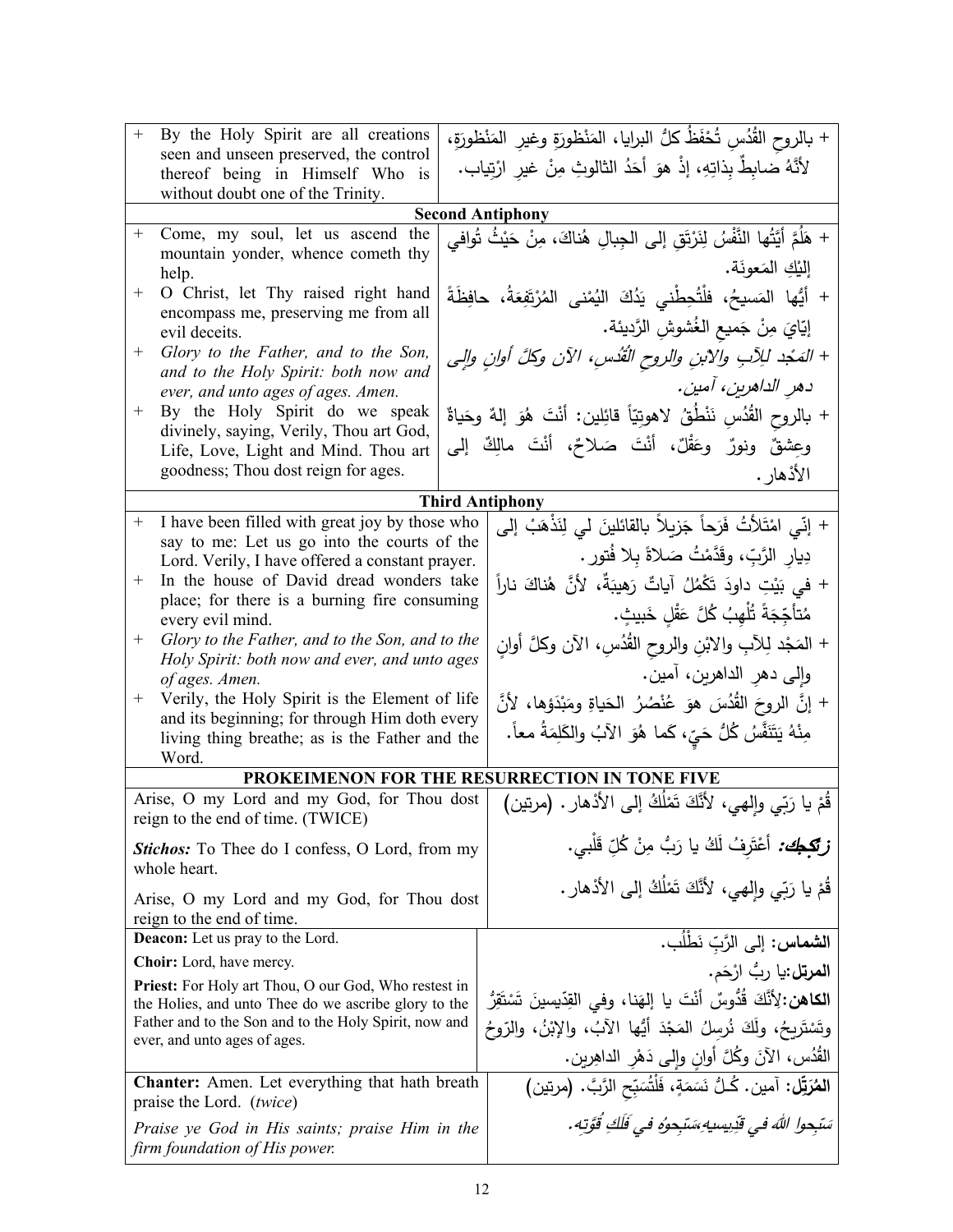| Let everything that hath breath praise the Lord.                                                                                                                                                                                                                                                                                                                                                                                                                                                                                                                                                                                                                                                                                                                                                                                                                                                                                                                                                                                                                                                                                                                                                                                                                                                                                                                                                                                                                                                                                                                                                                                                                                                                                                                | فَلْثُسَبِّحِ الرَّبَّ، كُـلُّ نَسَمَةٍ.                                                                                                                                                                                                                                                                                                                                                                                                                                                                                                                                                                                                                                                                                                                                                                                                                                                                                                                                                                                                                                                                                                                                                                                                                                                                                                                                                                                                                                                                                                                                                                                                 |
|-----------------------------------------------------------------------------------------------------------------------------------------------------------------------------------------------------------------------------------------------------------------------------------------------------------------------------------------------------------------------------------------------------------------------------------------------------------------------------------------------------------------------------------------------------------------------------------------------------------------------------------------------------------------------------------------------------------------------------------------------------------------------------------------------------------------------------------------------------------------------------------------------------------------------------------------------------------------------------------------------------------------------------------------------------------------------------------------------------------------------------------------------------------------------------------------------------------------------------------------------------------------------------------------------------------------------------------------------------------------------------------------------------------------------------------------------------------------------------------------------------------------------------------------------------------------------------------------------------------------------------------------------------------------------------------------------------------------------------------------------------------------|------------------------------------------------------------------------------------------------------------------------------------------------------------------------------------------------------------------------------------------------------------------------------------------------------------------------------------------------------------------------------------------------------------------------------------------------------------------------------------------------------------------------------------------------------------------------------------------------------------------------------------------------------------------------------------------------------------------------------------------------------------------------------------------------------------------------------------------------------------------------------------------------------------------------------------------------------------------------------------------------------------------------------------------------------------------------------------------------------------------------------------------------------------------------------------------------------------------------------------------------------------------------------------------------------------------------------------------------------------------------------------------------------------------------------------------------------------------------------------------------------------------------------------------------------------------------------------------------------------------------------------------|
|                                                                                                                                                                                                                                                                                                                                                                                                                                                                                                                                                                                                                                                                                                                                                                                                                                                                                                                                                                                                                                                                                                                                                                                                                                                                                                                                                                                                                                                                                                                                                                                                                                                                                                                                                                 | THE FIFTH EOTHINON GOSPEL                                                                                                                                                                                                                                                                                                                                                                                                                                                                                                                                                                                                                                                                                                                                                                                                                                                                                                                                                                                                                                                                                                                                                                                                                                                                                                                                                                                                                                                                                                                                                                                                                |
| Deacon: And that we may be accounted<br>worthy to hear the Holy Gospel, let us pray<br>unto the Lord our God.                                                                                                                                                                                                                                                                                                                                                                                                                                                                                                                                                                                                                                                                                                                                                                                                                                                                                                                                                                                                                                                                                                                                                                                                                                                                                                                                                                                                                                                                                                                                                                                                                                                   | ا <b>لشماس:</b> مِنْ أَجْلِ أَنْ نَكونَ مُسْتَحِقّينَ لِسَماعِ الإِنْجِيلِ<br>المُقَدَّس، إلى الرَّبّ إلهنا نَطْلُب.                                                                                                                                                                                                                                                                                                                                                                                                                                                                                                                                                                                                                                                                                                                                                                                                                                                                                                                                                                                                                                                                                                                                                                                                                                                                                                                                                                                                                                                                                                                     |
| <b>Choir:</b> Lord, have mercy. <i>(thrice)</i>                                                                                                                                                                                                                                                                                                                                                                                                                                                                                                                                                                                                                                                                                                                                                                                                                                                                                                                                                                                                                                                                                                                                                                                                                                                                                                                                                                                                                                                                                                                                                                                                                                                                                                                 | ا <b>لمرتل:</b> يا رَبُّ ارْحَمْ. <i>(ثلاثاً)</i>                                                                                                                                                                                                                                                                                                                                                                                                                                                                                                                                                                                                                                                                                                                                                                                                                                                                                                                                                                                                                                                                                                                                                                                                                                                                                                                                                                                                                                                                                                                                                                                        |
| Deacon: Wisdom! Attend! Let us hear the<br>Holy Gospel.                                                                                                                                                                                                                                                                                                                                                                                                                                                                                                                                                                                                                                                                                                                                                                                                                                                                                                                                                                                                                                                                                                                                                                                                                                                                                                                                                                                                                                                                                                                                                                                                                                                                                                         | <b>الشماس:</b> الحِكْمَةُ، فَلْنَستَقِمْ ولْنَسْمَع الإِنْجيلَ المُقَدَّس.                                                                                                                                                                                                                                                                                                                                                                                                                                                                                                                                                                                                                                                                                                                                                                                                                                                                                                                                                                                                                                                                                                                                                                                                                                                                                                                                                                                                                                                                                                                                                               |
| Priest: Peace be to all.                                                                                                                                                                                                                                                                                                                                                                                                                                                                                                                                                                                                                                                                                                                                                                                                                                                                                                                                                                                                                                                                                                                                                                                                                                                                                                                                                                                                                                                                                                                                                                                                                                                                                                                                        | الكاهن: السَّلامُ لِجَميعِكُم.                                                                                                                                                                                                                                                                                                                                                                                                                                                                                                                                                                                                                                                                                                                                                                                                                                                                                                                                                                                                                                                                                                                                                                                                                                                                                                                                                                                                                                                                                                                                                                                                           |
| Choir: And to thy spirit.                                                                                                                                                                                                                                                                                                                                                                                                                                                                                                                                                                                                                                                                                                                                                                                                                                                                                                                                                                                                                                                                                                                                                                                                                                                                                                                                                                                                                                                                                                                                                                                                                                                                                                                                       | ا <b>لمرتل:</b> ولروحِكَ.                                                                                                                                                                                                                                                                                                                                                                                                                                                                                                                                                                                                                                                                                                                                                                                                                                                                                                                                                                                                                                                                                                                                                                                                                                                                                                                                                                                                                                                                                                                                                                                                                |
| Priest: The Reading from the Holy Gospel<br>according to Saint Luke. (24:12-35)                                                                                                                                                                                                                                                                                                                                                                                                                                                                                                                                                                                                                                                                                                                                                                                                                                                                                                                                                                                                                                                                                                                                                                                                                                                                                                                                                                                                                                                                                                                                                                                                                                                                                 | ا <b>لكاهن:</b> فَصْلٌ شَرِيفٌ مِنْ بِشارَةِ القِدّيسِ <b>لوقا</b> الإِنْجِيليّ<br>الْبَشْيْرِ وْالْتِّلْمِيْذِ الطَّاهِرِ .                                                                                                                                                                                                                                                                                                                                                                                                                                                                                                                                                                                                                                                                                                                                                                                                                                                                                                                                                                                                                                                                                                                                                                                                                                                                                                                                                                                                                                                                                                             |
| Choir: Glory to Thee, O Lord, glory to Thee.                                                                                                                                                                                                                                                                                                                                                                                                                                                                                                                                                                                                                                                                                                                                                                                                                                                                                                                                                                                                                                                                                                                                                                                                                                                                                                                                                                                                                                                                                                                                                                                                                                                                                                                    | ا <b>لمرتل:</b> المَجْدُ لَكَ يا رَبُّ المَجْدُ لَك.                                                                                                                                                                                                                                                                                                                                                                                                                                                                                                                                                                                                                                                                                                                                                                                                                                                                                                                                                                                                                                                                                                                                                                                                                                                                                                                                                                                                                                                                                                                                                                                     |
| Deacon: Let us attend!                                                                                                                                                                                                                                                                                                                                                                                                                                                                                                                                                                                                                                                                                                                                                                                                                                                                                                                                                                                                                                                                                                                                                                                                                                                                                                                                                                                                                                                                                                                                                                                                                                                                                                                                          |                                                                                                                                                                                                                                                                                                                                                                                                                                                                                                                                                                                                                                                                                                                                                                                                                                                                                                                                                                                                                                                                                                                                                                                                                                                                                                                                                                                                                                                                                                                                                                                                                                          |
|                                                                                                                                                                                                                                                                                                                                                                                                                                                                                                                                                                                                                                                                                                                                                                                                                                                                                                                                                                                                                                                                                                                                                                                                                                                                                                                                                                                                                                                                                                                                                                                                                                                                                                                                                                 | الشماس: لِنُصْغ!                                                                                                                                                                                                                                                                                                                                                                                                                                                                                                                                                                                                                                                                                                                                                                                                                                                                                                                                                                                                                                                                                                                                                                                                                                                                                                                                                                                                                                                                                                                                                                                                                         |
| Priest: At that time, Peter rose and ran to the<br>tomb; stooping and looking in, he saw the linen<br>cloths by themselves; and he departed, wondering<br>at what had happened. That very day, two of them<br>were going to a village named Emmaus, about<br>seven miles from Jerusalem, and talking with<br>each other about all these things that had<br>happened. While they were talking and discussing<br>together, Jesus Himself drew near and went with<br>them. But their eyes were kept from recognizing<br>Him. And He said to them, "What is this<br>conversation which you are holding with each<br>other as you walk and are sad?" Then one of<br>them, named Cleopas, answered Him, "Are you<br>only a stranger in Jerusalem and do not know the<br>things that have happened there in these days?"<br>And He said to them, "What things?" And they<br>said to Him, "Concerning Jesus of Nazareth, who<br>was a prophet mighty in deed and word before<br>God and all the people, and how our chief priests<br>and rulers delivered Him up to be condemned to<br>death, and crucified Him. But we had hoped that<br>He was the one to redeem Israel; and besides all<br>this, it is now the third day since this happened.<br>Moreover, some women of our company amazed<br>us. They were at the tomb early in the morning<br>and did not find His body; and they came back<br>saying that they had even seen a vision of angels,<br>who said that He was alive. Some of those who<br>were with us went to the tomb, and found it just<br>as the women had said, but Him they did not see."<br>And Jesus said to them, "O foolish men, and slow<br>of heart to believe all that the prophets have<br>spoken! Was it not necessary that the Christ | ا <b>لكاهن:</b> في ذلكَ الزمان، قامَ بُطْرُسُ وأَسْرَعَ إلى<br>القَبْرِ ، وتَطَلَّعَ، فَرَأَى الأَكفانَ مَوْضوعَةً وَحْدَها،<br>فَانْصَرَفَ إلى مَقرّهِ مُتَعَجّباً ممّا كانَ وانَّ اثْنَيْنِ مِنْهُمْ<br>كانا سائرَيْن في ذلك اليوم إلى قَرْبِةٍ تَبْعُدُ سِتّينَ غلْوَةً<br>عَنْ أُورَشِليمَ اسْمُها عِمْواس وكانا يَتَكَلَّمان أَحَدُهُما<br>مَعَ الآخَرِ عَنْ تِلْكَ الحَوادِثِ كُلِّها وفيما هُما يَتَكَلَّمان<br>ويَتَحاوَران، دَنا مِنْهُما يَسوعُ وسارَ مَعَهُما ولكِنْ<br>أَمْسِكَتْ أَعْيُنُهُما عَنْ مَعْرِفَتِهِ فقالَ لَهُما: "ما هذا<br>الكَلامُ الذي تَتَحاوَران بهِ وأنْتُما سائران مُكْتَئِبَيْنِ؟"<br>فَأَجابَ أَحَدُهُما، واِسْمُهُ كلاوُيا، وقالَ لَهُ: "أَأَنْتَ<br>وَحْدَكَ غَرِيبٌ في أُورَشليمَ، ولَمْ تَعْلَمْ ما حَدَثَ فيها<br>في هَذهِ الأيامِ؟" فَقالَ لَهُما: "وما هُوَ؟" قالا لَهُ: "ما<br>يَخْتَصُّ بِيَسوعَ الناصِرِيَّ الذي كانَ رَجُلاً نَبِيّاً، مُقْتَدِراً<br>في العمَلِ والقَوْلِ أمامَ اللهِ وجَميع الشَّعْبِ وكَيْفَ<br>أَسْلَمَهُ رؤساءُ الكَهَنَةِ وحُكامُّنا لِقَضاءِ المَوْتِ وصَلَبوهِ<br>ونَحْنُ كُنّا نَرْجُو أَنَّهُ هُوَ الْمُزْمِعُ أَنْ يَفْدِيَ إِسْرِائيلِ.<br>ولكِنْ مَعَ هَذَا جَميعِهِ، فاليَوْمُ هُوَ ثَالِثُ يَوْمٍ لِحُدوثِ<br>ذلك إلاَّ أَنَّ نِساءً مِنّا أَدْهَشَنَنا، لِأَنَهُنَّ بَكَّرْنَ إلى<br>القَبْرِ ، فَلَمْ يَجِدْنَ جَسَدَهُ، فأَتيْنَ وقُلْنَ إِنَهُنَّ رأيْنَ<br>مَظْهَرَ ملائكةٍ قالوا إِنَّهُ حَيٍّ ومَضَى قَوْمٌ مِنَ الذينَ<br>مَعَنا إِلَى القَبْرِ ، فَوَجَدوا كَمَا قالَتْ أَيضاً النِساءُ، وأمَّا<br>هُوَ فَلَمْ يَرَوْهُ. فَقالَ لَهُما: "يا قَلِيلَيْ الفَهْم وبَطْيئَيْ<br>القَلبِ في الإِيمانِ بِكُلِّ ما نَطَقَتْ بِهِ الأَنْبِياءُ أَمَّا كانَ |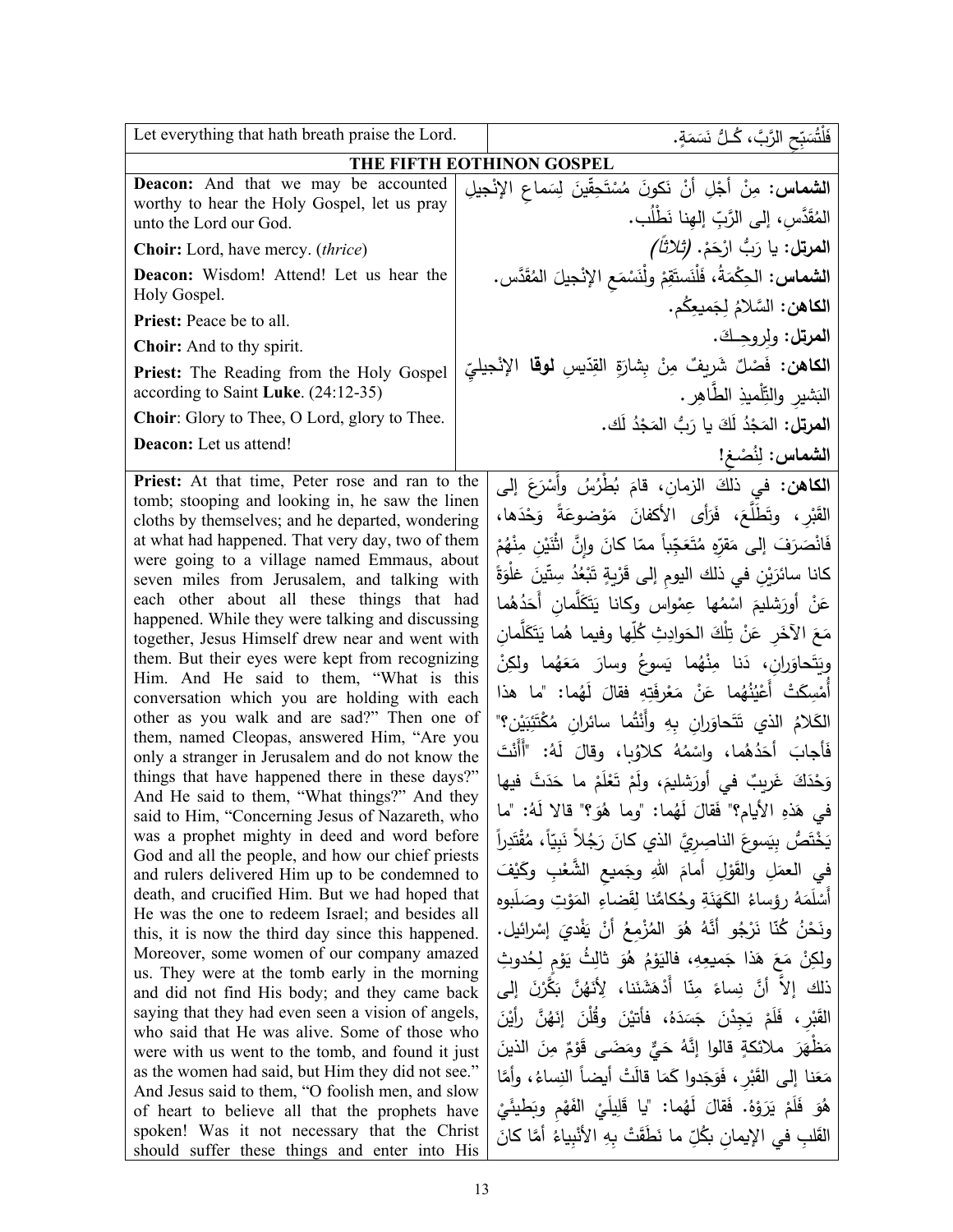| glory?" And beginning with Moses and all the<br>prophets, He interpreted to them in all the           | يَنْبَغي لِلْمَسيح أَنْ يَتَأَلَّمَ هَذِهِ الآلام، فَيَدْخُلَ إلى          |
|-------------------------------------------------------------------------------------------------------|----------------------------------------------------------------------------|
| Scriptures the things concerning Himself. So they                                                     | مَجْدِهِ؟ وابْتَدأُ مِنْ موسى ومِنْ جَميع الأَنْبياءِ يُفَسِّرُ            |
| drew near to the village to which they were going.                                                    | لَهُما ما يَخْتَصُّ بهِ في كُلِّ الأَسْفارِ ۖ ثُمَّ اقْتَرَبِوا مِنَ       |
| Jesus appeared to be going further but they                                                           | القَرْيَةِ التي كانا مُنطَلِقَيْنِ إلَيْها، فَتَظاهَرَ هُوَ بِأَنَّهُ      |
| constrained Him, saying, "Stay with us, for it is                                                     |                                                                            |
| toward evening and the day is now far spent." So                                                      | مُنْطَلِقٌ إلى مَكانٍ أَبْعَدٍ فَأَلْزَماهُ قائِلَيْن: "امْكُثْ معَنا،     |
| He went in to stay with them. When He was at                                                          | فإنَّ  المَساءَ  مُقْبِلٌ  وقَدْ  مالَ  الذَهارِ ."  فَدَخَلَ  لِيَمْكُثَ  |
| table with them, He took the bread and blessed,<br>and broke it, and gave it to them. And their eyes  |                                                                            |
| were opened and they recognized Him; and He                                                           | مَعَهُما ولَمّا اتَّكَأَ مَعَهُما، أَخَذَ الخُبْزَ وبارَكَ، وكَسَرَ،       |
| vanished out of their sight. They said to each                                                        | وناوَلَهُما فانفَتَحَتْ أَعْيُنُهُما وعَرَفاهُ، فَاخْتَفى هُوَ             |
| other, "Did not our hearts burn within us while He                                                    | عَنْهُما فقالَ أَحَدُهُما لِلآخرِ : "أما كانَتْ قُلوبُنا                   |
| talked to us on the road, while He opened to us                                                       | مُضْطَرِمَةً فينا حينَ كانَ يُخاطِبُنا في الطريق ويَشْرَحُ                 |
| the Scriptures?" And they rose that same hour and<br>returned to Jerusalem; and they found the eleven |                                                                            |
| gathered together and those who were with them,                                                       | لَنا الكُتُبَ؟ فَقاما في تِلْكَ الساعةِ ورَجَعا إلى                        |
| saying, "The Lord is risen indeed, and has                                                            | أُورَشْليم. فوَجَدا الأحدَ عشَرَ والذينَ مَعَهُمْ مُجْتَمِعينَ             |
| appeared to Simon!" Then they told what had<br>happened on the road, and how He was known to          | وهُمْ يَقولونَ: "لَقَدْ قامَ الرَّبُّ في الحقيقةِ وتَراءى                  |
| them in the breaking of the bread.                                                                    | لِسِمْعانَ." فَأَخَذا هُما يُخْبِران بِما حَدَثَ، وكَيفَ                   |
|                                                                                                       | عَرَفاهُ عِنْدَ كَسْرِ الخُبْزِ .                                          |
| Choir: Glory to Thee, O Lord, glory to Thee.                                                          | ا <b>لمرتل:</b> المَجْدُ لَكَ يا رَبُّ، المَجْدُ لَك.                      |
| <b>Reader:</b> In that we have beheld the                                                             | ا <b>لقارىء :</b> إذْ قَدْ رأينا قِيامَةَ المَسيح، فَلْنَسْجُدْ لِلرَّبِّ  |
| Resurrection of Christ, let us bow down before                                                        |                                                                            |
| the Holy Lord Jesus, the only sinless One. Thy                                                        | القُدُّوسِّ، يَسوعَ المَعْصومِ مِنَ الخَطَأَ وحدَهُ. لِصَليبِكَ            |
| Cross do we adore, O Christ, and Thy holy                                                             | أَيُّها المَسيحُ نَسْجُدُ ولقِيامَتِكَ المُقَدَّسَةِ نُسَبِّحُ ونُمَجِّدُ، |
| Resurrection we praise and glorify: for Thou art<br>our God, and we know none other beside Thee;      | لأَنَّكَ أَنتَ هو إلهُنا وآخَرَ سواكَ لا نَعْرِفُ وبِاسْمِكَ               |
| we call upon Thy Name. O come, all ye faithful,                                                       |                                                                            |
| let us adore Christ's holy Resurrection. For lo,                                                      | نُسَمّى. هَلَمَّ يا مَعْشَرَ المؤمنينَ نَسْجُدْ لِقِيامَةِ المَسيح         |
| through the Cross is joy come into all the world.                                                     | المُقَدَّسة، لأنَّ هوذا بالصليبِ قَدْ أتى الفَرَحُ لِكُلِّ                 |
| Ever blessing the Lord, let us sing His                                                               | العالَم. لِنُبارِكِ الرَّبَّ في كلِّ حينِ ونُسَبِّحْ قِيامَتَهُ، لأنَّهُ   |
| Resurrection: for in that He endured the Cross                                                        | إِذِ احْتَمَلَ الصَّلْبَ مِنْ أَجْلِنا، المَوْتَ بالمَوْتِ حَطَّمْ.        |
| for us, He hath destroyed death by death.                                                             |                                                                            |
| <b>PSALM 50</b>                                                                                       |                                                                            |
| Have mercy on me, O God, according to Thy<br>Great Mercy; and according to the multitude of           | ارْحَمْنى يا اللهُ كعظيم رَحْمَتِكَ، وكَمِثْلِ كَثْرَةٍ رأفتِكَ            |
| Thy compassions blot out my transgression.                                                            |                                                                            |
| Wash me thoroughly from mine iniquity, and                                                            | امْحُ مَأْثِمي.<br>إغْسِلْني كَثيراً مِنْ إثْمي، ومِنْ خَطيئَتي طَهِّرْني. |
| cleanse me from my sin.                                                                               |                                                                            |
| For I know mine iniquity, and my sin is ever                                                          | لأنّي أنا عارفٌ بإثْمي، وخَطيئَتي أمامي في كلِّ حين.                       |
| before me.                                                                                            |                                                                            |
| Against Thee only have I sinned and done this                                                         | إليكَ وحدَكَ أخطأتُ، والشرَّ قُدّامَكَ صَنَعْتُ، لكَي                      |
| evil before Thee, that Thou mightest be justified                                                     | تَصْدُقَ في أقوالِكَ وتَغْلِبَ في مُحاكَمَتِك.                             |
| in Thy words, and prevail when Thou art judged.                                                       |                                                                            |
| For behold, I was conceived in iniquities, and in<br>sins did my mother bear me.                      | هاءنذا بالآثام حُبِلَ بي، وبِالخَطايا وَلَدَتْني أُمّي.                    |
| For behold, Thou hast loved truth; the hidden and                                                     | لأَنّكَ قَدْ أَحْبَبْتَ الْحقَّ، وأَوْضَحْتَ ل <sub>َى</sub> غَوامِضَ      |
| secret things of Thy wisdom hast Thou made                                                            |                                                                            |
| manifest unto me.                                                                                     | حِكْمَتِكَ ومَسْتوراتِها.                                                  |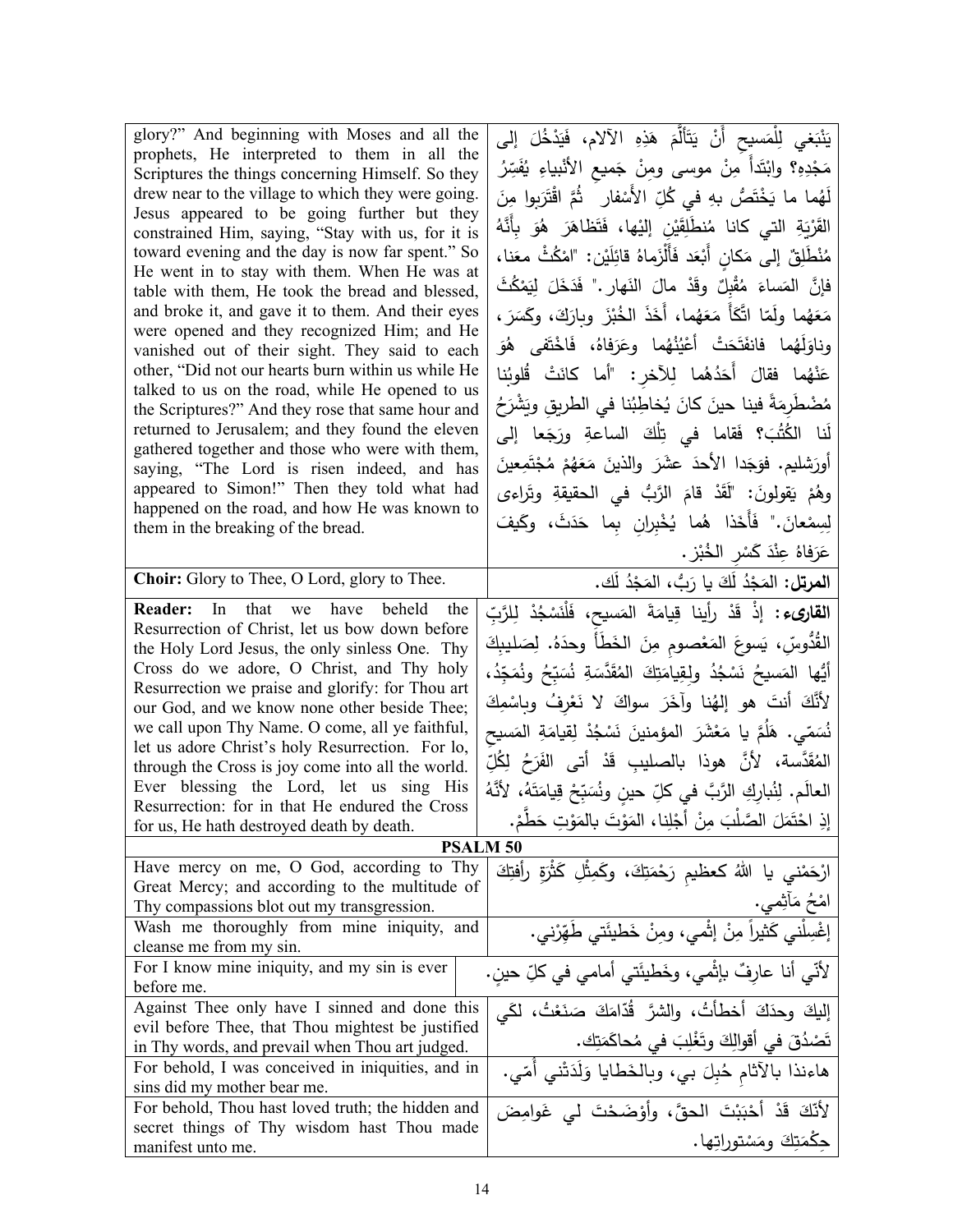| Thou shalt sprinkle me with hyssop, and I shall be                                             | تَنْضَحُني بالزوفي فأطْهُرُ ، تَغْسِلُني فأَبْيَضُ أكثَرَ                        |  |  |  |
|------------------------------------------------------------------------------------------------|----------------------------------------------------------------------------------|--|--|--|
| made clean; Thou shalt wash me, and I shall be                                                 | مِنَ الثَّلْجِ.                                                                  |  |  |  |
| made whiter than snow.                                                                         |                                                                                  |  |  |  |
| Thou shalt make me to hear joy and gladness; the<br>bones that be humbled, they shall rejoice. | .<br>تُسْمِعُني بَهْجَةً وسروراً، فَتَبْتَهِجُ عِظامي الذَّليلَة.                |  |  |  |
| Turn Thy face away from my sins, and blot out all                                              | إِصْرِفْ وِجْهَكَ عَنْ خَطَايَايَ، وَامْحُ كُلَّ مَأْثِمي.                       |  |  |  |
| mine iniquities.                                                                               |                                                                                  |  |  |  |
| Create in me a clean heart, O God,                                                             | قَلْباً نَقِيّاً اخْلُقْ فِيَّ يا اللهُ، وروحاً مُسْتَقيماً جَدِّدْ في أَحْشائي. |  |  |  |
| and renew a right spirit within me.                                                            |                                                                                  |  |  |  |
| Cast me not away from Thy presence,                                                            | لا تَطْرَحْني مِنْ أمام وَجْهِكَ، وروحُكَ القُدُّوسُ لا تَنْزِعْهُ منّي.         |  |  |  |
| and take not Thy Holy Spirit from                                                              |                                                                                  |  |  |  |
| me.                                                                                            |                                                                                  |  |  |  |
| Restore unto me the joy of Thy salvation, and                                                  | إمْنَحْني بَهْجَةَ خلاصِكَ، وبِروحِ رئاسِيِّ اعْضُدْني.                          |  |  |  |
| with Thy governing Spirit establish me.                                                        |                                                                                  |  |  |  |
| I shall teach transgressors Thy ways, and the                                                  | فأُعَلِّمُ الأَثَمَةَ طُرُقَكَ، والكَفَرَةُ إليْكَ يَرْجِعون.                    |  |  |  |
| ungodly shall turn back unto Thee.                                                             |                                                                                  |  |  |  |
| Deliver me from blood-guiltiness, O God, Thou                                                  | أَنْقِذْني مِنَ الدِّماءِ يا اللهُ إِلهَ خَلاصي، فيَبْتَهِجَ                     |  |  |  |
| God of my salvation; my tongue shall rejoice in                                                | لِساني بِعَدْلِكَ.                                                               |  |  |  |
| Thy righteousness.                                                                             |                                                                                  |  |  |  |
| O Lord, Thou shalt open my lips, and my mouth                                                  | يا ربُّ افْتَحْ شَفَتَيَّ، فَيُخَبِّرَ فَمي بِتَسْبِحَتِكَ.                      |  |  |  |
| shall declare Thy praise.                                                                      |                                                                                  |  |  |  |
| For if Thou hadst desired sacrifice, I had given it;                                           | لأَنكَ لَوْ آثَرْتَ الذَّبِيحَةَ، لَكُنْتُ الآنَ أُعْطى،                         |  |  |  |
| with whole-burnt offerings Thou shalt not be<br>pleased.                                       | لكِنَّكَ لا تُسَرُّ بالمُحْرَقات.                                                |  |  |  |
| A sacrifice unto God is a broken spirit; a heart                                               | الذبيحَةُ    للهِ    روحٌ    مُنْسَحِقٌ،     القَلْبُ    المُتَحْشِّعُ           |  |  |  |
| that is broken and humbled God will not despise.                                               |                                                                                  |  |  |  |
|                                                                                                | والمُتَواضِعُ لا يَرْذُلُهُ اللّهُ.                                              |  |  |  |
| Do good, O Lord, in Thy good pleasure unto                                                     | أَصْلِحْ يا ربُّ بِمَسَرَّتِكَ صِهْيَونَ ولْتُبْنَ أَسْوارُ                      |  |  |  |
| Zion, and let the walls of Jerusalem be built up.                                              |                                                                                  |  |  |  |
|                                                                                                | أورشَليم.                                                                        |  |  |  |
| Then shalt Thou be pleased with a sacrifice of                                                 | حينئذٍ تُسَرُّ بِذَبيحَةِ العَدْلِ قُرْباناً ومُحْرَقات.                         |  |  |  |
| righteousness, with oblation and whole-burnt offerings.                                        |                                                                                  |  |  |  |
| Then shall they offer bullocks upon Thine altar.                                               | حينئذٍ يُقَرِّبونَ على مَذْبَحِكَ العُجول.                                       |  |  |  |
| <b>LENTEN TROPARIA AFTER PSALM 50 IN TONE EIGHT</b>                                            |                                                                                  |  |  |  |
| Glory to the Father, and to the Son, and to the                                                | المَحْدُ للآبِ والإبنِ والروحِ القَدَسِ.                                         |  |  |  |
| Holy Spirit.                                                                                   |                                                                                  |  |  |  |
| Open to me the doors of repentance, O Life-giver;                                              | افْتَحْ لي أَبْوابَ التَّوْبَةِ يا واهِبَ الْحَياةِ، لأَنَّ روحي                 |  |  |  |
| for my soul goeth early to the temple of Thy                                                   | تَبْتَكِرُ ۖ إِلَى هَيْكَلِ قُدْسِكَ، آتِياً بهَيْكَلِ جَسَدى مُدَنَّساً         |  |  |  |
| holiness, coming in the temple of my body,                                                     | بِجُمْلَتِهِ. لَكِن، بِما أَنَّكَ مُتَعَطِّفٌ، نَقِّنى بِتَحَنُّن                |  |  |  |
| wholly polluted. But because<br>Thou<br>art                                                    |                                                                                  |  |  |  |
|                                                                                                |                                                                                  |  |  |  |
| compassionate, purify me by the compassion of                                                  | مَراجِمِك.                                                                       |  |  |  |
| Thy mercies.                                                                                   |                                                                                  |  |  |  |
| Both now and ever, and unto ages of ages. Amen.                                                | الآنَ وَكُلَّ أُوانٍ وَالٍى دَهْرِ الذَّاهِرِينَ. آمين.                          |  |  |  |
| Prepare for me the way of salvation, O                                                         |                                                                                  |  |  |  |
| Theotokos; for I have profaned myself with                                                     | سَهّلي لي مَناهِجَ الخَلاص يا والِدَةَ الإِله، فإنّي قَدْ                        |  |  |  |
| coarse sins, and consumed my whole life with                                                   | دَنَّسْتُ نَفْسى بِخَطايا سَمِجَةٍ، وأَفْنَيْتُ عُمْرِي كُلَّهُ                  |  |  |  |
| procrastination. But by thine intercessions purify                                             | بالتَواني. لكِنْ بِشفاعاتِكِ، نَقّيني مِنْ كُلِّ رَجاسَةٍ.                       |  |  |  |
| thou me from all abomination.                                                                  |                                                                                  |  |  |  |
| (TONE SIX) Have mercy upon me, O God,<br>according to Thy loving-kindness: according unto      | (باللحن السَّادِس) يا رَحيُم، ارْحَمْني يا الله كَعظيم                           |  |  |  |
| the multitude of Thy tender mercies blot out my                                                | رَجْمِتِكَ، وِكَمِثْلِ كَثْرَةِ رَأَفَاتِكَ امْعُ مَأْثِمِي.                     |  |  |  |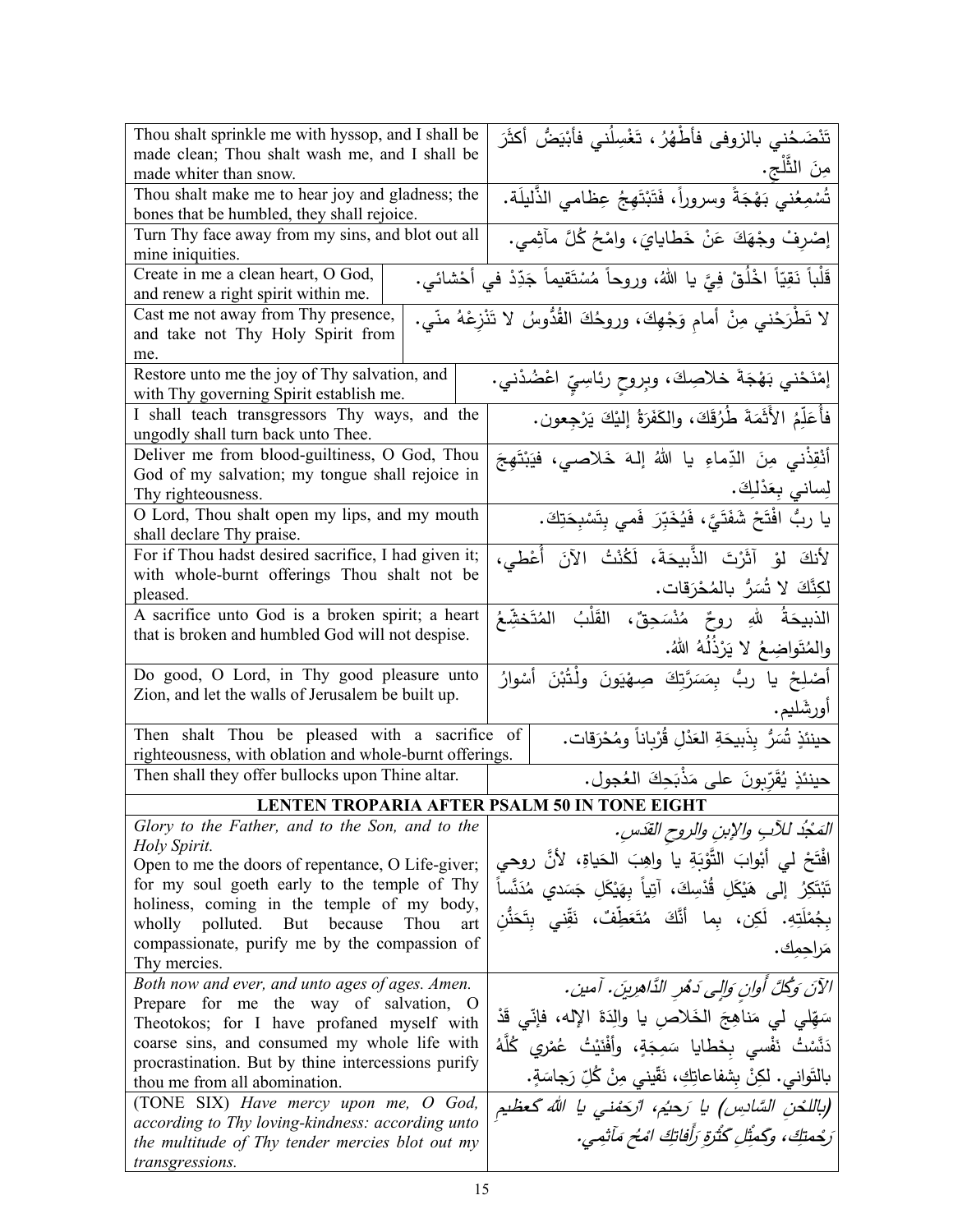| If I think upon the multitude of my evil deeds,<br>wretch that I am, I tremble for the terrible Day of<br>Judgment. But, trusting the compassion of Thy<br>mercy, I shout to Thee like David, Have mercy<br>upon me, O God, according to Thy Great Mercy. | إِذا تَصَوَّرْتُ كَثْرَةَ أَفْعالَى الرَّدِيئَةِ أَنا الشَّقيِّ، فإنِّي<br>أَرْتَعِدُ مِنْ يَومِ الدَّيْنونَةِ الرَّهيبِ. لَكِنِّي إِذْ أَنا واثِقٌ<br>بِتَحَنُّنِكَ، أَهْتِفُ إِلَيْكَ مِثْلَ داود: إِرْحَمْنِي يا اللَّهُ،<br>بِحَسَبِ عَظْيِمِ رَجْمَتِكَ. |  |  |
|-----------------------------------------------------------------------------------------------------------------------------------------------------------------------------------------------------------------------------------------------------------|---------------------------------------------------------------------------------------------------------------------------------------------------------------------------------------------------------------------------------------------------------------|--|--|
| THE INTERCESSION <sup>1</sup>                                                                                                                                                                                                                             |                                                                                                                                                                                                                                                               |  |  |
|                                                                                                                                                                                                                                                           |                                                                                                                                                                                                                                                               |  |  |
| <b>Deacon:</b> O God, save Thy people, and bless                                                                                                                                                                                                          | ا <b>لشماس:</b> خَلِّصْ يا اللهُ شعبَكَ، وباركْ ميراثَكَ، وافتقِدْ                                                                                                                                                                                            |  |  |
| Thine inheritance. Visit Thy world with mercy                                                                                                                                                                                                             |                                                                                                                                                                                                                                                               |  |  |
| and compassions. Exalt the horn of Orthodox                                                                                                                                                                                                               | عالَمَكَ بالرَّحمةِ والرأفاتِ، وارْفَعْ شأنَ المسيحيينَ                                                                                                                                                                                                       |  |  |
| Christians, and send down upon us Thy rich                                                                                                                                                                                                                | الأرثوذُكْسيين، وأَسْبغْ علينا مراحِمَكَ الغَنِيَّة، بشَفاعاتِ                                                                                                                                                                                                |  |  |
| mercies. Through the intercessions of our all-                                                                                                                                                                                                            | سَيّدَتِنا والِدَةِ الإِلهِ الطُّلِّيّةِ الطُّهارَةِ والدائِمَةِ البَتوليَّةِ مَرْيَمٍ؛                                                                                                                                                                       |  |  |
| immaculate Lady the Theotokos and ever-virgin                                                                                                                                                                                                             |                                                                                                                                                                                                                                                               |  |  |
| Mary; by the might of the precious and life-<br>giving Cross; by the protection of the honorable                                                                                                                                                          | وبِقُوَّةِ الصليبِ الكَريمِ المُحْييِ؛ وبطِلْباتِ القُوّاتِ السَّماوِيَّةِ                                                                                                                                                                                    |  |  |
|                                                                                                                                                                                                                                                           |                                                                                                                                                                                                                                                               |  |  |

bodiless Powers of heaven; at the supplication of the honorable, glorious prophet, forerunner and Baptist John; of the holy, glorious, all-laudable apostles Peter and Paul, and of all the holy apostles; of our fathers among the saints, great hierarchs and ecumenical teachers Basil the Great, Gregory the Theologian and John Chrysostom; Athanasius, Cyril and John the Merciful, patriarchs of Alexandria; Nicholas of Myra, Spyridon of Trimythous, and Nektarios of Pentapolis, the Wonderworkers; of our fathers among the saints Tikhon, patriarch of Moscow and Raphael, bishop of Brooklyn; of the holy, glorious, great-martyrs, George the Trophybearer, Demetrios the Myrrh-streamer, Theodore the Soldier, Theodore the General, and Menas the Wonderworker; of the hieromartyrs Ignatius the God-bearer of Antioch, Charalampos and Eleutherios; of the holy, glorious great women martyrs, Thekla, Barbara, Anastasia, Katherine, Kyriaki, Photeini, Marina, Paraskeva and Irene; of the holy, glorious, right-victorious martyrs; of our venerable and God-bearing fathers who shone in the ascetic life; *of Saint N., the patron and protector of this holy community*; of the holy and righteous ancestors of God, Joachim and Anna; **of** and of all Thy Saints: we beseech Thee, O most merciful Lord, hearken unto the petitions of us sinners who make our supplications unto Thee, and have mercy upon us.

ِ َجید َ ِر�م ِ الساب ِق الم ِ الك ِّ : والنَّبيِّ<br>مستد اد ؛ ِ الأج ة ً<br>ً ِم ِ العاد َة ََّرم ى<br>ئ الم ِن ْ فن<br>فیل ىُشَرَّفَ<sub>ِ</sub> بِّدِّيسَيْنِ المُ **ّ** ً<br>ً َدان؛ والق ْم َع يوحنّا المَعْمَدان؛ والقِدّيمَيْنِ المُشَرَّفَيْنِ الرَّسولَيْنِ<br>. عوالش الرَّسوليْنِ بُطْرُسَ<br>م َدَيح؛<br>ِ َ بِكُلِّ مَ<sub>ّ</sub> <sup>ِ</sup><br>جَدیرینَ َ الج ُ َشَّرفین المُنْ ً<br>ِ بِٔرِ الرُّسُا لِسَ، وسائ<sub>ِ</sub> وبول ä نَةِ ن َ ے<br>کھا ِ الك ِ رؤساء َة ْكون ِ<br>نَسْ لمي الم َّ ر<br>گ .<br>.<br>. ئِنا القِدّيسينَ<br>ِ وأبائِ الكبير ، باسیلیوس َ ِ ب<sub>اسيليوس</sub>ِ<br>ِ َّظمین َ ر<br>گ الم َ أَثْنَاسيوسَ وكيرل<sub>ُ</sub><br>َ ّ�سین ويوحَنّا الذَهَبِيِّ الفَم؛ وآبائِنا القِدّيسينَ أَثَناسيوسَ وكيرلُّسَ ١ ِ<br>بِيِّ ا<br>کا ّ َ ا الذه ن َ ُّ نيقولاوس دَرِيَّة، وأبينا القِديسِ َ ِّطَارِكَةِ الإِسْكَنْدَ<br>ّ <sub>َ</sub> نا الرَّحيمِ بَا ويوحَا ر�میثوس، َرْيِمِيتُوسَ ُ ِف ت <u>مُقُ</u>ّ َ أُس ةِ ميرا الليكِيَّة، واسْبيريدونَ<br>مُ َة ِف رَئيسِ أساقِ<br>م رَدُ ِِبیین، وأبینا َجائ <sup>نْسِ</sup> العَـ <u>َ</u><br>فَمُا قُفِ المُدُنِ الخَـ<br>ء <u>مُقُ</u>ّ تاريوسَ أَسْأَ ونِكْتاريومرَ ِك موس .<br>أ ؘڔڒٳ **َطِرِيَ** دِّيسِ تيخون بَ القدّيسِ تيخون بَطْرِيَرْكِ موسكو ، والقدّيسِ رافائيل أَسْقُفِ ْ مُقَّا<br>-رافائیل كو، والقد ءِ العُظَماءِ َداء نَ الشَّهَا نَ المجیدینَ و القد ، َ ُنفيضِ ا<mark>لط</mark>يبَ جاورجيوسَ اللابِسِ الظفرِ ، وديميتريوسَ المُ*'* یش، ومیناس<br>-� َ ِ الج ِد وثیودورسَ النیروني، وثیودورسَ قائِ َ َ ُ<br>ُ یوس المُا <sub>يَ</sub>داءَ إغْناطِيومَرَ<br>ٿ الث الصانِعِ العَجائِب؛ والقِدّيسينَ الشُّهَداءَ إغْناطِيوسَ المُتَوَشِّحِ َو بَ<br>تأ ْلا، َق العَظَّ بالله، خَرالَمْبوسَ وإلِفْثيربِوس؛ والشَّهيداتِ العَ بَرْبارَة، أنَسْطاسِيا، كاثْرينا، كيرياكي، فوتيني، مارينا، َ ِقین َ ّأَل ت ُ ِ الم َداء َ ُّ الشه باراسكيفا، وآيرين؛ والقِدّيسينَ المَجيدينَ<br>پَر بالظَفَرِ؛ وأبائِنا الأبرارِ الْمُتَوَشِّحينَ بالله وآبائِنا الأبرارِ المُتَوَشِّحينَ بالله؛ والقدّيسِ (فلان) شَفيعِ هَذِهِ الكَنيسَةِ المُقَدَّسَة؛ والقِدِّيسَيْنِ الصدِّيقَيْنِ جَدَّي<br>. ْ **ّ** َّن َة؛ َ َ وح َ ِ المس�ح الإله ُّ أیها ِ یواك�م ُ إل�ك َ َضَّرع ت َ ،َ ن ّ�س�ك ِد َ ِم�ع ق وج الرَّبُّ الجزيلُ الرَّحْمَةِ، فَاسْتَجِبْ لَنا نَحْنُ الخَطَأَةَ الطالِبينَ ْنا. َم ْح َ وار إل�ك

| <b>Chanter:</b> Lord, have mercy. Lord, have<br>mercy. Lord, have mercy. (Repeat 4 times)                                                                                                                                                  | ا <b>لمرتل:</b> يا رَبُّ ارْحَمْ، يا رَبُّ ارْحَمْ، يا رَبُّ ارْحَمْ.(4 مرات) |  |  |  |  |
|--------------------------------------------------------------------------------------------------------------------------------------------------------------------------------------------------------------------------------------------|-------------------------------------------------------------------------------|--|--|--|--|
| الكاهن: بِرَحْمَةِ ورَأَفاتِ ابْنِكَ الوَحيدِ ومَحَبَّتِهِ لِلْبَشَرِ ،   Priest: Through the mercy and compassions and love<br>for mankind of Thine Only-begotten Son, with Whom  <br>Thou art blessed, together with Thine all-holy, and | الذي أنتَ مُبارَكٌ مَعَهُ ومعَ روحِكَ الكُلِّيِّ قُدْسُهُ                     |  |  |  |  |

<span id="page-15-0"></span> 1 Saints of particular local veneration may be included among the Saints of their same classification at the discretion of the pastor.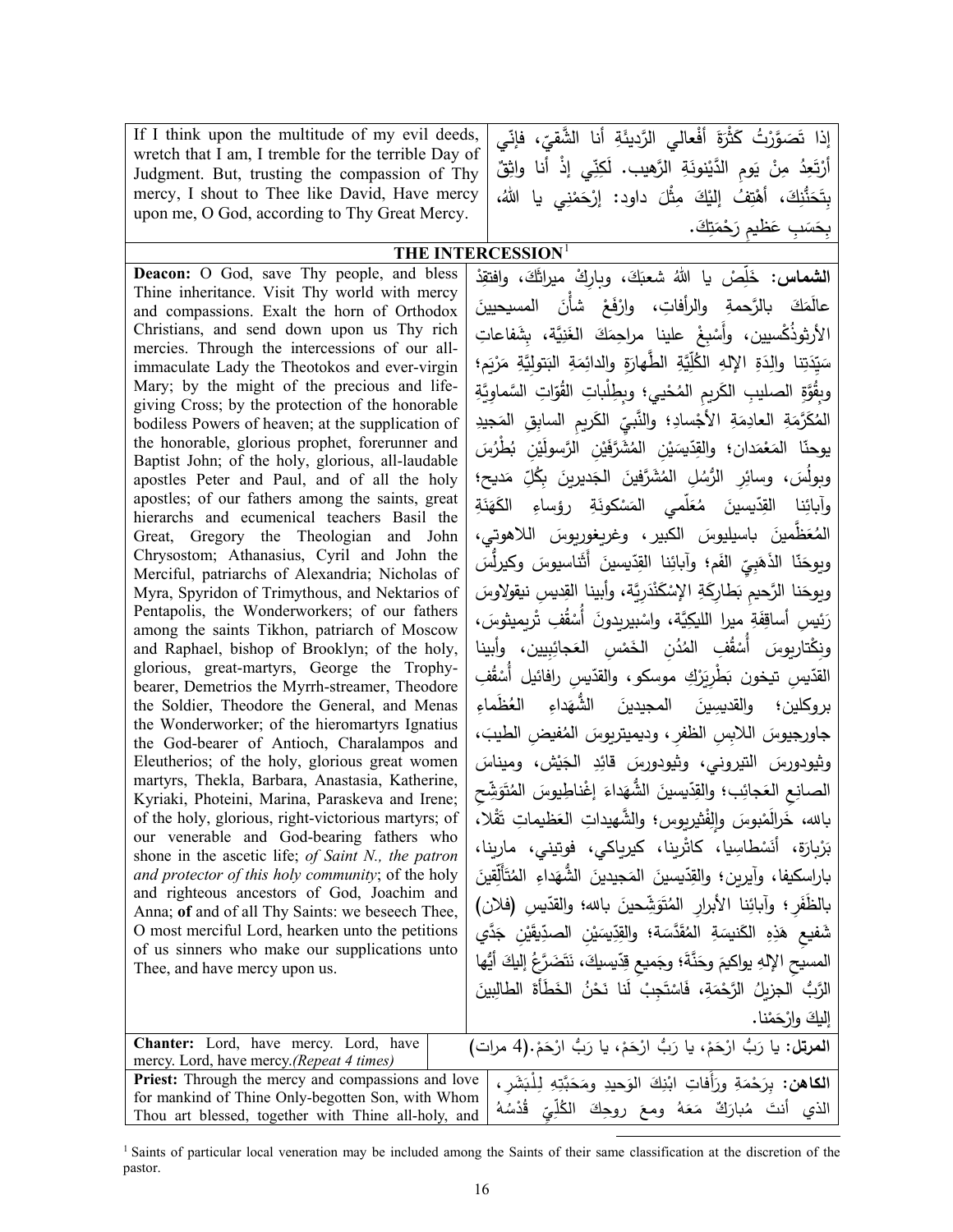| ا <b>لمرتل:</b> آمين.<br>Choir: Amen.<br><b>SUNDAY OF GREAT LENT (Plain Reading)</b><br><b>KONTAKION &amp; OIKOS FOR THE FIRST</b><br>The uncircumscribed Word of the Father<br>كَلِمَةُ الآبِ الذي لا يُحاطُ، قَدْ تَجَسَّدَ مِنْكِ وصارَ<br>became circumscribed, taking flesh from thee, O<br>مَحْصوراً   يا  والِدَةَ  الإلهِ،  وأعادَ  صورَتَنا  الفاسِدَةَ  الي<br>Theotokos, and He has restored the sullied<br>image to its ancient glory, filling it with the<br>حُسْنِها الأوَّل، وأتْحَدَها بالجَمالِ الإِلهيِّ، لِذلِكَ نَعْتَرِفُ<br>divine beauty. This, our salvation, we confess in<br>بالخَلاص، ونُخْبِرُ بهِ، ونُذيعُ بِالْقَوْلِ والفِعْلِ مَعاً.<br>deed and word, and we depict it in the holy<br>icons.<br>Enlightened by this mystery of God's providence,<br>إِنَّ الأَنْبِياءَ قَديماً قَدْ أَوْحِيَ إِليهِمْ إِلهِيّاً سِرُّ التَّدْبيرِ<br>the divinely-inspired prophets foretold it of old;<br>هذا، فَسَبَقوا وأَخْبَرونا بهِ نَحْنُ الذينَ قَدْ حَصَلْنا في<br>and this they did for our sakes, who see the<br>fulfillment of the ages. Receiving through this<br>آخِرِ الأَزْمانِ، النائِلينَ لَمَعانَهُ. فإِذْ أَخَذْنا بِهِ مَعْرِفَةً<br>mystery divine knowledge, we know one Lord<br>إِلهيَّةَ، نَعْرِفُ إِلهاً ورَبّاً واحِداً، مُمَجَّداً بِثَلاثَةِ أقانيمَ،<br>and God, glorified in three Persons, and Him<br>alone we worship; we have one faith, one<br>لَهُ وَحْدَهُ عابدينَ، حاوبنَ إيماناً واحِداً، ومَعْموديَّةً<br>baptism, and we are clothed in Christ. This, our<br>واحِدَةً، التي بِها نَلْبَسُ المَسيحَ. لِذلِكَ نَعْتَرِفُ<br>salvation, we confess in deed and word, and we<br>depict it in the holy icons.<br>بالْخَلاص، ونُخْبِرُ بِهِ، ونُذيعُ بالقَوْلِ والفِعْلِ مَعاً.<br><b>THE SYNAXARION</b> (Plain Reading) | good, and life-giving Spirit: now and ever, and unto<br>ages of ages. | الصَّالِحِ والمُحْييِ، الآنَ وكُلَّ أوانِ وإلى دَهْرِ الداهِرِينِ. |  |  |
|------------------------------------------------------------------------------------------------------------------------------------------------------------------------------------------------------------------------------------------------------------------------------------------------------------------------------------------------------------------------------------------------------------------------------------------------------------------------------------------------------------------------------------------------------------------------------------------------------------------------------------------------------------------------------------------------------------------------------------------------------------------------------------------------------------------------------------------------------------------------------------------------------------------------------------------------------------------------------------------------------------------------------------------------------------------------------------------------------------------------------------------------------------------------------------------------------------------------------------------------------------------------------------------------------------------------------------------------------------------------------------------------------------------------------------------------------------------------------------------------------------------------------------------------------------------------------------------------------------------------------------------------------------------------------------------------------------------------------------------------------------------------------|-----------------------------------------------------------------------|--------------------------------------------------------------------|--|--|
|                                                                                                                                                                                                                                                                                                                                                                                                                                                                                                                                                                                                                                                                                                                                                                                                                                                                                                                                                                                                                                                                                                                                                                                                                                                                                                                                                                                                                                                                                                                                                                                                                                                                                                                                                                              |                                                                       |                                                                    |  |  |
|                                                                                                                                                                                                                                                                                                                                                                                                                                                                                                                                                                                                                                                                                                                                                                                                                                                                                                                                                                                                                                                                                                                                                                                                                                                                                                                                                                                                                                                                                                                                                                                                                                                                                                                                                                              |                                                                       |                                                                    |  |  |
|                                                                                                                                                                                                                                                                                                                                                                                                                                                                                                                                                                                                                                                                                                                                                                                                                                                                                                                                                                                                                                                                                                                                                                                                                                                                                                                                                                                                                                                                                                                                                                                                                                                                                                                                                                              |                                                                       |                                                                    |  |  |
|                                                                                                                                                                                                                                                                                                                                                                                                                                                                                                                                                                                                                                                                                                                                                                                                                                                                                                                                                                                                                                                                                                                                                                                                                                                                                                                                                                                                                                                                                                                                                                                                                                                                                                                                                                              |                                                                       |                                                                    |  |  |
|                                                                                                                                                                                                                                                                                                                                                                                                                                                                                                                                                                                                                                                                                                                                                                                                                                                                                                                                                                                                                                                                                                                                                                                                                                                                                                                                                                                                                                                                                                                                                                                                                                                                                                                                                                              |                                                                       |                                                                    |  |  |
|                                                                                                                                                                                                                                                                                                                                                                                                                                                                                                                                                                                                                                                                                                                                                                                                                                                                                                                                                                                                                                                                                                                                                                                                                                                                                                                                                                                                                                                                                                                                                                                                                                                                                                                                                                              |                                                                       |                                                                    |  |  |
|                                                                                                                                                                                                                                                                                                                                                                                                                                                                                                                                                                                                                                                                                                                                                                                                                                                                                                                                                                                                                                                                                                                                                                                                                                                                                                                                                                                                                                                                                                                                                                                                                                                                                                                                                                              |                                                                       |                                                                    |  |  |
|                                                                                                                                                                                                                                                                                                                                                                                                                                                                                                                                                                                                                                                                                                                                                                                                                                                                                                                                                                                                                                                                                                                                                                                                                                                                                                                                                                                                                                                                                                                                                                                                                                                                                                                                                                              |                                                                       |                                                                    |  |  |
|                                                                                                                                                                                                                                                                                                                                                                                                                                                                                                                                                                                                                                                                                                                                                                                                                                                                                                                                                                                                                                                                                                                                                                                                                                                                                                                                                                                                                                                                                                                                                                                                                                                                                                                                                                              |                                                                       |                                                                    |  |  |
|                                                                                                                                                                                                                                                                                                                                                                                                                                                                                                                                                                                                                                                                                                                                                                                                                                                                                                                                                                                                                                                                                                                                                                                                                                                                                                                                                                                                                                                                                                                                                                                                                                                                                                                                                                              |                                                                       |                                                                    |  |  |
|                                                                                                                                                                                                                                                                                                                                                                                                                                                                                                                                                                                                                                                                                                                                                                                                                                                                                                                                                                                                                                                                                                                                                                                                                                                                                                                                                                                                                                                                                                                                                                                                                                                                                                                                                                              |                                                                       |                                                                    |  |  |
|                                                                                                                                                                                                                                                                                                                                                                                                                                                                                                                                                                                                                                                                                                                                                                                                                                                                                                                                                                                                                                                                                                                                                                                                                                                                                                                                                                                                                                                                                                                                                                                                                                                                                                                                                                              |                                                                       |                                                                    |  |  |
|                                                                                                                                                                                                                                                                                                                                                                                                                                                                                                                                                                                                                                                                                                                                                                                                                                                                                                                                                                                                                                                                                                                                                                                                                                                                                                                                                                                                                                                                                                                                                                                                                                                                                                                                                                              |                                                                       |                                                                    |  |  |
|                                                                                                                                                                                                                                                                                                                                                                                                                                                                                                                                                                                                                                                                                                                                                                                                                                                                                                                                                                                                                                                                                                                                                                                                                                                                                                                                                                                                                                                                                                                                                                                                                                                                                                                                                                              |                                                                       |                                                                    |  |  |
|                                                                                                                                                                                                                                                                                                                                                                                                                                                                                                                                                                                                                                                                                                                                                                                                                                                                                                                                                                                                                                                                                                                                                                                                                                                                                                                                                                                                                                                                                                                                                                                                                                                                                                                                                                              |                                                                       |                                                                    |  |  |
|                                                                                                                                                                                                                                                                                                                                                                                                                                                                                                                                                                                                                                                                                                                                                                                                                                                                                                                                                                                                                                                                                                                                                                                                                                                                                                                                                                                                                                                                                                                                                                                                                                                                                                                                                                              |                                                                       |                                                                    |  |  |
|                                                                                                                                                                                                                                                                                                                                                                                                                                                                                                                                                                                                                                                                                                                                                                                                                                                                                                                                                                                                                                                                                                                                                                                                                                                                                                                                                                                                                                                                                                                                                                                                                                                                                                                                                                              |                                                                       |                                                                    |  |  |
|                                                                                                                                                                                                                                                                                                                                                                                                                                                                                                                                                                                                                                                                                                                                                                                                                                                                                                                                                                                                                                                                                                                                                                                                                                                                                                                                                                                                                                                                                                                                                                                                                                                                                                                                                                              |                                                                       |                                                                    |  |  |
|                                                                                                                                                                                                                                                                                                                                                                                                                                                                                                                                                                                                                                                                                                                                                                                                                                                                                                                                                                                                                                                                                                                                                                                                                                                                                                                                                                                                                                                                                                                                                                                                                                                                                                                                                                              |                                                                       |                                                                    |  |  |

On March 13 in the Holy Orthodox Church, we commemorate the translation of the relics of Nikephoros, patriarch of Constantinople; and Bishops Poplias and Marios.

On this same day, the First Sunday of the Fast, we make remembrance of the restoration of the holy and venerable Icons, which took place through the ever-memorable Sovereigns of Constantinople, Michael and his mother, Theodora, during the patriarchate of Saint Methodios the Confessor.

## *Verses*

I rejoice, as I see them fittingly reverence The icons formerly unfittingly banished.

This restoration was accomplished in the year 842. Theodora's husband was an iconoclast. After his death, Theodora venerated an icon of the Theotokos in front of Patriarch Methodios. The other faithful in the church did the same, venerating all the icons, considering them to be representations of their original elements, not idols. Theodora prayed to God to forgive her husband during the first week of Great Lent; and on the First Sunday of the Fast, she led the way in hanging up the icons to adorn the churches.

O invariant Icon of the Father, through the intercessions of Thy holy Confessors, have mercy on us. Amen.

| <b>KATAVASIAE OF THE FIRST S</b>                         |                                                                          |
|----------------------------------------------------------|--------------------------------------------------------------------------|
| <b>Ode 1.</b> Old Israel having passed through the depth | (الأولى) إنَّ إسْرائيلَ القَديمَ، لمّا جازَ في لُجَّةِ البَحْر           |
| of the Red Sea on unmoistened feet, defeated the         |                                                                          |
| powers of Amalek in the wilderness, by the hands         | الأَحْمَرِ بِأَرْجُلِ غَيرِ مُبْتَلَّةٍ، غَلَبَ قُوَّةَ عَمّاليقَ في     |
| of Moses stretched in the form of a cross.               | القَفْرِ بِأَيْدِي موسى، حينَ رَسَمَتْ شَكْلَ صَليبٍ.                    |
| Ode 3. Thy Church, O Christ, rejoiceth in Thee,          | (ا <b>لثالثة)</b> أيُّها المَسيحُ، إنَّ كَنيسَتَكَ تُسَرُّ بكَ، صـارخَةً |
| crying unto Thee: Thou, O Lord, art my strength,         |                                                                          |
| my stay and my refuge.                                   | نَحْوَكَ: أَنتَ قُوَّتِي يا رَبُّ، وثَباتي ومَلْجَأيِ.                   |
| Ode 4. When the Church saw Thee elevated on              | (ا <b>لرابعة)</b> إنَّ الكَنيسَةَ لمّا رَأتْكَ مَرْفوعاً على الصَّليب    |
| the Cross, O Sun of justice, she stood in her array,     | يا شَمْسَ العَدْلِ، وَقَفَتْ في تَرْتيبها، هاتِفَةً نَحْوَك كما          |
| shouting to Thee as is meet: Glory to Thy power,         |                                                                          |
| O Lord.                                                  | يَليقُ: المَجْدُ لِقُدْرَتِكَ يا رَبّ.                                   |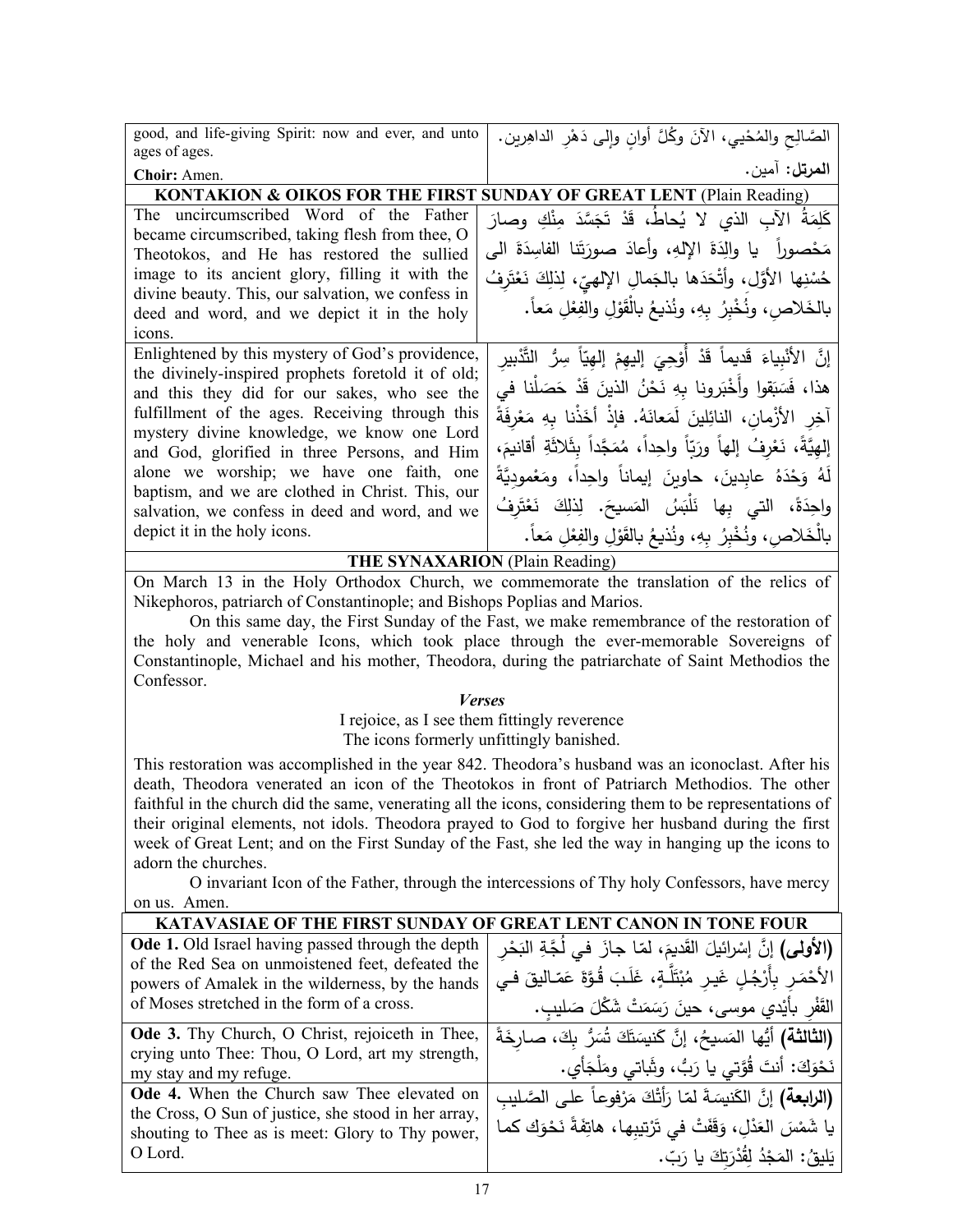| Ode 5. Thou, my Lord, didst come as Light to<br>the world, a holy Light, turning those who           | <b>(الخامسة)</b> أَنْتَ يا رَبِّي ونوري، قَدْ وافَيْتَ إلى العالَم نوراً                      |
|------------------------------------------------------------------------------------------------------|-----------------------------------------------------------------------------------------------|
| praise Thee away from abysmal folly.                                                                 | مُقَدِّساً، رادّاً الذينَ يُسَبِّحونَكَ بإيمانٍ مِنَ الغَباوَةِ المُدْلَهِمَّة.               |
| Ode 6. The Church haileth Thee, O Lord,                                                              | (ال <b>سادسة)</b> يا ربُّ، إنَّ الكَنيسَةَ تَهْتِفُ نَحْوَكَ صـارخَة:                         |
| crying: I will sacrifice to Thee with the voice of                                                   | إِنِّـي أَذْبَـحُ لَـكَ بِصَـوْتِ التَّسبيحِ، مُطَهَّرَةً مِـنْ أَدْنــاسِ                    |
| praise, purified from the vileness of Satan by the                                                   |                                                                                               |
| blood which dripped from Thy side, because of<br>Thy compassion.                                     | الأبالِسَة، بالدَّم الذي قَطَّرَ مِنْ جَنْبِكَ، مِنْ أَجْلِ تَحَنُّنِكَ.                      |
| Ode 7. The Abrahamite youths in the furnace in                                                       | (ا <b>لسـابعة)</b> إنَّ الفِتْيَةَ الإِبْراهِيمِيينَ، قَدِ التَهَبُوا فـى الأتونِ             |
| the land of Persia burned with the fervor of true                                                    |                                                                                               |
| worship more than with the fire, crying: Blessed                                                     | بِبَلَدِ فارس، مُضْطَرِمينَ مِنْ شَوْقِ حُسْنِ الْعِبادَةِ أَكْثَرَ مِنَ                      |
| art Thou in the temple of Thy holiness, O Lord.                                                      | السَّعير ، هاتِفين: مُبارَكٌ أنْتَ في هَيْكَلِ مَجْدِكَ يا رَبّ.                              |
| We praise, we bless, and we worship the Lord.                                                        | ُنَ <i>مَنَّبِحُ وَنُناٖرِكُ وَنَسْكُدُ لَلِّرَّبَ.</i> (ا <b>لثامنة)</b> إنَّ دانيالَ، لمَّا |
| Ode 8. When Daniel stretched his hands in the                                                        | بَسَطَ يَدَيْهِ في الجُبِّ، سَدَّ أَفْواهَ الأَسُدِ الضَّارِيَة. والفِتْيَةَ                  |
| pit, he closed the mouths of the devouring lions;                                                    |                                                                                               |
| and the youths, lovers of true worship, when they<br>girded themselves with virtue, quenched the     | العاشِقينَ حُسْنَ العِبادَةِ لمّا تَمَنْطَقوا بالفَضيلَةِ، أَخْمَدوا                          |
| power of fire, crying: Bless the Lord, all ye His                                                    | قَوَّةَ النارِ ، هاتِفين: بارِكوا الرَّبَّ يا جَميعَ أعْمالِه.                                |
| works.                                                                                               |                                                                                               |
| Deacon: The Theotokos and Mother of the                                                              | ا <b>لشماس:</b> لوالدَةِ الإلهِ وأمِّ النورِ بالتسابيحِ نكرِّمُ مُعَظِمين.                    |
| Light, let us honor and magnify in song.                                                             | <b>MAGNIFICATIONS IN TONE FOUR</b>                                                            |
| My soul doth magnify the Lord, and my spirit                                                         |                                                                                               |
| hath rejoiced in God my Savior.                                                                      | تُعَظِّمُ نَفسي الرَّبَّ، وتَبْتَهِجُ روحي باللهِ مُخَلِّصي.                                  |
| <b>Refrain:</b> More honorable than the Cherubim, and                                                | ا <b>للازمة:</b> يا مَنْ هي أكرَمُ مِنَ الشاروبِيم، وأَرْفَعُ مَجْداً                         |
| more glorious beyond compare than<br>the                                                             | بِغَيرِ قِياسٍ مِنَ السارافيم، التي مِنْ دونِ فَسادٍ وَلَدَتْ                                 |
| Seraphim, thou who without corruption bearest                                                        | كَلِمَةَ الله، حَقّاً أَنَّكِ والدةُ اﻹلهِ إياكِ نُعظِّم.                                     |
| God the Word, and art truly Theotokos, we                                                            |                                                                                               |
| magnify thee.<br>For He hath regarded the lowliness of His                                           |                                                                                               |
| handmaiden; for behold from henceforth all                                                           | لأَنَّهُ نَظَرَ إلى تَواضُعِ أَمَتِهِ، فَها مُنْذُ الآنَ تُطَوِّبُني                          |
| generations shall call me blessed. (Refrain)                                                         | جميعُ الأجيالِ. (اللازمة)                                                                     |
| For He that is mighty hath magnified me, and                                                         | لأنَّ القَديرَ  صَنَعَ بي عَظائِمَ وقُدُّوسٌ  اسْمُهُ، ورَحْمَتُهُ                            |
| holy is His Name; and His mercy is on them that<br>fear Him, throughout all generations. (Refrain)   | إلى جيلٍ فَجيلٍ للذينَ يَتَّقونَهُ. (اللازمة)                                                 |
| He hath showed strength with His arm; He hath                                                        | صَنَعَ عِزّاً بِساعِدِهِ، وَشَتَّتَ المُتَكَبِّرِينَ بذِهْنِ قُلوبِهِم.                       |
| scattered the proud in the imagination of their                                                      |                                                                                               |
| hearts. (Refrain)                                                                                    | (اللازمة)                                                                                     |
| He hath put down the mighty from their seat, and<br>hath exalted the humble and meek. He hath filled | حَطَّ المُقْتَدِرِينَ عَنِ الكَراسي ورَفَعَ المُتَواضعينَ، مَلأ                               |
| the empty with good things, and the rich hath He                                                     | الجياعَ مِنَ الخَيْراتِ، والأغْنِياءَ أَرْسَلَهُم فارغينَ.                                    |
| sent empty away. (Refrain)                                                                           | (اللازمة)                                                                                     |
| He remembering His mercy hath helped His                                                             | عَضَدَ إسرائيلَ فَتاهُ لِيذْكُرَ رَحْمَتَهُ، كما قالَ لآبائِنا                                |
| servant Israel, as He promised to our forefathers,                                                   |                                                                                               |
| Abraham and his seed forever. (Refrain)                                                              | إبْراهيمَ ونَسْلِهِ إلى الأبد. (اللازمة)                                                      |
| Ode 9. An unhewn stone, O Virgin, from thy                                                           | (ا <b>لأودية التاسعة)</b> أَيَّتُها البَتولُ، لَقَدْ قُطِعَ حَجَرٌ مُواز                      |
| mountain was cut, but not by hand, even Christ,<br>Who brought together the separated natures.       | مِنْ جَبَلِكِ الذي لَمْ يُنْحَتْ، بِدونِ أَنْ تَقْطَعَهُ يَدٌ، وهُوَ                          |
| Wherefore, we rejoice gladly, and glorify thee, O                                                    | المَسـيحُ الـذي ضَـمَّ الطّبـائِعَ المُتَفَرِّقَــة. لِــذا نُسَـرٌ                           |
| Theotokos.                                                                                           | مُبْتَهجينَ، ونُعَظِّمُكِ يا والِدَةَ الإِله.                                                 |
|                                                                                                      |                                                                                               |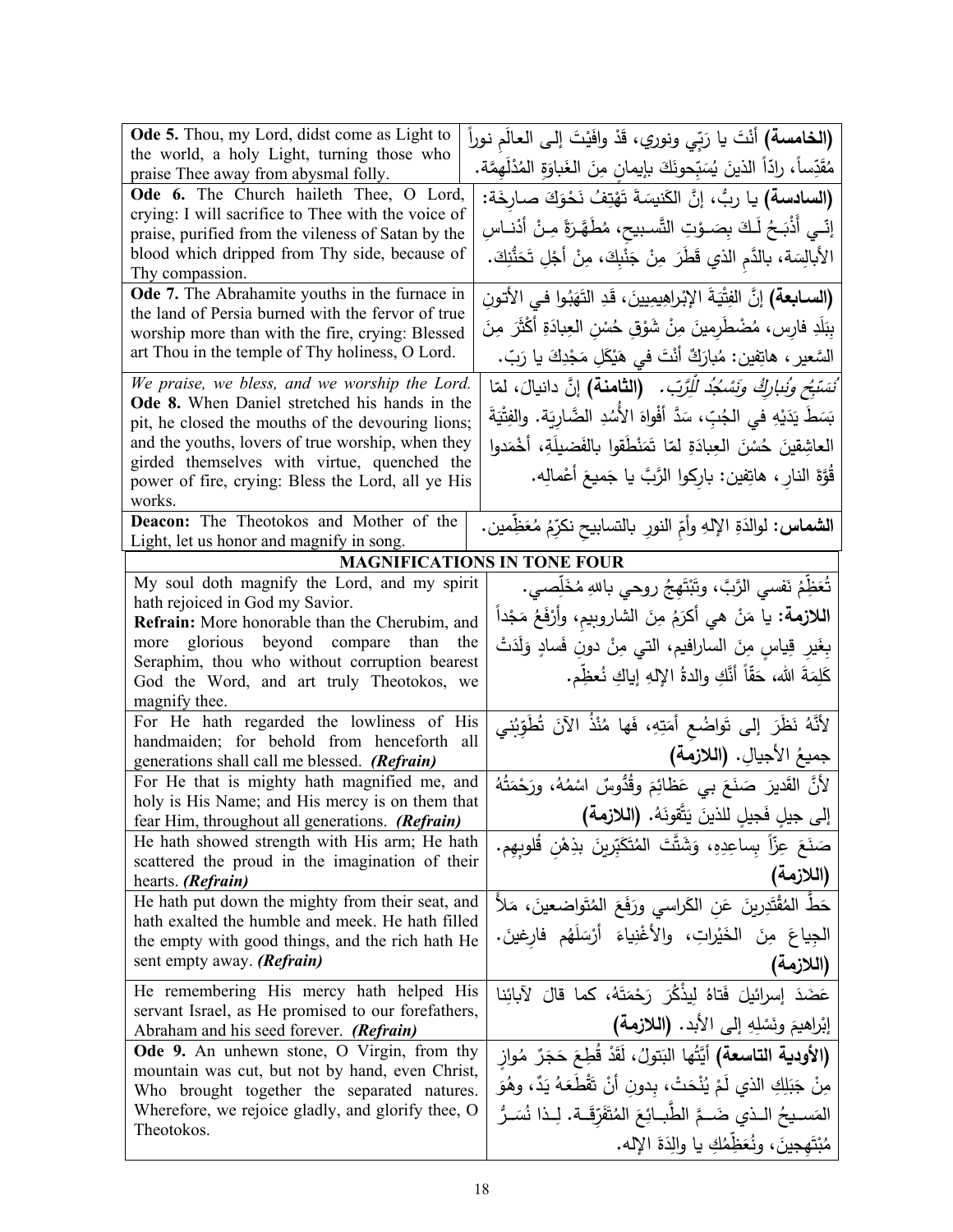| THE LITTLE LITANY                                                                                 |                                                                                                                 |  |
|---------------------------------------------------------------------------------------------------|-----------------------------------------------------------------------------------------------------------------|--|
| Deacon: Again and again, in peace, let us<br>pray to the Lord.                                    | ال <b>شماس:</b> أيْضاً وأيْضاً بِسَلامِ إلى الرَّبِّ نَطْلُب.                                                   |  |
| Choir: Lord, have mercy.                                                                          | ا <b>لجوق</b> : يا ربُّ ارْحَمْ.                                                                                |  |
| <b>Deacon:</b> Help us; save us; have mercy on us;<br>and keep us, O God, by Thy grace.           | ا <b>لشماس</b> : أعْضُدْ، وَخَلِّصْ، وارْحَمْ، واحفَظْنا يا اللهُ بِنِعْمَتِكَ.                                 |  |
| Choir: Lord, have mercy.                                                                          | ا <b>لجوق</b> : يا ربُّ ارْحَمْ.                                                                                |  |
| Deacon: Calling to remembrance our all-                                                           | ا <b>لشماس:</b> بعدَ ذِكْرِنا الكُلِّيَّةَ القداسَةِ، الطاهِرَةَ، الفائِقَةَ البَرَكاتِ                         |  |
| holy, immaculate, most-blessed and glorious                                                       | المَجيدة، سيِّدَتَنا والِدَةَ اﻹلهِ الدائِمَةَ البَتولِيَّةِ مَرْيَمَ مَعَ جَميع                                |  |
| Lady the Theotokos and ever-virgin Mary,<br>with all the saints: let us commend ourselves         | القدِّيسين، لِنودِعْ أَنفُسَنا وبَعْضُنا بَعْضاً وَكُلَّ حَياتِنا لِلْمَسيح                                     |  |
| and each other, and all our life unto Christ<br>our God.                                          | الإله.                                                                                                          |  |
| Choir: To Thee, O Lord.                                                                           | ا <b>لجوق:</b> لكَ يا ربّ.                                                                                      |  |
| Priest: For all the powers of Heaven praise                                                       | ا <b>لكاهن:</b> لأَنَّهُ إِيَّاكَ شُبَبِّحُ كُلُّ قُوَّاتُ السَّماواتِ، ولَكَ يُرْسِلونَ                        |  |
| Thee, and unto Thee do they ascribe glory to<br>the Father and to the Son and to the Holy         | المَجْدَ أَيُّها الآبُ والإبنُ والرُّوحُ القُدُسُ، الآنَ وكلَّ أوانِ وإلى                                       |  |
| Spirit, now and ever, and unto ages of ages.                                                      | دَهْرِ الدَّاهِرِينِ.                                                                                           |  |
| Choir: Amen.                                                                                      | ا <b>لجوق</b> : آمين.                                                                                           |  |
| Holy is the Lord our God. (THRICE)                                                                | قُدُّوسٌ هُوَ الرَّبُّ إِلهُنا. (ثلاثاً)                                                                        |  |
| Exalt ye the Lord our God; and worship at                                                         | إِرْفَعوا الرَّبَّ إِلهَنا، واسْجُدوا لِمَوْطِئٍ قَدَمَيْهِ، لأَنَّ الرَّبَّ إِلهَنا                            |  |
| His footstool, for He is holy.                                                                    |                                                                                                                 |  |
|                                                                                                   | قَدَّوسٌ هو.<br>THE FIFTH EOTHINON EXAPOSTEILARION IN TONE TWO                                                  |  |
|                                                                                                   | $(**Upon$ that mount in Galilee **)                                                                             |  |
| I sing of Thine immeas'rable * mercy, O my                                                        | أَسَبِّحُ رَحِمَتَكَ الَّتِي لا تُحَدُّ يا خالِقِي، لأَنَّكَ أَفرَغتَ                                           |  |
| Creator; * for Thou didst empty out Thyself * to<br>put on mortal nature * and save it out of     | ذاتَكَ، إلى أَنْ تَلْبَسَ طَبِيعَةَ البَشَرِ المُتَأَذِّيَة،                                                    |  |
| corruption * and, being God, didst suffer * to                                                    | وَتُخَلِّصَنا. وَمَعَ كَونِكَ إِلَهًا، ارتَضَيتَ أَنْ تَصيرَ                                                    |  |
| come to birth, a man like me, * from the pure                                                     | مِثْلَى مِنْ أَجِلَى، مِنْ فَتاةِ اللهِ النَّقِيَّة، وَتَنحَدِرَ ۖ إِلَى                                        |  |
| Theotokos, * and to descend * even unto Hades,<br>wishing to save me, * through Thy pure Mother's |                                                                                                                 |  |
| prayers, O Word, * Thou Master great in Mercy.                                                    | الجَحيم، مُرِيدًا أَنْ تُخَلِّصَني، بِشَفاعاتِ والِدَتِكَ، أَيُّها                                              |  |
|                                                                                                   | السَّيِّدُ الكُلِّيُّ الرَّأَفَة.                                                                               |  |
|                                                                                                   | <b>EXAPOSTEILIARION AND THEOTOKION FOR FIRST SUNDAY OF GREAT LENT</b><br>IN TONE TWO $(**Hearken, ye women **)$ |  |
| Exchange glad tidings and clap your hands                                                         | تَباشَروا وصَفِّقوا بالأيدي، وهَلِلوا بِبَهْجَةٍ صارخينَ: ما                                                    |  |
| together, hailing one another joyfully and crying:                                                | أَعْجَبَ وأَغْرَبَ أَعْمالَكَ أَيُّها المَسيحُ، ومَنْ يَسْتَطيعُ                                                |  |
| How wonderful and how strange are Thy works,<br>O Christ. Who dare speak of Thy great works,      |                                                                                                                 |  |
| Thou Who didst accomplish our accord and unity                                                    | النَّقَوُّهَ بِعَظَائِمِكَ، يا مَنْ ضَمَّ اتِّحَادَنا إلى كَنيسَةٍ                                              |  |
| in one Church.                                                                                    | واجدة.                                                                                                          |  |
| Verily, the fierce spears of the heretics and the                                                 | لَقَدْ تَلاشَتِ الآنَ حِرابُ الأَراتِقَةِ العَنيفَةِ، واضْمَحَلَّ                                               |  |
| them<br>have been<br>mention<br>of<br>resoundingly; for seeing, O most pure One, thy              | destroyed<br>ذِكْرُها مَعَ الدَّويِّ. لأَنَّنا إذْ نُشاهِدُ هَيْكَلَكِ يا كُلِّيَّةَ                            |  |
| temple adorned in splendor with the graces of the                                                 | النَّقاوَةِ، مُوَشَّحاً بِنِعَمِ الإِيْقوناتِ المُوَقِّرَةِ بِبَهاءٍ، نَمْتَلِئُ                                |  |
| venerable Icons, we are all filled with joy and                                                   | كُلّنا حُبوراً.                                                                                                 |  |
| gladness.                                                                                         | <b>AINOI (PRAISES) IN TONE FIVE</b>                                                                             |  |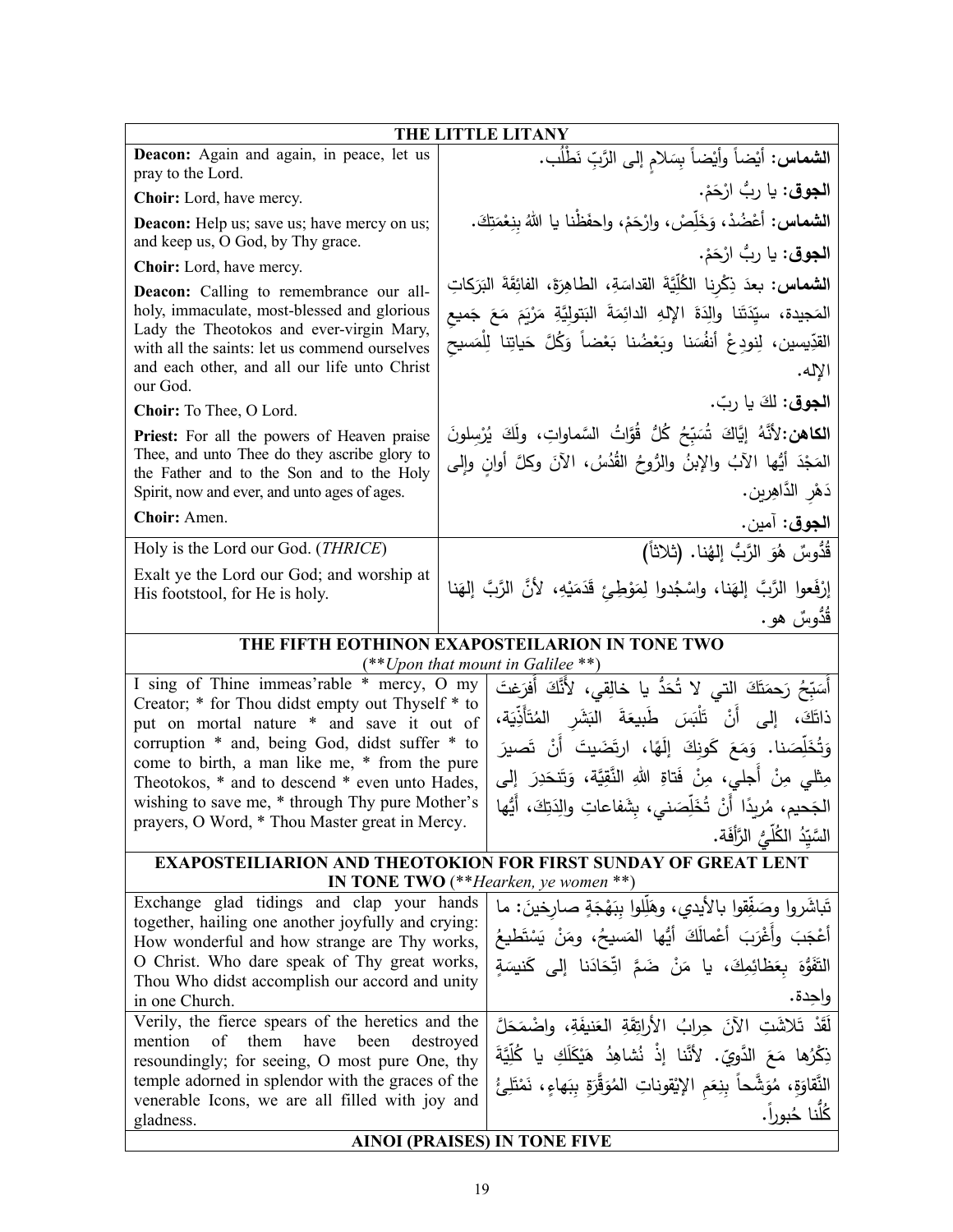| Let everything that hath breath, praise the Lord.                                                       |                                                                                      |
|---------------------------------------------------------------------------------------------------------|--------------------------------------------------------------------------------------|
| Praise ye the Lord from the heavens: praise Him                                                         | كُلُّ نَسَمَةٍ فلْتُسَبِّحِ الرَّبِّ. سَبِّحوا الرَّبَّ مِنَ السَّماواتِ،            |
| in the heights. To Thee, O God, is due our song.                                                        | سَبِّحوهُ في الأعالي، لأنه لكَ يَليقُ التَّسبيحُ يا الله.                            |
| Praise ye Him, all His angels: praise ye Him, all                                                       | سَبّحوهُ يا جَميعَ ملائِكَتِهِ، سَبّحوهُ يا سائِرَ  قُوّاتِهِ، لأنه                  |
| His hosts. To Thee, O God, is due our song.                                                             | لكَ يليقُ التَّسْبِيحُ يا الله.                                                      |
|                                                                                                         | For the Resurrection in Tone Five                                                    |
| Verse 1. This glory shall be to all His saints. The                                                     | 1– هذ <i>ا المَحْدُ يَكونُ لِجِميعِ أبْرارِهِ.</i> أَيُّها الرَّبُّ، إنَّ            |
| grave, O Lord, having been sealed by the                                                                |                                                                                      |
| transgressors of the law, Thou didst emerge from                                                        | القَبْرَ لمّا كانَ مَخْتوماً مِنْ عابِرِي النـاموس، بَرَزْتَ                         |
| within like as Thou wast born of the Theotokos;                                                         | منـهُ كمـا وُلدْتَ مِنْ والِدَةِ الإِلـهِ. وكَمـا مَلائكتُكَ غَيْرُ                  |
| for the incorporeal angels did not know how Thou                                                        | المُتَجَسِّمينَ لـمْ يَعْلَموا كيفَ تَجَسَّدْتَ، هَكذا الأَجْنادُ                    |
| wert incarnate. Likewise, the guardian soldiers<br>were not aware when Thou didst rise; for these       |                                                                                      |
| two matters were concealed from all seekers. But                                                        | الحارسونَ إِيَّاكَ، لَمْ يَشْعُرُوا مَتَّى قُمْتَ ناهِضاً. لأَنَّ                    |
| the wonders appeared to those who worshipped                                                            | هَـذَيْنِ الأَمْـرَيْنِ قــدْ أَغْلِقــا عــنِ البــاحِثينِ. إلاّ أنَّ               |
| the mystery in faith. Therefore, grant us, who                                                          | العجائِبَ ظَهَرَتْ لِلْسَّاجِدِينَ لِلْسِّرِّ بِإِيمـانِ. فامْنَحْنـا                |
| offer praise, joy and Great Mercy.                                                                      | نَحنُ المُسَبِّحينَ لهُ الإِبْتِهاجَ والرحْمَةَ العُظْمى.                            |
| <b>Verse 2.</b> Praise God in His sanctuary; praise Him                                                 | 2– سَبْحوا اللهَ في قَدِيسِيهِ، سَبْحوهُ في فَلَكِ قُوَّتِهِ.                        |
| in the firmament of His power. O Lord, Thou                                                             | أَيُّهـا الـرَّبُّ، لقَدْ سَـحَقْتَ الأَقْفـالَ الدَّهْرِيَّـةَ، ومَزَّقْـتَ         |
| hast demolished the everlasting gates and broken<br>asunder the chains. Thou didst rise from the tomb,  |                                                                                      |
| leaving behind Thy wrappings and ointments in                                                           | السَّلاسِلَ وقَطَّعْتَها، وقُمْتَ مِنَ القَبْرِ مُنْبَعِثَاً، وغادَرْتَ              |
| the grave, in testimony of Thy true three-day                                                           | الحَنوطَ والأَكْفانَ فـي اللَّــدِ، شَـهادَةً لِدَفْنِكَ الْحَقيقـيّ                 |
| Burial, and didst go before into Galilee, O Thou                                                        | ذي الثِّلاثةِ الأيام، وسَبَقْتَ مُتَقَدِّماً إلى الجَليلِ، يا مَنْ                   |
| Who wert kept in a cave. Great, therefore, are                                                          | فـي مَغـارَةٍ حُفِظَـتَ. فَعَظيمَـةٌ هـي مَراحِمُـكَ، أَيُّهـا                       |
| Thy mercies, O ineffable Savior; have mercy                                                             |                                                                                      |
| upon us.                                                                                                | المُخَلِّصُ المُحْتجَزُ إدراكُهُ ارْحَمْنا.                                          |
| Verse 3. Praise Him for His mighty acts; praise<br>Him according to His excellent greatness. The        | 3– سَبْحوُه على مُقْدَرتهِ، سَبْحوُه نَظْيَر كُثْرَةٍ عَظَمَتِهِ.                    |
| women did hasten to Thy tomb to behold                                                                  | أَيُّها المَسيحُ الذي تألَّمَ عنّا، إنَّ النِّسْوَةَ قَدْ أَسْرَعْنَ إلـى            |
| Thee, O Lord, Who didst suffer for us. And                                                              | قَبْرِكَ لِيُشاهِدْنَكَ. ولمّا وافَيْنَ مُتَقَدِّماتٍ، أَبْصَرْنَ مَلاكاً            |
| when they arrived, advancing, they saw an                                                               |                                                                                      |
| angel sitting on the stone rolled back from                                                             | جالِســاً علــى الحَجَــرِ المُتَـدَحْرِجِ مِــنَ الخَــوْفِ، فَهَتَـفَ              |
| fear. And he shouted to them, saying: The<br>Lord hath risen. Go and tell the Disciples that            | نَحْوَهُنَّ قَائِلاً: إِنَّ الرَّبَّ قَدْ قَامَ فَاذْهَبْنَ وأَعْلِمْنَ التَّلاميذَ، |
| the Savior of our souls is risen from the dead.                                                         | بِأَنَّهُ قَدْ نَهَضَ مِنْ بَيْنِ الأَمواتِ مُخَلِّصُ نُفوسنا.                       |
| Verse 4. Praise Him with the sound of the trumpet;                                                      | 4– سَبْحوُه بِلَحْنِ البوقِ، سَبْحوُه بِالمِزْمِارِ والقيثارَةِ.                     |
| praise Him with the psaltery and harp.<br>O Lord Savior, Thou didst enter unto Thy Disciples,           | أَيُّهـا الـرَّبُّ المُخَلِّـصُ، لَقَـدْ وَلَجْـتَ علــى تَلاميـذِكَ                 |
| the doors being closed, as Thou didst come out of                                                       |                                                                                      |
| the sealed tomb, showing the sufferings of the flesh                                                    | والأَبْوابُ مُغْلَقَةٌ، كَما خَرَجْتَ مِنَ القَبْرِ وهوَ مَخْتومٌ،                   |
| which Thou didst accept in long-suffering; for Thou                                                     | مُظْهِراً آلامَ الجَسَدِ التي قَبِلْتَها بِطولِ أناتِكَ، إذْ قَدِ                    |
| didst submit to pains patiently since Thou art the<br>seed of David. But since Thou art the Son of God, | احْتَمَلْتَ الأَوْصـابَ صـابراً بمـا أنَّكَ مِـنْ زَرْعِ داود،                       |
| Thou didst liberate the world. Great therefore, are                                                     | وَبِما أَنَّكَ ابْنُ اللهِ، حَرَّرْتَ العالَمَ مُعْتِقاً، فَعَظيمَةٌ هيَ             |
| Thy mercies, O incomprehensible Savior. Have                                                            | مَراحِمُكَ، أَيُّها المُخَلِّصُ غيرُ  المُدْرَكُ ارْحَمْنا.                          |
| mercy upon us.                                                                                          |                                                                                      |
| <b>Verse 5.</b> Praise Him with the timbrel and dance;                                                  | For the First Sunday of Great Lent in Tone Four (**Unto them that fear thee**)       |
| praise Him with stringed instruments and                                                                | 5– سَبْحِوُه بالطُّبلِ والمَصـافِ. سَبْحِوُه بالأوتـار وآلـةِ                        |
| organs.                                                                                                 | الطرب                                                                                |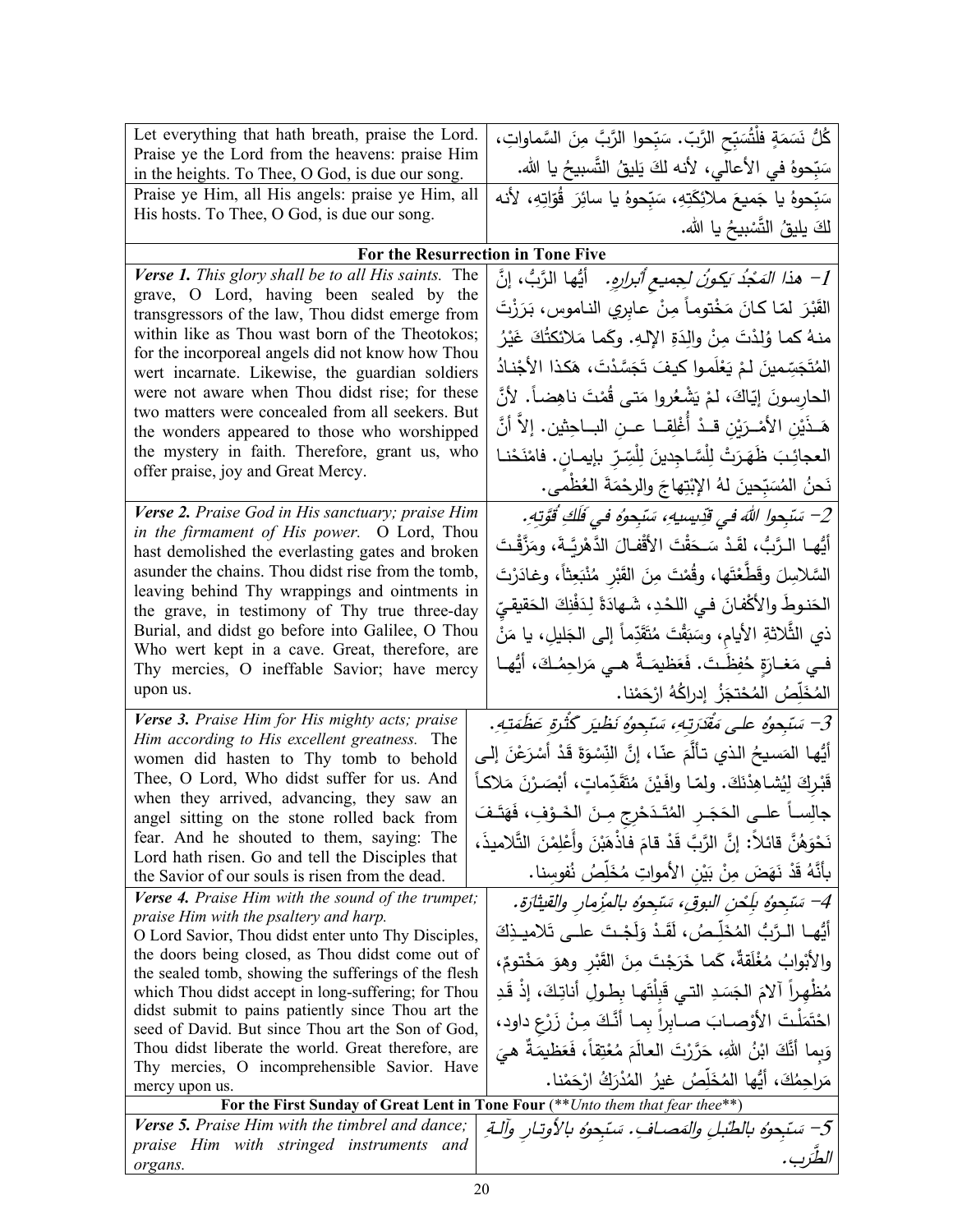| Thy Church, O Lover of mankind, rejoiceth in<br>Thee, O Thou her Bridegroom and her Creator,          | تَفْرَحُ الآنَ بِكَ البِيعَـةُ يـا مُحِبَّ النِّشَرِ . أَيُّهـا الْخـالِقُ               |
|-------------------------------------------------------------------------------------------------------|------------------------------------------------------------------------------------------|
| Who by Thy will, as becoming God, didst                                                               | الْخَتَنُ، الذي بِمَشيئَتِهِ الإلهِيَّةِ نَجّاها مِنْ كُفْرِ الأَصْنامِ،                 |
| rescue her from the worship of idols, and joined                                                      | وقَرَنَهـا بِـهِ بِبَذْلِـهِ دَمَــهُ الكَــريمِ. وقَـدْ مَتَّعْتَهـا بِرَفْــعِ         |
| her to Thee by Thy precious blood, enjoying the                                                       |                                                                                          |
| elevation of the noble Icons. Wherefore, she                                                          | الإيقوناتِ الشَّريفَةِ، فَتُسبِّحُكَ بإيمانِ وتُمَجِّدُكَ بِفَرَحٍ.                      |
| praiseth Thee in faith, glorifying Thee in joy.                                                       |                                                                                          |
| Verse 6. Praise Him upon the loud cymbals: praise                                                     | 6-سَتِجوهُ بِنَغَمـاتِ الصُّـنوجِ، سَتَجوهُ بِصُـنوجِ                                    |
| Him upon the high-sounding cymbals. Let everything                                                    |                                                                                          |
| that hath breath praise the Lord. Thy Church, O                                                       | التَّهُليلِ، كُلُّ نَسَمةٍ فَلْتَسَبِّحِ الرَّبِّ. ۚ قَفْرَحُ الآنَ بِكَ                 |
| Lover of mankind, rejoiceth in Thee, O Thou her                                                       | البيعَةُ يا مُحِبَّ البَشَرِ . أَيُّها الْخالِقُ الخَتَنُ، الذي                          |
| Bridegroom and her Creator, Who by Thy will, as<br>becoming God, didst rescue her from the worship of | بِمَشيئَتِهِ الإلهِيَّةِ نَجّاها مِنْ كُفْرِ الأَصْنامِ، وقَرَنَها                       |
| idols, and joined her to Thee by Thy precious blood,                                                  |                                                                                          |
| enjoying the elevation of the noble Icons. Wherefore,                                                 | بِهِ بِبَذْلِهِ دَمَهُ الكَرِيمِ. وقَدْ مَتَّعْتَها بِرَفْعِ الإِيقوناتِ                 |
| she praiseth Thee in faith, glorifying Thee in joy.                                                   | الشَّرِيفَةِ، فَتُسبِّحُكَ بإيمانِ وتُمَجِّدُكَ بِفَرَحٍ.                                |
| Verse 7. Arise, O my God, lift up Thy hand, and                                                       |                                                                                          |
| forget not the humble. We hang the likeness of Thy                                                    | 7– قُدْم بيا رَبِّي والِهي ولْتَرْتَفِعُ بِدُكَ، ولا تَدْسَ                              |
| body and embrace it in consideration of its Source,                                                   | <i>بائِسِكَ إلى الانقضاءِ.</i> إنَّنا يا رَبُّ، إذْ نُعَلِّقُ رَسْمَ                     |
| making plain the mystery of Thy dispensation, O                                                       | جَسَدِكَ، فنُصــافِحُ عُنْصُـرَهُ مُوضِـحينَ سِـرَّ عَظـيم                               |
| Lord, Lover of mankind; for Thou didst not appear                                                     | تَدْبِيرِكَ. إِذْ لَمْ تَظْهَرْ بِالْخَيالِ كَما قَدْ زَعَمَ ثُبّاعَ                     |
| unto us in delusion or imagination, as claim the<br>followers of Mani, those contenders against God,  |                                                                                          |
| but in truth and in nature of the body by which we                                                    | مـانـى المُحـاربينَ لله، بَـلْ بالحَقيقَـةِ لَنـا، وبِطَبيعَـةِ                          |
| ascend to Thy divine longing and love.                                                                | الْجَسَدِ الذي بِهِ نَرْتَقي لِعُلَى عِشْقِكَ الإِلْهي.                                  |
| Verse 8. I will praise Thee, O Lord, with my                                                          |                                                                                          |
| whole heart: I will show all Thy marvelous                                                            | 8– أعتَـرِفُ لـكَ يـا رَبُّ مـِنْ كـلِّ قَلْبـي، وأَحدَثُ بجميـع                         |
| works. Today hath appeared a day full of joy,                                                         | صَ <i>جائِبِكْ.</i> لَقَدْ ظَهَرَ  اليَوم نهارٌ  مُفْعَمٌ بَهْجَةً ومُمْتَلِئٌ فَرَحاً ، |
| because the splendor of true doctrine shineth                                                         | إِذْ إِنَّ حُسْـنَ العقائِــدِ الْحَقيقيَّــةِ بِبَهــاءٍ يَسْــطُعُ، وكَنيسَــةُ        |
| forth brilliantly, and the Church of Christ now                                                       |                                                                                          |
| sparkleth, adorned by the elevation of the Holy                                                       | المَسـيح تَـزْدانُ الآنَ مُتَلأَلِنَـةً بِرَفْعِهـا أَيْقونــاتِ القَدّيسـينَ            |
| Icons which now have been restored; and God                                                           | ورُسومَهُمْ، ويَحْظى المؤمِنونَ باتِّحادٍ مُثابٍ مِنَ الله.                              |
| has granted to the faithful unity of mind.                                                            |                                                                                          |
|                                                                                                       | DOXASTICON FOR THE FIRST SUNDAY OF GREAT LENT IN TONE SIX                                |
| Glory to the Father, and to the Son, and to the                                                       | <i>المَجْدُ للأبِ والإبن والروح القدّس.</i> إنَّ موسى في زَمان                           |
| Holy Spirit. Moses received the law in a period<br>of abstinence and led his people; and Elijah,      | الإِمْساكِ، قَدْ تَقَبَّلَ الشَّرِيعَةَ، واقْتادَ الشَّعْبَ. وايليّا، لَمّا صامَ،        |
| when he fasted, closed the heavens. As for the                                                        | أَغْلَقَ السَّماوات. وأمّا الفِتْيَةُ الإبراهيميّونَ الثَّلاثَةَ، فَقَدْ قَهَروا         |
| Abrahamite youths, they vanquished by fasting                                                         |                                                                                          |
| the transgressing usurper. Wherefore, through                                                         | بالصِّيامِ المُغْتَصِبَ، المُتَجاوِزَ الشَّريعة. فَبِواسِطَتِهِ أَهِّلْنا يا             |
| the same, O Savior, prepare us to meet Thy                                                            | مُخَلِّصُ أَنْ نَحْظَى بِقِيامَتِكَ، هاتِفينَ هكذا: قُدُّوسٌ الله،                       |
| shouting: Holy God! Holy<br>Resurrection,                                                             |                                                                                          |
| Mighty! Holy Immortal! Have mercy on us!                                                              | قُدُّوسٌ القَوِيِّ، قُدُّوسٌ الذي لا يَموتُ ارْحَمْنا.                                   |
| Both now and ever, and unto ages of ages. Amen.                                                       | الآنَ وكلَّ أوانِ وإلى دهرِ الداهرينَ. آمين.  أنتِ هِيَ                                  |
| Most blessed art thou, O Virgin Theotokos, for                                                        | الفائِقَةُ عَلَى كُلِّ البَرَكاتِ، يا والدَةَ الإِلَهِ العَذراءِ، لأَنَّ                 |
| through Him that was incarnate of thee is Hades                                                       |                                                                                          |
| despoiled, Adam is recalled from the dead, the                                                        | الْجَحيمَ قَد سُبِيَت بواسِطَةِ الْمُتَجَسِّدِ مِنكِ، وَآدَمَ دُعِيَ                     |
| curse is made void, Eve is set free, death is slain,<br>and we are endowed with life. Wherefore, in   | ثانِيَةً، واللُّعنَةَ بادَت، وَحَوّاءَ انعَتَقَت، والمَوتَ أُميتَ،                       |
| hymns of praise, we cry aloud: Blessed art Thou,                                                      |                                                                                          |
| O Christ our God, Who is thus well pleased, glory                                                     | وَنَحنُ قَد حَيينا. فَلِذَلِكَ نُسَبِّحُ هاتِفين: مُبارَكٌ أنتَ                          |
| to Thee.                                                                                              | أَيُّها المَسيحُ إِلَهُنا، يا مَن هَكَذا سُرَّ ، المَجدُ لَك.                            |
|                                                                                                       | THE GREAT DOXOLOGY IN TONE SIX                                                           |